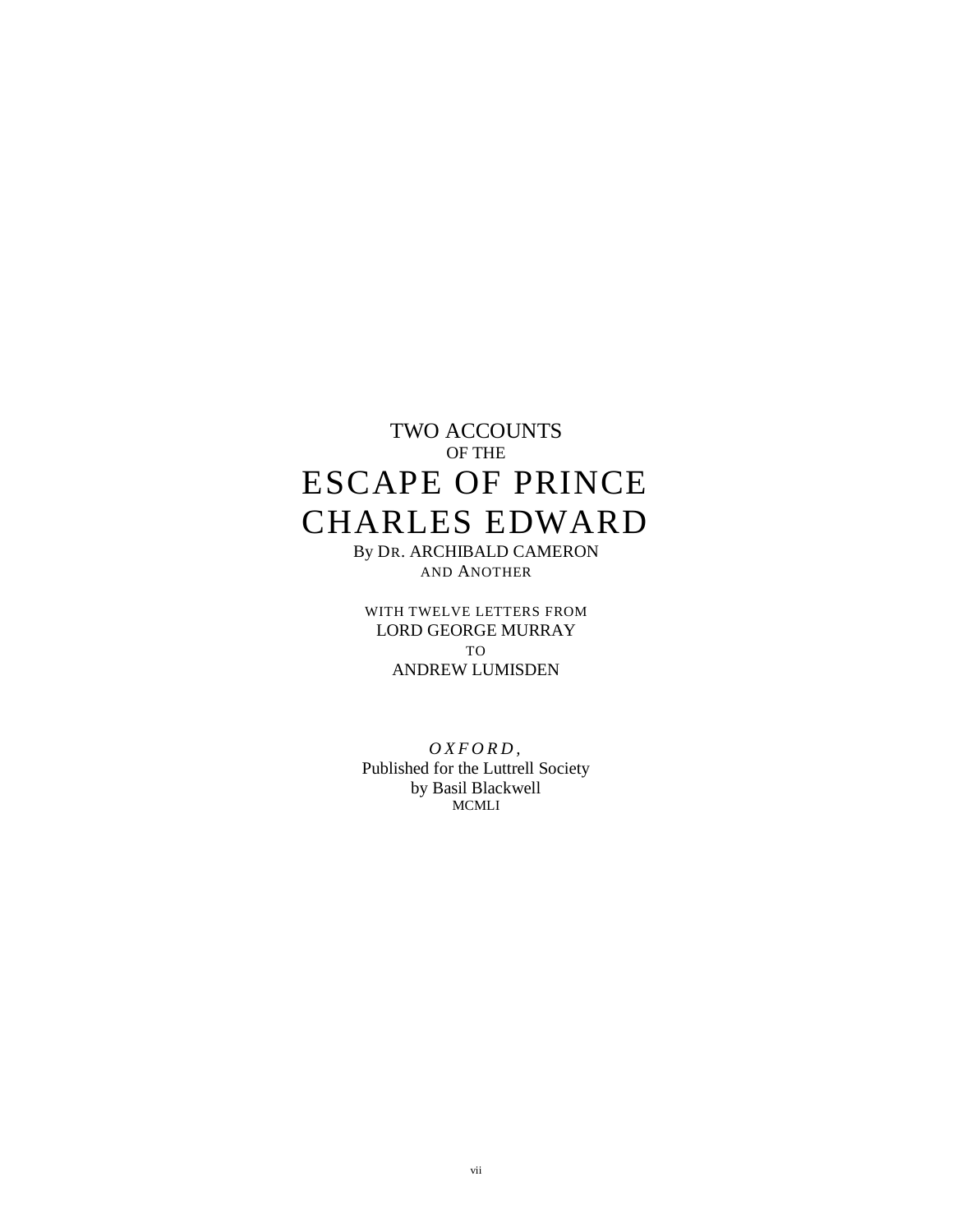Printed in Great Britain for BASIL BLACKWELL & MOTT LIMITED by A. R. MOWBRAY & Co. LIMITED in the City of Oxford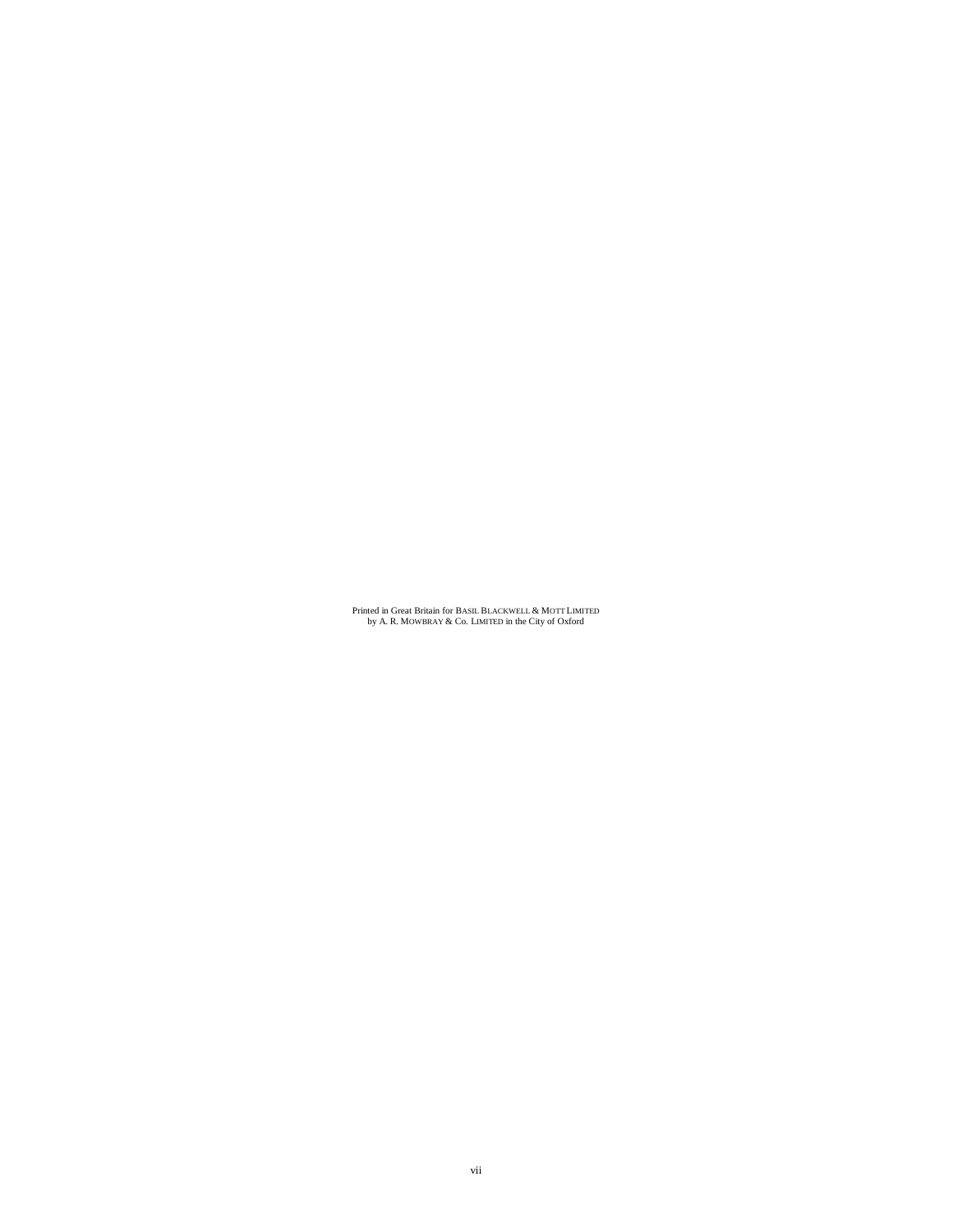MISS HENRIETTA TAYLER selected the contents of this volume from a small collection of Jacobite papers acquired some years ago by the Library of Worcester College, Oxford. Had she seen them earlier she would have added the two accounts of the Prince's escape to the original papers on the rising of 1745 which she edited for the Roxburghe Club in *A Jacobite Miscellany,* 1948. The proofs only reached her a few days before her death. The thanks of the Society are due to Sir James Fergusson of Kilkerran for his account of Miss Tayler and to Mr. Donald Nicholas, another authority in the same field, for the Introduction.

No alterations have been made in the text, though one or two dates here printed in square brackets are written in the margin of the MS., and the addresses of Lord George Murray's letters are printed as headings.

C. H. WILKINSON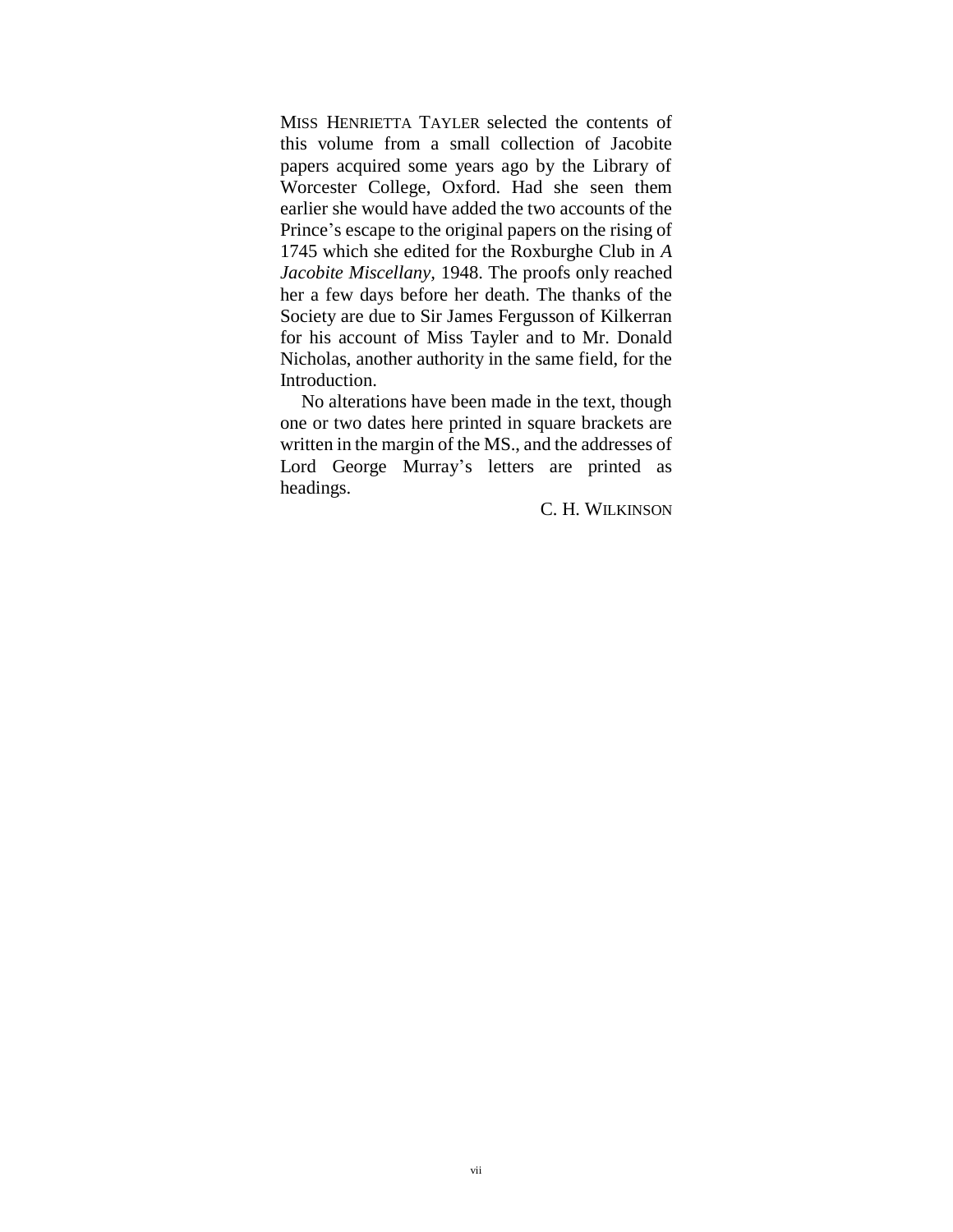# HENRIETTA TAYLER: A PERSONAL NOTE

### *By*

SIR JAMES FERGUSSON OF KILKERRAN I KNEW Hetty Tayler only since 1938, but one of the charms of knowing her was that she made you free of a life and experience which ranged extraordinarily widely in people, places, and epochs. We had many eighteenth-century acquaintances in common, and in her conversation they were just as alive as contemporaries we both knew or as the figures of her own youth, like old Mrs. Biggar, her great-grand-aunt, with whom she remembered conversing at the age of six. Mrs. Biggar's brother was killed at Trafalgar, and their father, at the age of sixteen, fought for Prince Charlie at the skirmish of Inverurie. That was the kind of link with the past in which Hetty delighted, and her talk was full of them. She had the widest acquaintance of anyone I have ever known. 'I always know people's grandfathers,' she used to say—the real significance of which remark was that her friendships, to which she must have added almost weekly, lasted literally for generations.

Born on 24 March, 1869, Hetty Tayler was of Scottish blood on both sides, but her father, William James Tayler, was a London barrister; hence her early memories were linked with Victorian Kensington as well as with the old house of Rothiemay, which last must have done much to kindle in Hetty and her beloved brother Alistair their interest in old families and family history. Their mother was a Duff, descended from Alexander, 3rd Earl Fife, and their *Book of the Duffs* and some other works were a pious tribute to that side of their ancestry. Their genealogical work was on the whole less distinguished than their editing of Jacobite documents; but *Lord Fife and his Factor* is, in my opinion, a model of how to sift and edit family letters.

I have slipped into writing of Hetty and Alistair together, and that is how she would wish to be remembered. Her unpublished autobiography, which I was privileged to read, she characteristically entitled *My Brother and I.* She gave Alistair his full share, and perhaps more, of the credit for their joint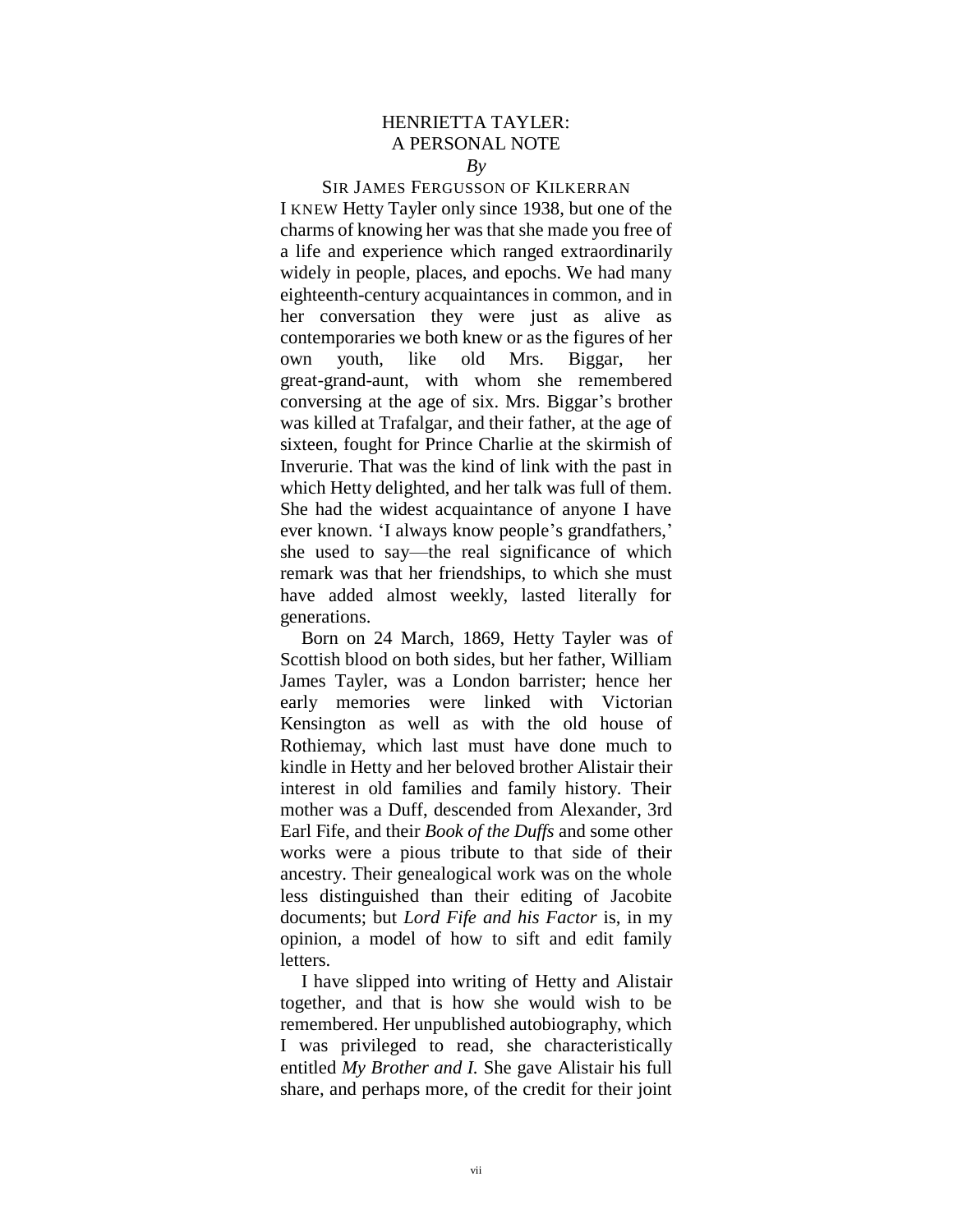work, and after his death in November, 1937, as long as any proportion remained of the material they had gathered in collaboration, she continued to ascribe books she had really compiled herself to the authorship of them both. One way and another, she had a hand in the publication of more than thirty books, including the miscellany volumes of the Scottish History Society and the Third Spalding Club to which she and Alistair contributed. Her tremendous energy in research was equalled only by her generosity in making its fruits available to others.

Her books' great virtue was that they were always drawn from unpublished manuscripts, transcribed with almost too much fidelity (I used to argue quite vainly with her against her practice of reproducing 'y<sup>e</sup> and 'y<sup>t</sup> *literatim*), and illuminated by a unique familiarity with Jacobite personages and documents. Their faults were amateurish construction, occasional repetitiveness, and too hasty writing in the narrative sections. Hetty"s free use of italics and exclamation-points in her footnotes may irritate some readers; but to her friends they will always recall her quick, staccato, discursive talk and its wealth of anecdote.

Such blemishes, anyway, hardly affect the value of her work. With her brother, she printed an immense amount of Jacobite material from the Windsor Castle archives, from family muniments, and from foreign libraries, which must place their name beside those of Chambers, Paton, and Blaikie. Their special subject was the shadow court of the exiled Stuarts and the biography of its figures; their favourite character was "James III." Their definitive history of the 'Fifteen, their editing of O'Sullivan's personal narrative of the "Forty-Five, and Hetty"s own editing of the anonymous *History of the Rebellion* for the Roxburghe Club would alone keep their names alive. But many, for years to come, who never read a history book, will remember Hetty as the tiny, shabby, smiling old lady who was the honorary aunt of innumerable families in Scotland and England. *Multis illa bonis flebilis occidit;* but she hardly knew a day"s illness, and died, on 10 April, 1951, suddenly, without pain, and in a happy hour.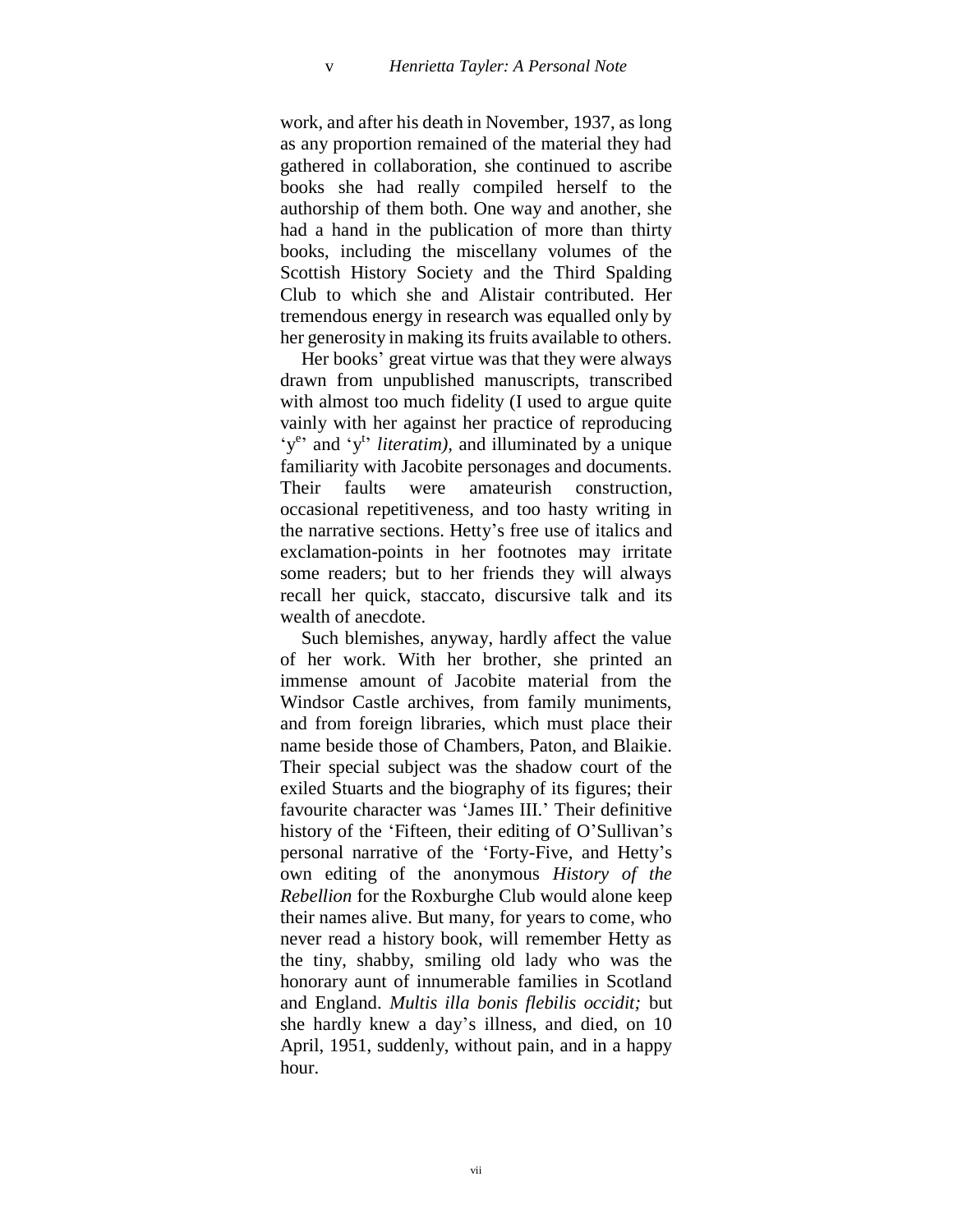#### INTRODUCTION

THE first of these interesting accounts of incidents in the escape of Prince Charles Edward after the battle of Culloden seems to be in the handwriting of James Edgar, private secretary to the Prince"s father, James. He would appear to have copied this account from a manuscript which was at one time in the hands of Robert Forbes, who has this to say about it under the date "Saturday"s afternoon, Febuary 18th 1749": "When Bellfinlay was with me I was favoured with a visit of the Rev. Mr. William Bell, and Mr. James Elphinston, both from Edinburgh, who witnessed what passed between Bellfinlay and me. Mr. Elphinston informed me that when in London he had got several scrapes of journals from Mr. John Walkingshaw, who had desired him (Elphinston) to be at pains to put them together in a coherent, chronological method, which at last he said, he had made out at his leisure hours, and that he had brought it to me that I might compare it with my collection. Accordingly he delivered it into my hands. It bore this title "A Genuine Account of the Prince"s escape from the time of the battle of Culloden to the 11th of July 1746". It was all in the handwriting of the said Mr. James Elphinston and was contained in 21 pages folio with a pretty large margin on every page.<sup>51</sup>

Forbes goes on to say that although he found the account "pretty exact and true (some few things excepted)', it had been written in too much of a hurry by one who, because he lived in London, could not have had an opportunity of consulting those mostly concerned in the escape. He only reproduced that part of the manuscript which relates to the parts played by the Mackinnons. Despite the rather disparaging remarks of Forbes, the account is interesting for the sidelights which it throws on various aspects of the Prince"s character. At Invergarry he would not drink the wine pressed on him unless all shared it. Off Benbecula, when sighted by an English man-of-war, Charles ordered them to pull away as fast as they could, remarking: "If we escape this danger, my lads, you shall have a handsome reward; if not, I"ll be sunk, rather than be

 $\overline{a}$ 

<sup>&</sup>lt;sup>1</sup> The Lyon in Mourning (Scottish History Society), Edinburgh, 1895-6, Vol. II, pp. 249-50.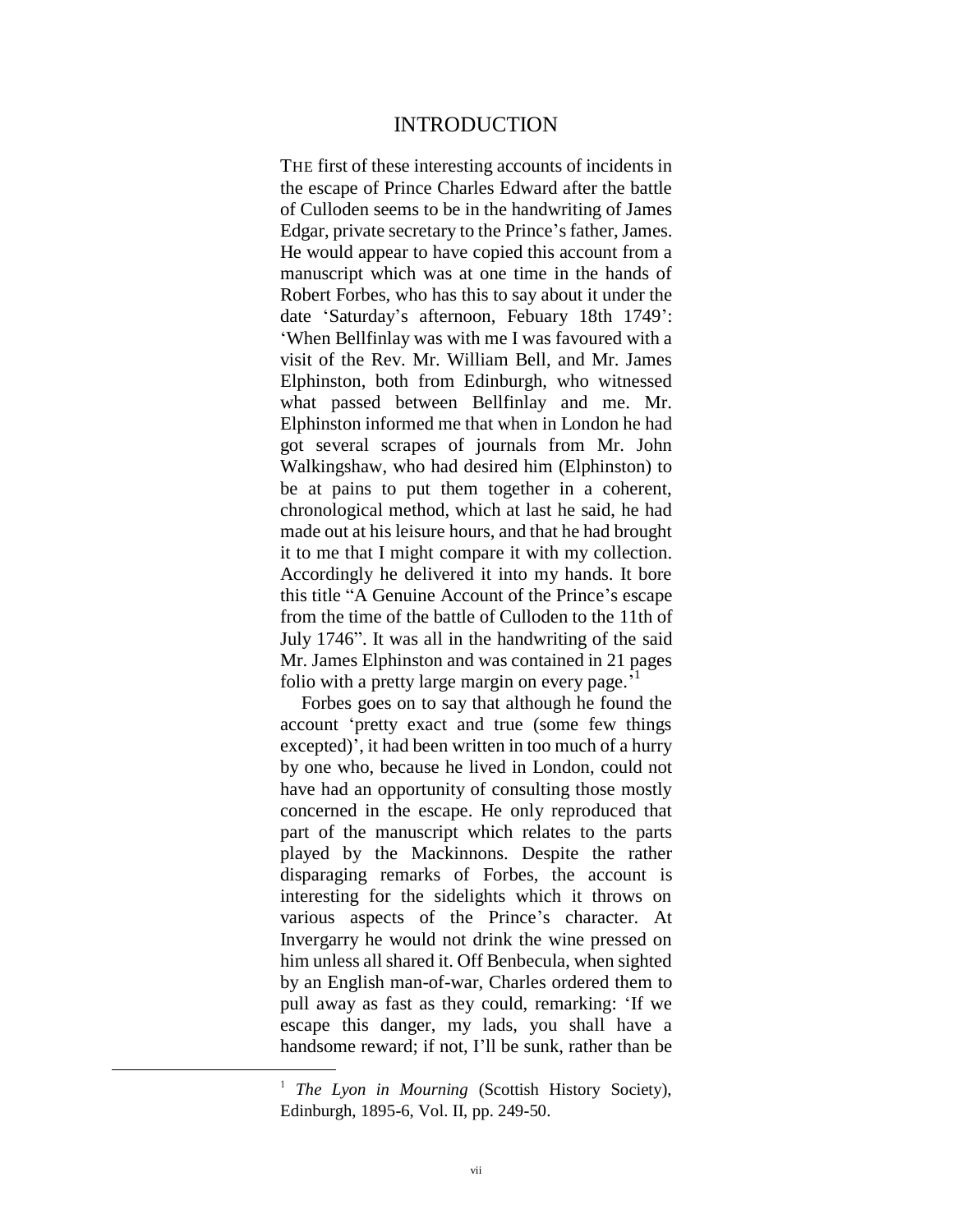taken". Here is repeated, what others assert, that while asleep in a hut near Scorobreck House, Skye, Charles was heard to mutter, "O poor England!" The message handed to MacLeod when the Prince left Skye for the mainland varies slightly from the one usually quoted.

The other manuscript, relating to the Prince's sojourn in Badenoch, is of more than usual interest. Apart from giving certain details which are not found elsewhere, it is said to be by Doctor Archibald Cameron, Lochiel"s brother, that devoted adherent of the Prince, and the last martyr to the cause, hanged in 1753. Archie Cameron, with MacDonell of Lochgarry, met Charles on 27 August, 1746, by arrangement in the braes of Achnacarry, and on the 28th, with Patrick Grant and the Rev. John Cameron, they all set out for Badenoch. Leaving Grant and the Rev. John at Mucomer on the river Lochy, they passed 'within two short miles of fort Augustus', and eventually met Lochiel at Mealan Odhar, near Loch Pattack, on 30 August. It is interesting to note that the manuscript makes no mention at all of Cluny"s Cage, that "very romantic and comical habitation" which was the setting for a famous scene in Stevenson"s *Kidnapped.* The writer of the manuscript merely states that they "liv"d in an easy manner; only they were oblig'd to march in the night time from one private place to another, not thinking it safe to continue long in one place". It is also stated that Lochiel "sent down to Edinburgh to procure a ship in the Firth of Forth to carry them to France without mentioning that the Prince was of the number, and which was accordingly provided. Cluny at the same time applied to his friends in Aberdeen and Banffshires to the same purpose.' Although it is known that Cluny sent Macpherson of Breakachie, his brother-in-law, with orders to find Colonel John Roy Stewart, and proceed with him to the east coast to endeavour to find a French ship, which orders were, incidentally, cancelled on news from Glenaladale that *L'Heureux* and the *Prince de Conti*  had arrived in Loch nan Uamh; no account, save this, mentions Lochiel"s messenger going to Edinburgh.

In a letter from Colonel Warren, who commanded the two ships which brought "The Young Adventurer' and his tired party back to France, to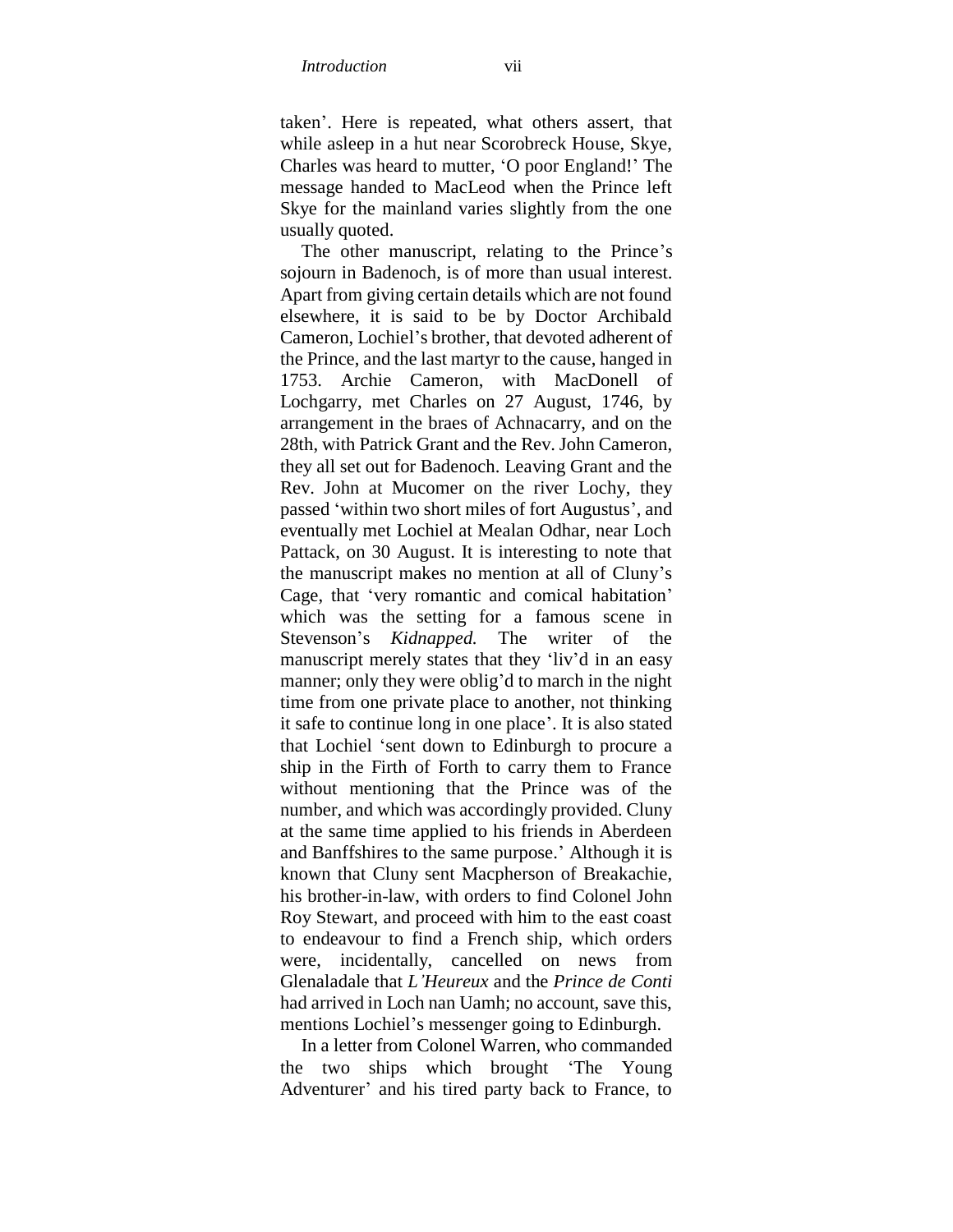#### *Two Accounts of the*

that young man"s father, James, he writes that he had 'landed [Charles] this moment here at Roscoff in Lower Brittany within 4 leagues of Morlaix, at half an hour past two the afternoon, Monday 10th October 1746; 'tis scarce to be imagined what a crowd of dangers run thro" by sea and land, but Providence has been visibly in special care, and will doubtless in time complete his [Charles'] wishes'.

Evidently Warren had here in mind with what great difficulty the two ships had escaped being swept by the gales into the English Channel, and the wetting they had all got when the long-boat was all but swamped in putting the party at last safely ashore in friendly France.

The twelve letters from Lord George Murray to Andrew Lumisden are of great importance and pathetic interest. Lumisden, brother-in-law to Sir Robert Strange, the miniaturist and engraver, formerly secretary to Prince Charles, was now assistant secretary under Edgar to James in Rome. There is in existence a miniature of Lord George painted by Strange. When the first of these series of letters was written to Lumisden, Murray was settled at Emmerich, where he had come after escaping from Scotland in December, 1746, after wandering through Venice, Rome, Cleves, and Utrecht. At Rome, he was received by James who, as he wrote to his son the Prince, "thought it would be very wrong in me not to receive him with all kindness, and even distinction". After the fiasco of the 1745 Rising, Charles missed no opportunity of making spiteful, and very often inaccurate, accusations against Lord George, whom he blamed for practically every disaster. 'Ld G's vilany proved out of all dispute.' No doubt Charles was justified in feeling a little sore because Murray had not minced words when he wrote to him from Ruthven the day after Culloden, ending with, "In short Mr. O"Sullivan and Mr. Hay had rendered themselves oddous to all our army, and had disgusted them to such a degree that they had bred a mutiny in all ranks. … I hope your R.H. will now accept my demission." On the other hand, Murray had been exiled from Scotland, in the Prince"s cause, and like many another poor soul, had to suffer a great deal of hardship and poverty. It would not have cost the Prince much, save perhaps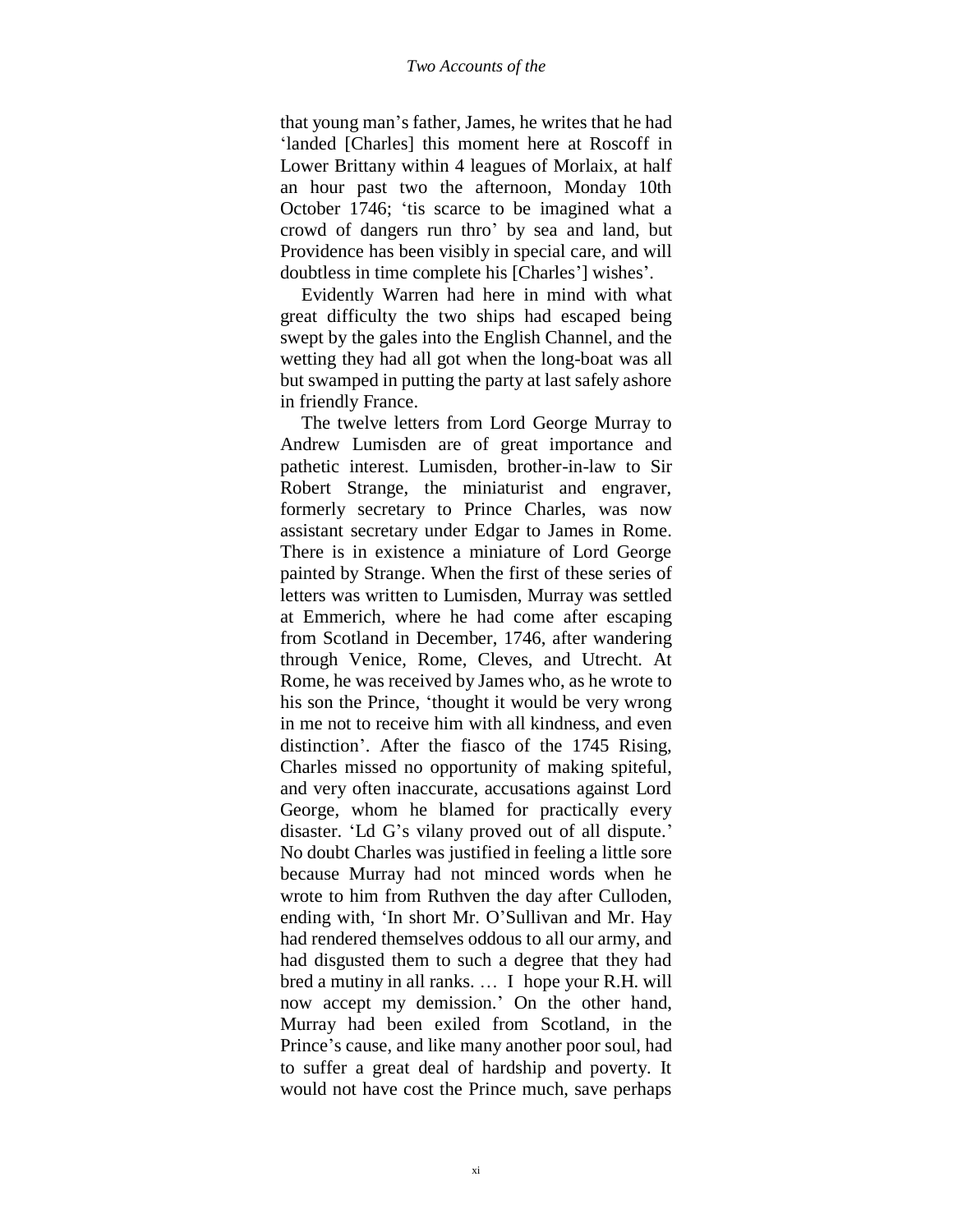the loss of a little pride, to have forgiven his old lieutenant-general. But it was not to be, and until his death on October, 1760, some four months after the last of this series of letters, Murray ploughed a lonely furrow, forever followed by Charles' opprobrium. He seems, however, to have been reasonably philosophical about his lot, for he writes in the letter here printed dated 7 April, 1758: I am but a passenger, and it is my study to go to the end of my journy, being already far advanced in it, with calmness and a Serene minde".

When he died aged sixty-six, at Medemblick, his wife and younger daughter—the one who was born in 1751 and put her mother "Somewhat out of countenance after twenty-three years' marriage' —were with him. Over his grave a stone was erected which read: "Here lies interred the Body of the Right Honble Lord George Murray, the 5th son of His Grace John Duke of Atholl, who died the 11th day of Octob. 1760 in the 66th year of his Age, Leaving behind him a mournful Widow, three sons and two daughters. No. 72.; "I know that my Redeemer Livith," Job 19, 25." The late Miss Henrietta Tayler once made a pilgrimage to the grave "to the great surprise of the inhabitants of the little town, who were however able to point out the grave of "het Engelscher".

DONALD NICHOLAS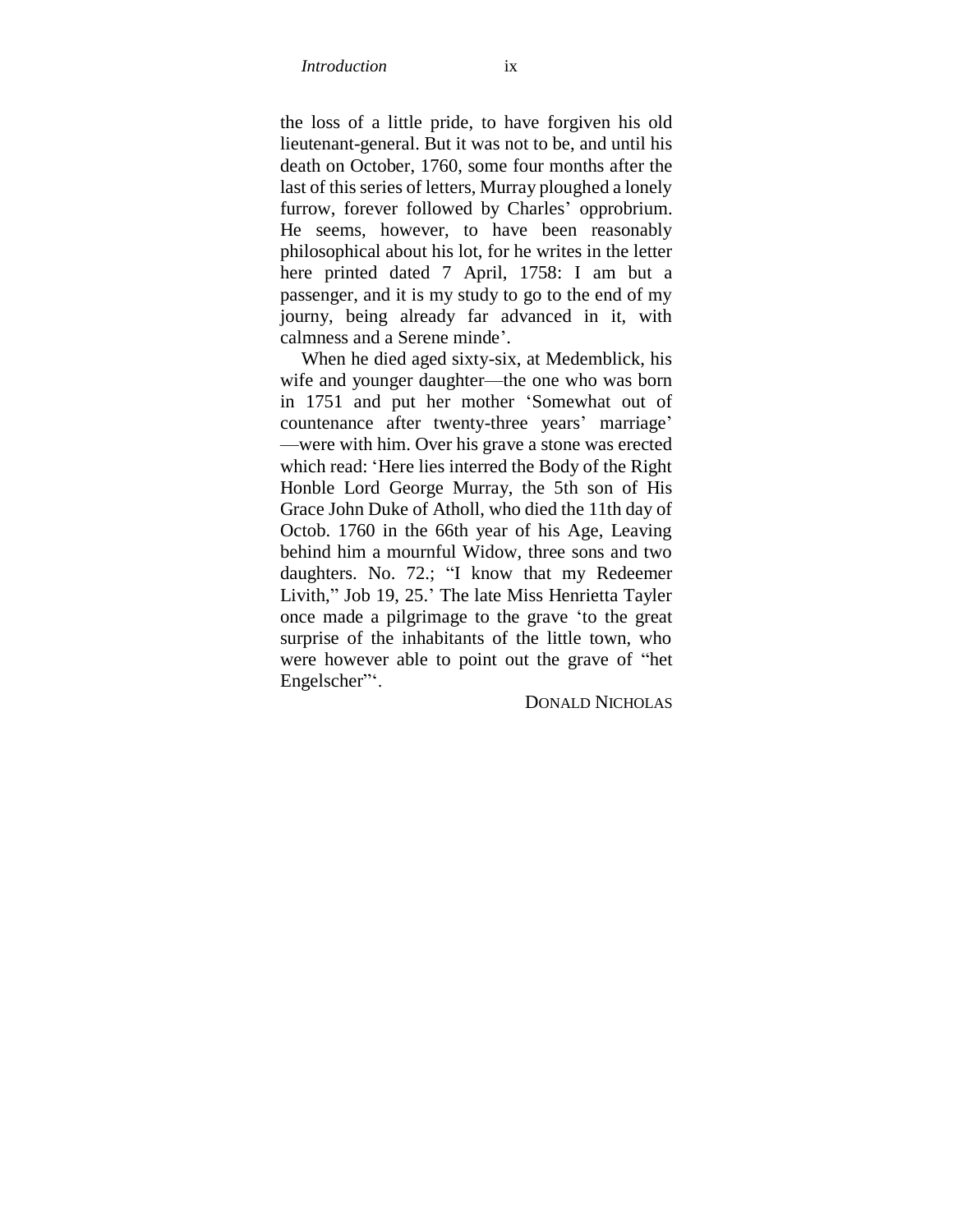#### TWO ACCOUNTS OF THE ESCAPE OF PRINCE CHARLES EDWARD

# A GENUINE ACCOUNT OF THE P——s ESCAPE FROM THE TIME OF THE BATTLE OF C——n TO THE 11TH JULY 1746

#### APRILL 16

When the P——e perceived that notwithstanding all his Endeavours he could not get his Men to Rally he left the feild of Battle accompanyed by Fitz James's horse, and a few Gentlemen. After passing the River of Nairn, The P—— was obliged to Exchange his horse which had received a ball in his right Shoulder. While most of his Routed followers were Retreating towards Ruthven of Badenoch, The P—— with half a Dozen Gentlemen and as many of Fitz James"s Horse; rode up along the River Side, and conducted by a Highland Servant, arrived pretty late at the house of Fraser of Gorteleg a Factor or Steward of Lord Lovat (about ten miles from Inverness) where he mett with that Nobleman and Suped with him, after Supper the P—— leaving there the few of his French Guards, Sett out with the other Six Gentlemen, namely Sir Thomas Shirridan, M<sup>r</sup> O'Sullivan, M<sup>r</sup> John Hay, M<sup>r</sup> Alex<sup>r</sup> M<sup>c</sup>Leod aid de camp and two more, whose names we know not, about 10. next morning [April 17] they reached the Castle of Invergary, the Seat of M<sup>c</sup>Donald of Glengary, where finding nobody at home but two Servants, who could afford them neither Meal nor Drink, they were at a Loss how to procure a Dinner. At Length the P—— Spying a fishing nett laid out on a Little Emenence to Dry, asked if there were no fish in the River. He was answered in the affirmative, but that they Laboured for Some all the day before in vain. The P—— immediately ordered one of the two Servants to throw in the nett promising to reward him for his trouble. The Servant readyly obeyed though he knew not whom and at the very first throw Caught two large Salmonds; upon one of which (the other being reserved for Supper) and a Lamb procured from a Neighbouring Cottage, The P— and his Small Retinue dined; Some Biscuit and wine which the P——s Servant had brought along with him Crowning the repast. Here it is to be observed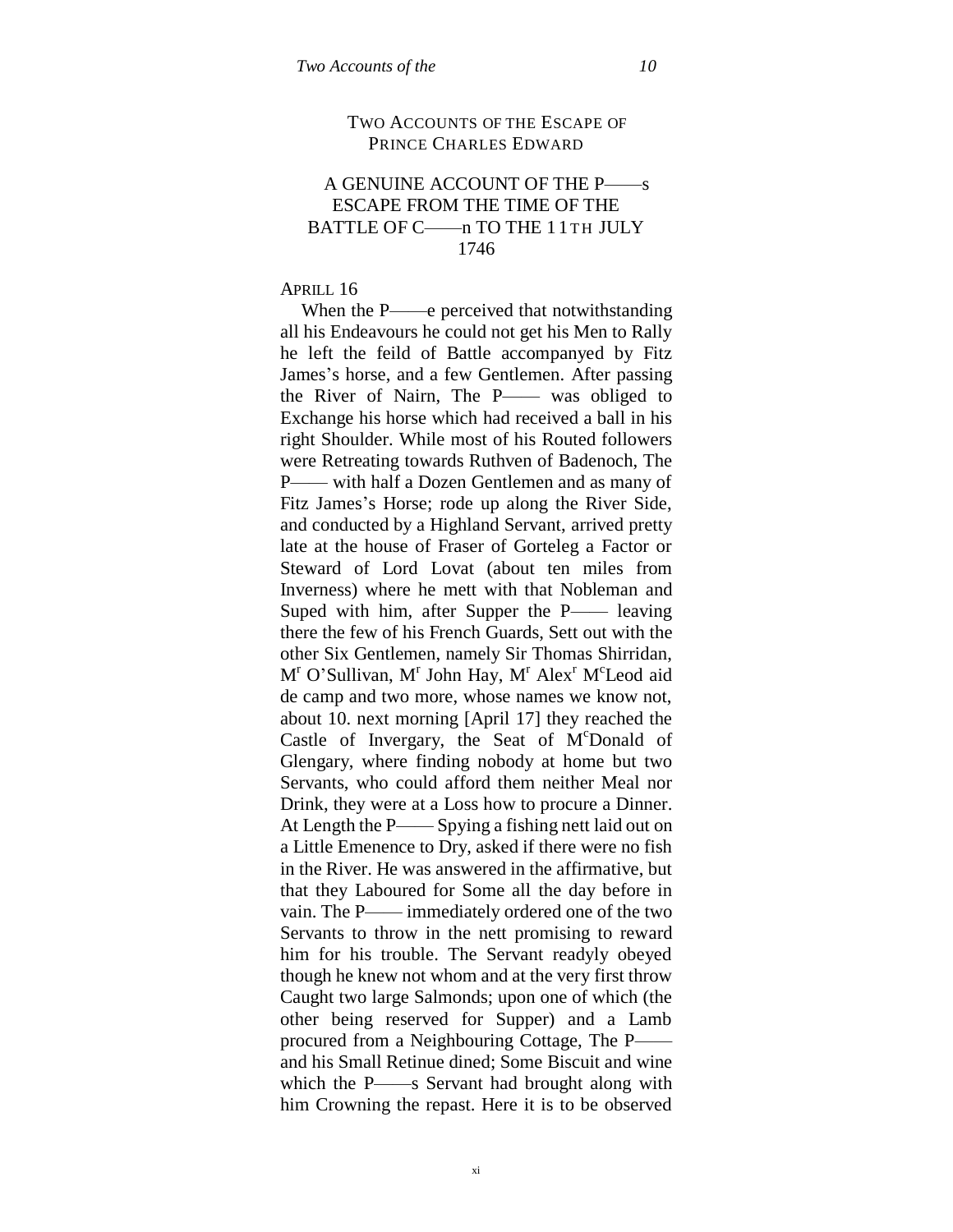that the faithfull attendants Earnestly desiring to preserve the few bottles of wine for their dear masters use. So far was the P—— from Consenting to it, that he would never taste a Drop till the whole company had Drunk round. The P—— Continued at Invergary till four afternoon next day, Still Expecting Some freinds whom he had appointed to Rendezvous there. But hearing Nothing of them it was Judged proper to move. That place lying much Exposed, as being very near the high road between Inverness and Fort William. It was also thought necessary for the P——s Safety Still to Lessen the small number of his attendants. Wherefore Sir Thomas Shirridan,  $M<sup>r</sup>$  Hay and  $M<sup>r</sup>$  MacLeod took a Melancholly farewell of their beloved Leader, after first receiving directions where to writte him when they had got any Accounts of his dear Dispersed freinds. [April 18] The P—— with O Sullivan and Allan  $M^c$ Donald made now the best of their way westward and arrived about 3 of the morning of the 19 at the Seat of  $M<sup>r</sup>$  Cameron of Glenpethen (whose Lady is a  $M^c$ Donald) here after receiving the best refreshment the house could afford. The P— threw himself upon a bed in his Cloaths, (a Custom he had Sometime observed and which he continued as long as he Staid in Scotland) and there Enjoyed till Eleven a Comfortable Sleep, which had for Severall days been a Stranger to his Eyes, he Set out about one o. Clock afternoon on foot, and travelled in his Boots throw the most rugged ways, and over Some of the most inaccessable Mountains in the Highlands: He came however at last about one next morning [April 20] to the habitation of Angus M c Leod in the Glen of Morar, which is Clanronalds Country, here he refreshed himself, and rested till two afternoon when he Set out for Arisaig. He marched as the day before and through as bad roads till he reached the house of Alexander  $M^c$ Donald of Clanronald in Glen Boisdale in this place he remained till the  $25<sup>th</sup>$  Sending and receiving Intelligence. Here also he is Joined by Captain O Neil, who informs him of the Dispersion of all those who had taken the Rout of Ruthevin of Badenoch. Finding no Likelihood of a Second riseing, it is resolved to make directly for the Island of Lewis in order to hire a Ship at Stornway a Town at the head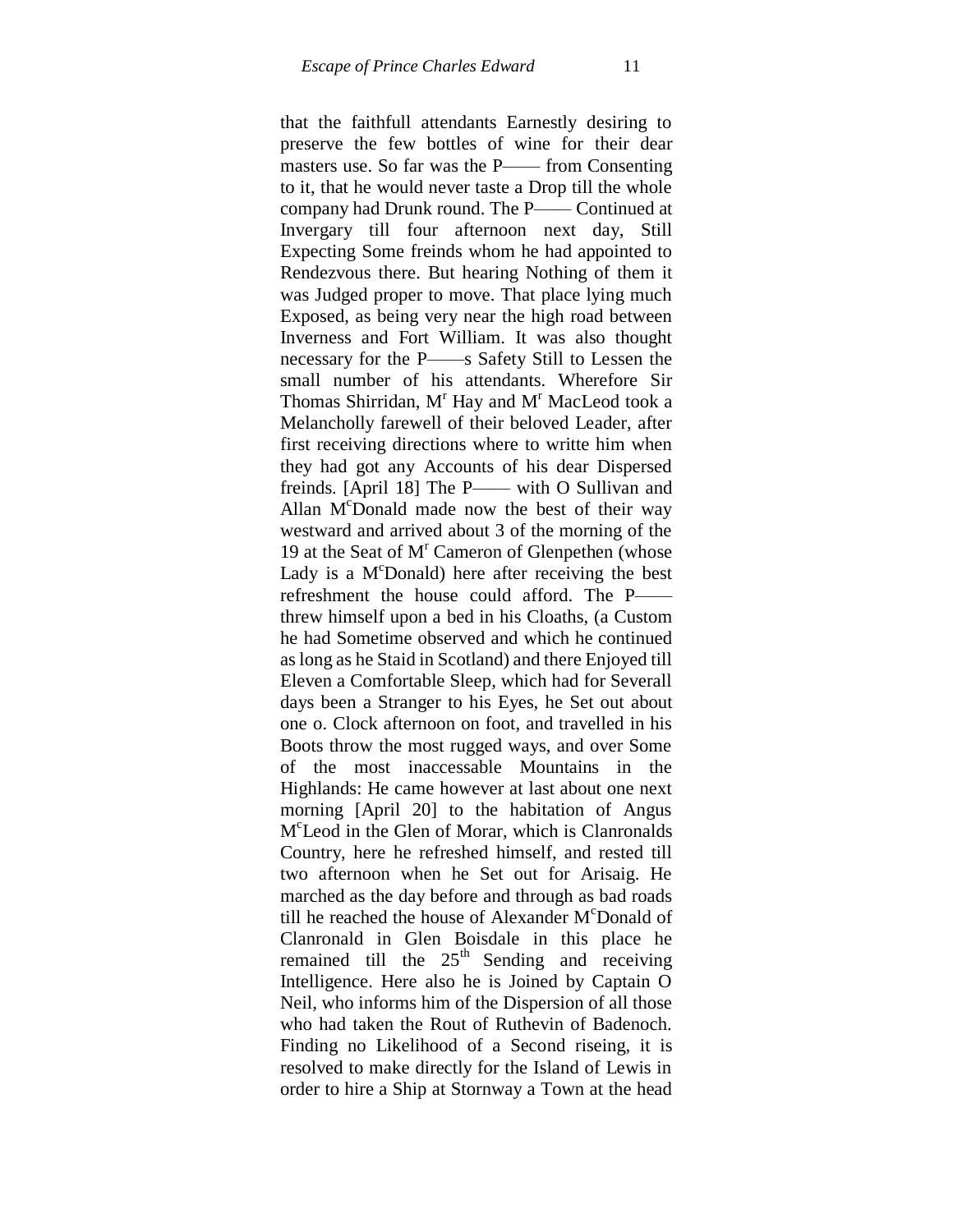of a Loch of that name to carry the P—— abroad accordingly he is by Young Clanronald furnished with a Stout Eight oar'd boat and well man'd by the following Experienced and Trusty Seamen, Roderic, Alex<sup>r</sup> John and Donald M<sup>c</sup>Donalds, Lauchlan M<sup>c</sup>murray Duncan M<sup>c</sup>armick, and Donald M<sup>c</sup>Leod as Principall Pilot, he being perfectly well acquanted with all that Coast, and particularly that of Stornway. The P—— put off from Locknanuay on Fryday the  $25<sup>th</sup>$  about Sun Sett, attended by O Sullivan O Neill and Allan M<sup>c</sup>Donald, ordering the Rowers to ply as hard as they could for Stornway. The night proving very Stormy, They all begg"d of the P.—— to go back which he would by no means do, but every now and then Cheared their failing Spirits with a Song though wett into the Skin by the water as well from below as above, the Storm Still Increasing they were fain to put in next morning about ten at the point of Roisinneisle or Rushness on the North East part of Benbicula which Island is a part of Clanronalds Estate, lying between the Islands of North and South Uist, being about five Miles from East to West and three from North to S. They were no Sooner Landed, than the P. was the first to bear a hand in making a fire, to warm his poor half perished Crew. In this Island the P—— was weather bound two Days and two nights and for his Company their Subsistance made bold to kill one of the ffattest Cows of Clanronalds they could find upon the hill. Monday the  $28<sup>th</sup>$  about 5 afternoon they again went on board the Eight oar"d boat and arrived at break of day on the  $29<sup>th</sup>$  in the Isle of Scalpar (one of the Harris) which belongs to the Laird of M<sup>c</sup>Leod and is about two miles long and half a mile broad. Here the P— continued four Days, himself and O Sullivan going by the name of Sinclair the former passing for Son to the latter who gave himself out as a Caithness Merchant Shipwrecked in his voyage to the Orkneys upon the Island of Tiry. O Neil naturally called himself Neilson and was rightly Supposed Old Sinclairs partner in Trade a fourth took the name of Graham and Said he had been a passinger under these Characters they were kindly Entertained by Donald Campbell Tacksman of the Island and had each at their Departure a present from their Hospitable Land Lords Daughters of a pair of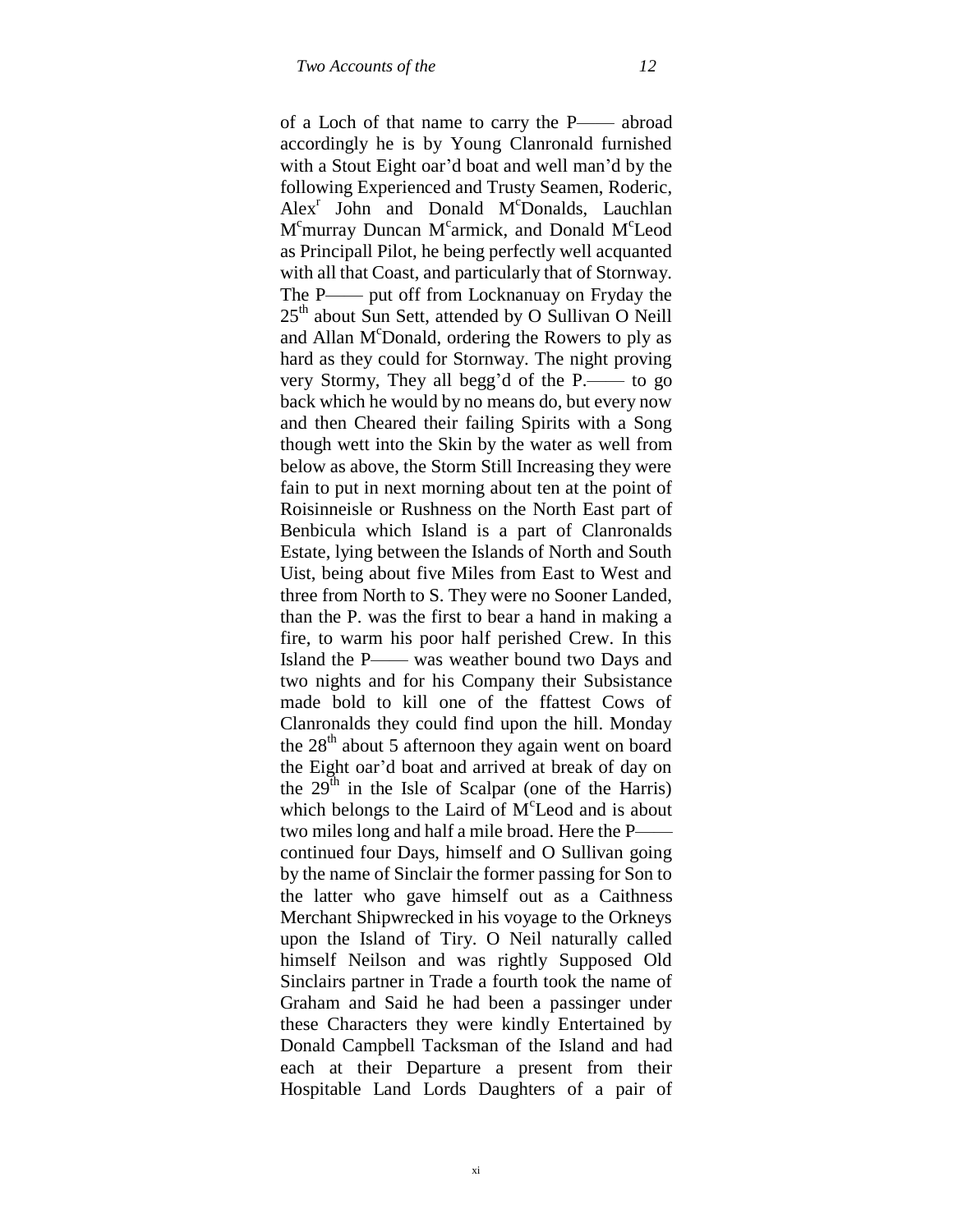Highland Garters. So Constantly did the P— maintain his Character during his whole Stay in this Gentlemans house that he would never Sitt down till all the rest were Seated, alledging always that he was the Youngest and So Aught to have the last place. The Same day of his arrivall in the Island, he Dispatched Donald M<sup>c</sup>Leod, with four of the Crew in a Small boat belonging to Donald Campbell to Stornway in order to freight a Ship for the Orkneys.—On the  $3<sup>d</sup>$  of May the Prince received a message from Donald by Roderic M<sup>c</sup>Donald that a Ship was ready and advising him to move forwards to Stornway that very night, and to Make derectly for Lady Kulden"s House, which Stands about a Short Mile from the Town and upon the Sea Side. The P—— put off without delay and quickly reaching the Mainland, Sett out with a Guide Donald Campbell had sent along with him for the Ladys house above mentioned. Though he had but ten miles to walk he did not arrive there till ten next morning having been misled by the Guide either through Ignorance or Design but probably through the badness of the weather and Darkness of the night. The P—— had no Sooner reached the place appointed, than he Sent the Guide to Stornway for Intelligence and necessarys. The man Soon brought back word that the Militia of Stornway were all up in Arms and that an Embargo was laid upon all the Ships and boats thereabouts occasioned as he understood by the Folly or Villainy of Donald M<sup>c</sup>Leods Servant one Lauchlan  $M<sup>c</sup>$ murray who having got himself Drunk, had blabb"d for whom the Ship was hired, but had given it out withall, that the P.—— was attended with a Force Sufficient to take it by foul means if he could not obtain it by fair. This opposition The P—— owed also perhaps in part to one John M c aulay Presbyterian Minister of South Uist who when the P—— was in Scalpar happening to be informed of it by one of his parish, had wrote the news to his ffather Allan M<sup>c</sup>aulay and to Colin M c kenzie Minister at Stornway. The P—— finding it impossible to get access to that Port is obliged to Stay all or great part of the night at Lady Kulden"s where he refreshes himself a little after his fatigue and has his Cloaths dried the Rain that morning having drenched him to the Skin, Mean time Donald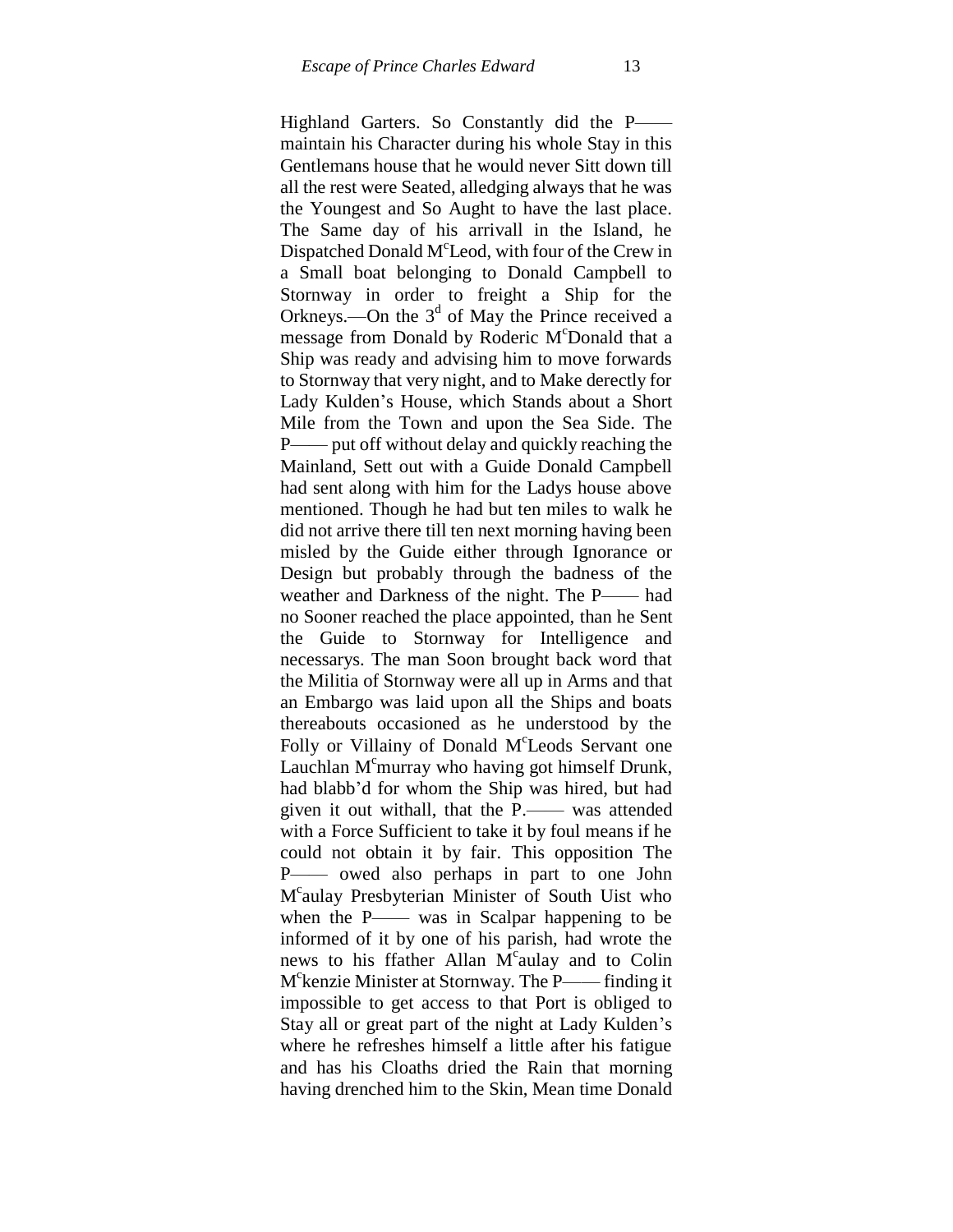procure a Pilot for Love or Money who might derect their Course to Some place of Greater Safety in the poor vessell they had. But this Embassy of Donalds proves no more Successfull than the former. He brings back nothing but the peoples Earnest Intreaties to the P—— that he should leave their Country least their houses should be burned and their Cattle Driven away and their absolute refusall to hazard any thing for the Safety of his valueable person.—The P——was therefore obliged to get on board Immediately. It had been proposed to make the Orkneys in the Eight Oar"d boat, but this the Crew refusing to attempt it was agreed to venture in Donalds Little Yawl for Benbicula. They had not however row"d long, when they were Driven ashore by Stress of weather upon a Desart Island in Lochsheil called Euchorn (about a mile long and a Quarter broad) twelve miles from Stornway. Here they were weather bound two or three days during which time they had nothing to Subsist on but Some Salt Ling they found a Curing and Shell fish at Low water. The P—— had Indeed been provided with a little bread, and Some few other necessarys for his own use by his last Hospitable Landlady; but according to his Constant rule which he inviolably observed, he would never taste of any thing unless his Company partook with him. On the Tenth the weather proving a little favourable they reimbarked and made again towards Benbicula. In this passage they Came about break of Day on the Eleventh within musket Shot of an English man of war, then Cruizing upon the Coast. The P.—— upon Sight of this Enemy ordered the men to pull away and says he, "If we Escape this Danger my Ladds, you Shall have a handsome reward; if not, I"ll; be Sunk rather than taken." The Large Ship being becalmed could not pursue them and so the nimble little boat Soon Skimmed along the Coast out of Sight. The P— arrived about four in the afternoon at Benbicula where he stayed till the fifteenth in Such an hutt that he was forced to Creep on all fours to get into it. Here he lay upon heath, untill he was releeved by the bounty of a certain person, who Sent him provisions of Different kinds also Linen Cloaths &c of all which he Stood in the Greatest need.—After the P—— had been three days in Benbicula it was Judged proper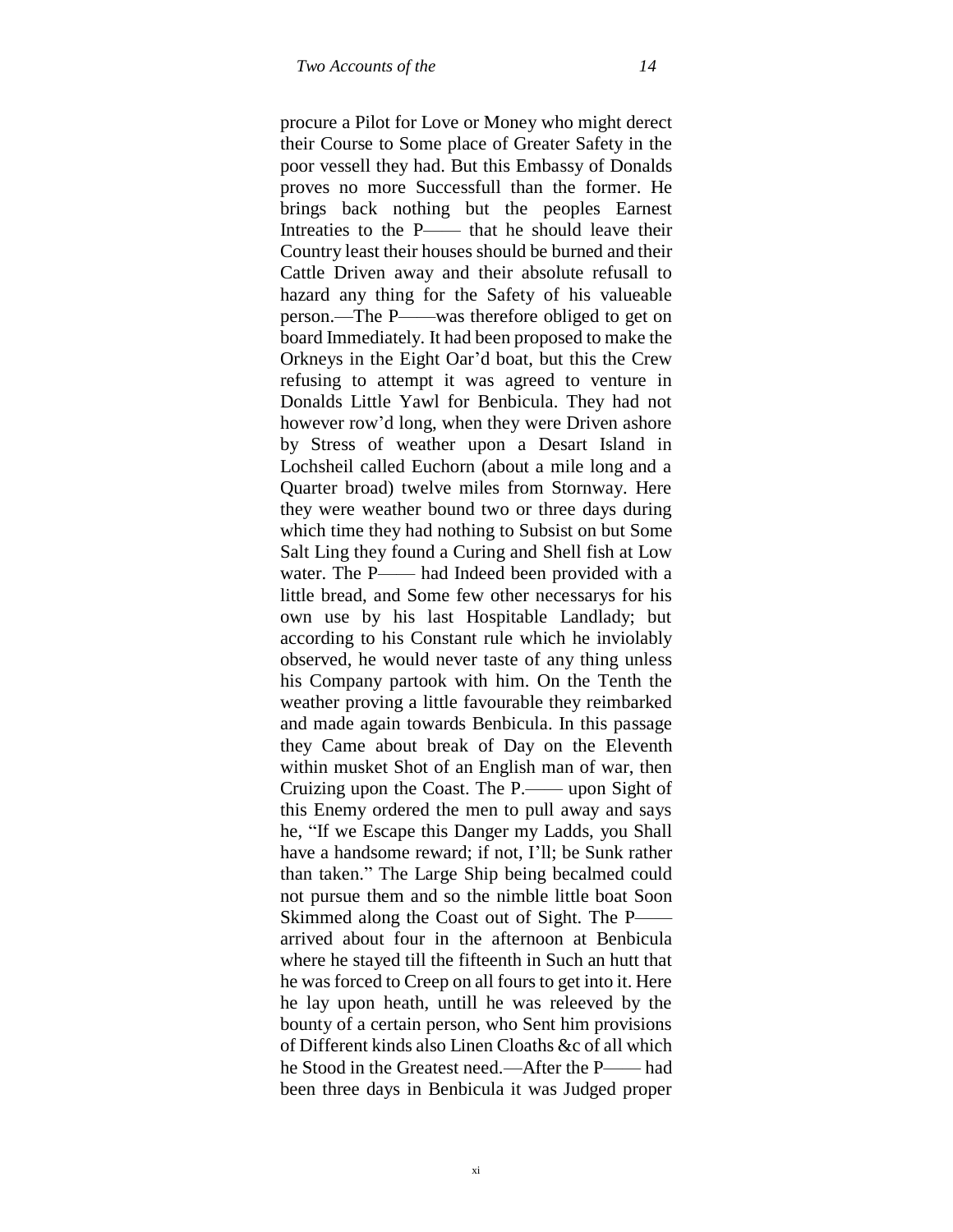that he should retire for some time to a very private place in South Uist about twenty Miles Distant called Glencorradale Thether Clanronald ordered Ronald M <sup>c</sup>Donald to Convey him, which he presently undertook and Safely Excecuted that very night. Shortly after Clanronald came over and hunted the Deer with the P—— two days Clanronald gave Derections to Lauchlan M<sup>c</sup>Donald, the next neighbouring Gentleman to Send the P—— all necessary provisions, and Lady Clanronald took Care to furnish him with a Cook to Dress them. In this Retreat the P——s daily Diversions were Fowling and ffishing, at the former of which he is very Dexterous. During his abode here he Sent Donald MacLeod over to the Continent for Intelligence concerning his freinds and twice received Such accounts as pierced his Generous Soul, about this Juncture Clanronald was obliged to leave the Country in order to make Interest for a protection to his Estate on the Main Land. The P—— Sent O Sullivan from hence to  $M<sup>r</sup>$  Mist who promised to do the P—— all the Service in his power and Indeed was as good as his word. He told  $M<sup>r</sup> O$ Sullivan that he thought it more Glorious to Asisst him now, than to Join him when at the head of an Army; and it is certain, that if that Gentleman had not had the Misfortune of being made Prisoner, The P—— had not Suffered one half of the hardships he afterwards Encountered.

When the P.—— had been about a month in this Retirement, one Hugh MacDonald of Armadale, Cousin to Sir Alexander M<sup>c</sup>Donald landed in Quest of the P—— with two Companys of that Knights Militia in the Island of Iraskig, which lyes Betwixt the Isle of Barra and South Uist, about three miles long and one broad, and was the very first brittish ground the P—— touched at his coming on the Expedition. The arrivall of these people made the P—— think of moving his Quarters; but  $M<sup>r</sup>$  Mist wrote him not to Stirr till he  $(M<sup>r</sup>$  Mist) Should See the Commanding Officer and thereupon give him further derections which he accordingly did, Still desiring the P.—— to keep Close where he was. This Advice the P—— wisely followed, even when he knew the Militia were landed in the Island with him. But a few Days after Some officers and Souldiers of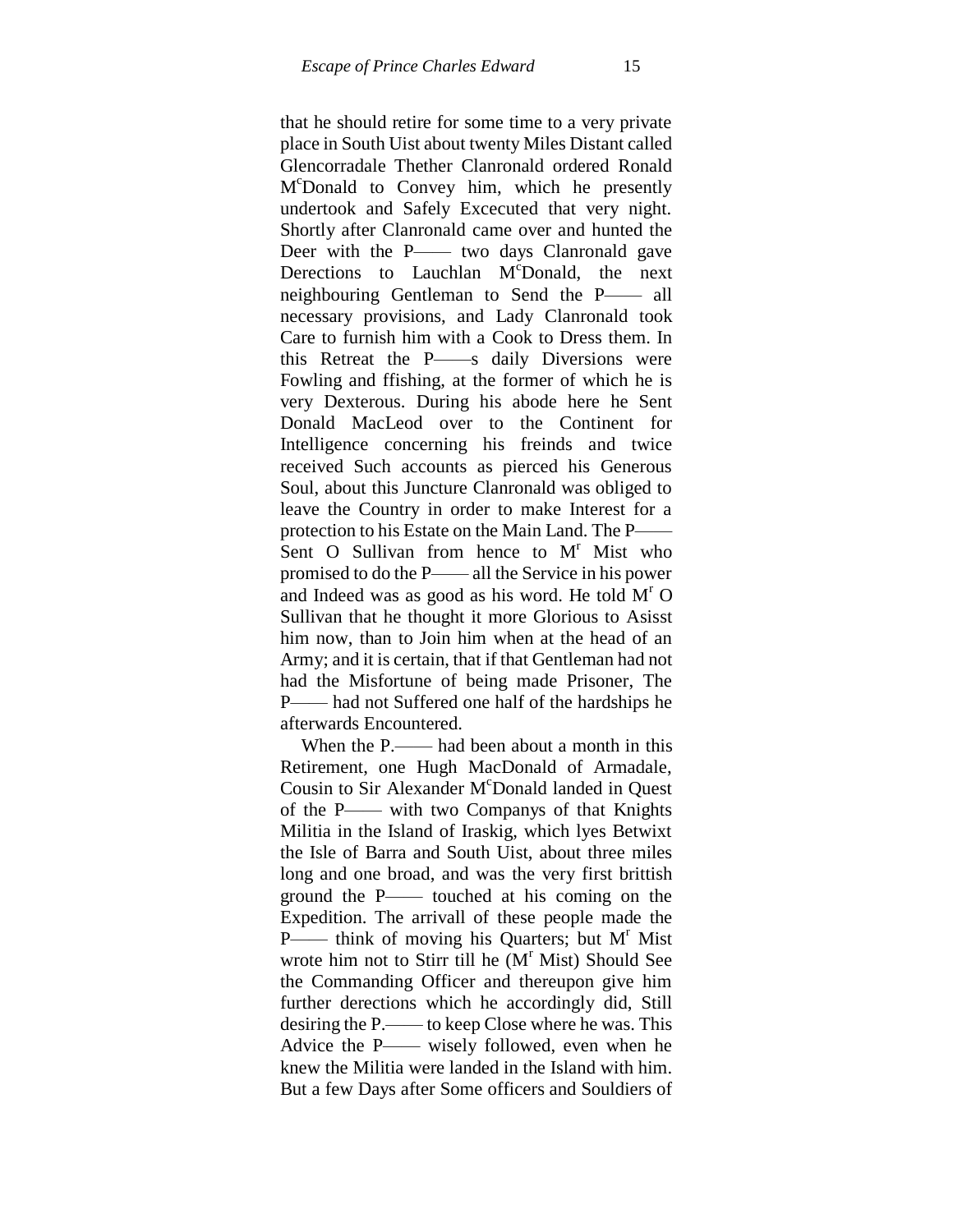Marines together with three Independent Companys whereof two were M<sup>c</sup>Donalds and one M<sup>c</sup>Leods came to the Island in quest of the Pursuers as well as pursued, when they found the former, they were So much Displeased at the Conduct of M<sup>r</sup> M<sup>c</sup>Donald who Commanded the Militia that these were Disbanded and Sent home: Soon after  $M<sup>r</sup>$  Mist was made Prisoner through the false Information of a Villain, all these Concurring Circumstances obliged the P—— to quitt Glencorradale where he could promise himself no longer Safety. He therefore Set Sail with O Sullivan, O Neil, Donald M°Leod, his Son Murdoch (a boy about 15) and four men for the Isle of Uia or Ouaya which lies between South Uist and Benbicula. Here the P—— tarried three nights being Entertained as well as the Situation would permitt by one Ronald M<sup>c</sup>Donald who happened to be there Grasing his Cattle, upon receiving Intelligence that the Militia were moving towards Benbicula the P. and his freinds got Immediately into the Boat and Set Sail for Loch Boisdale; But being met by three Ships of war they were forced to put back to Loch Killoch Steul which is About five or Six Leagues South west from the Island of Uia. There the P—— lay all night and Sailed next day for Loch Boisdale which is about five or Six miles South of Killochsteul and belongs to the M°Donalds, here at last the P—— arrived Safe and Stayed 8 Days upon a Rock, making a Tent of the Sail of the boat, and lived upon fish and fowl of his own killing.

Here he found himself in the most terrible Situation having notice June ye  $19<sup>th</sup>$  that Captain Caroline Scott was landed at Kilbride within less than two miles of him, he was put to the hard necessity of parting with  $M<sup>r</sup>$  O Sullivan and Dismissing Honest Donald and the Crew Re commending his freind to Donalds Care. The P— with Captain O Neil who was Young and able to Endure hardships Set out together for the Mountains. The P—— was not gone an hour when four of the Boat men Elop"d to Shift for themselves upon which it was thought proper to sink the boat. The P—— and his Company having lain all night on the Top of a hill were informed next day that Generall Campbell was at Bernera an Island lying Between North Uist and Harris about two Miles long and one broad, (It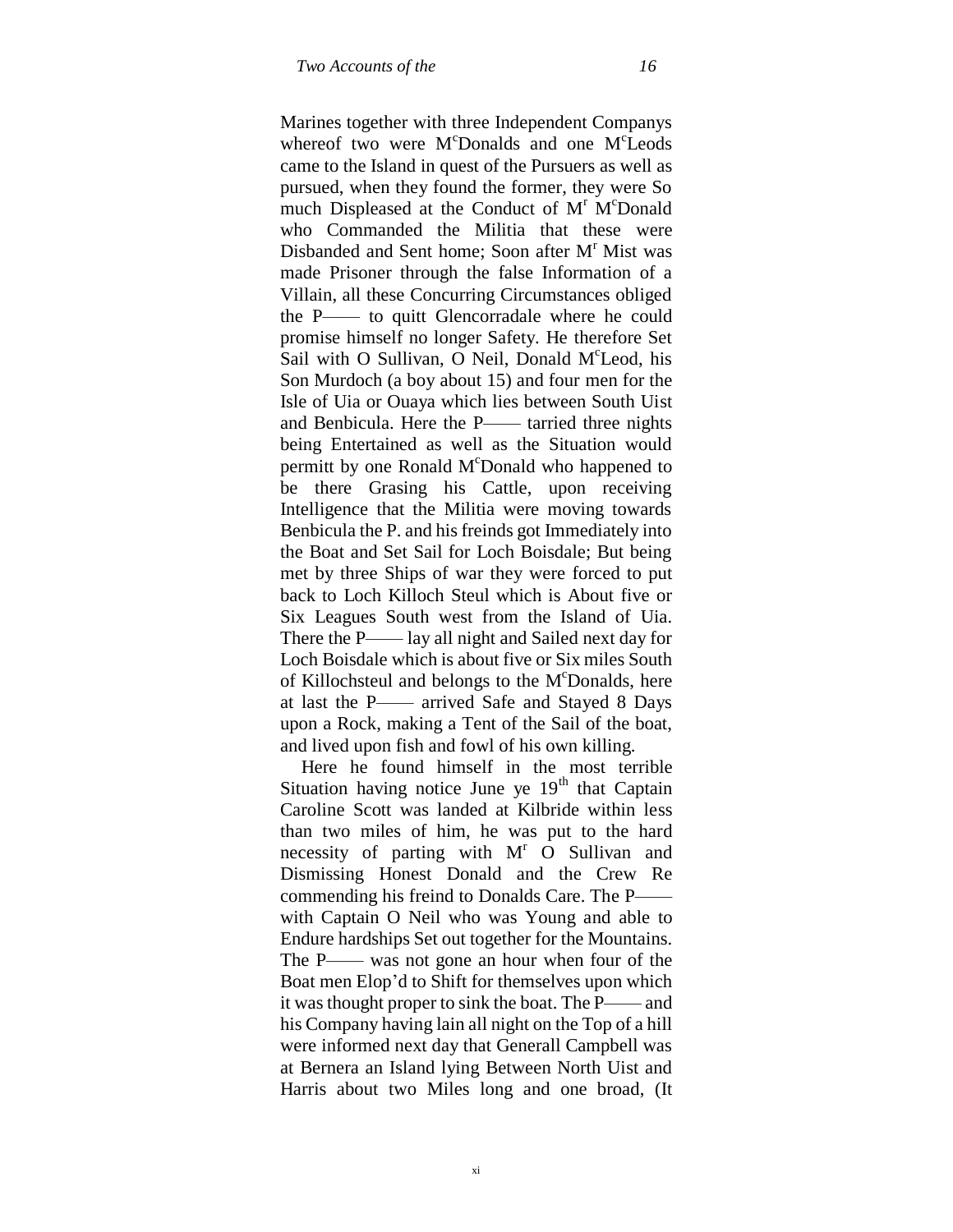belongs to the MacLeods.) The P——was now absolutely at a loss which way to move having forces on both the Land Sides of him and neither Boat nor Boatmen wherewith to put to Sea. In this perplexity, Captain O Neil accidentally met with Miss Flunevella or Flora M<sup>c</sup>Donald to whom he proposed her Asissting the P—— to make his Escape. She was at length prevail"d with to undertake it, on Condition that the P—— would put on womans Cloaths. Upon  $M<sup>r</sup>$  O Neills asuring her that he would, Miss M <sup>c</sup>Donald desired they would both go to the Mountain of Corradale and Stay there till they heard from her which should be very Soon.

To the mountain they accordingly went and there they remain"d two days in great Distress, on the third when they were almost Dispairing of ever hearing more from their fair freind a message came from her, desiring they would meet her at Rushness, She being afraid to take the foord (which was the Shortest pafssage) Because of the Militia. The P—— and O Neil Gladly Sett out, and resolve to make their way thither on foot, for at low water you may wade from many of these Islands into the others at length after pushing throw hills Muirs and Sea"s and Marishes they reached the desired point, where however to their Great Disapointment they found not the Young Lady. But luckily light upon a Dairy house belonging to Clanronald which was no unpleasing Adventure to two weary wanderers who had fasted 24 hours, here they regale themselves with Barley Bread, and the Delicious products of the Dairy; They now resolved to find out Clanronalds House, But when they had got within a Mile of it, they heard that Generall Campbell was there which obliged them to retreat back to Rushness from whence the P—— Dispatches O Neil to Lady Clanronald to know his Situation and to Seek his promised Guardian.  $M<sup>r</sup> O$ Neil found Miss M<sup>c</sup>Donald at Lady Clanronalds already Lessoned by that prudent Lady as well as by M<sup>r</sup> M<sup>c</sup>Donald her father in Law. Flora Immediately took the hill on the way towards her Important Charge, on pretence that She was going to See her Mother in the Isle of Sky, and Lady Clanronald Sett out another way for the Same place, with two Servants carrying provisions. But Before She went She had Sent orders to bring about her boat to a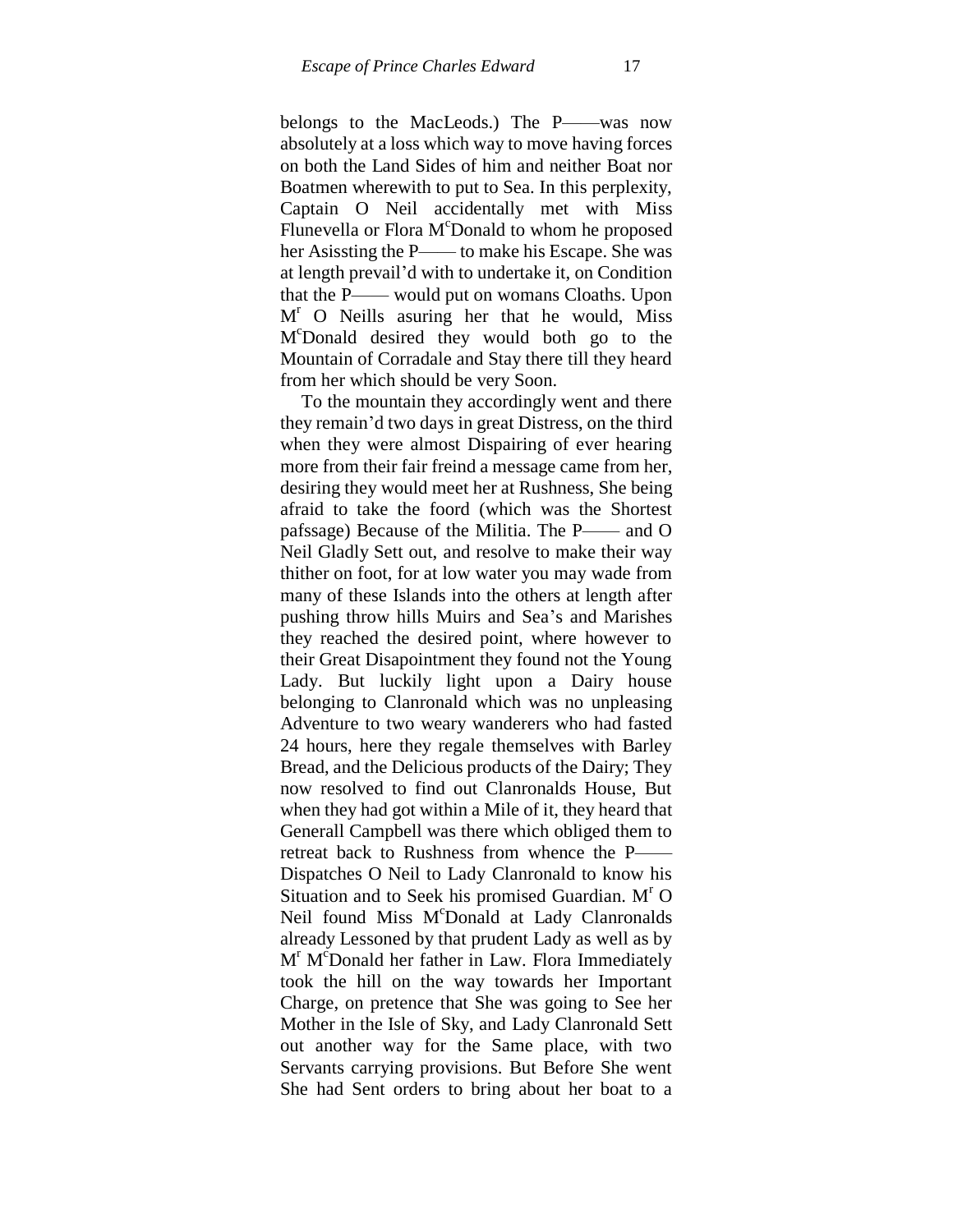certain place upon the Coast which was about five miles from her own house, which was Done accordingly. Upon her arrivall where the P—— was She made him take Some refreshment and then they moved all towards the place where the Boat was. Here Lady Clanronald Dressed the P—— in womans apparell which She had brought along with her for that purpose. The P——thus Equipt went aboard with his fair Guardian and one Neil  $M<sup>c</sup>$ kechan for a Servant. His Rowers besides this Neil were John M<sup>c</sup>Donald Leiu<sup>t</sup> Roderic M<sup>c</sup>Donald, Leui<sup>t</sup> Duncan Campbell and John  $M<sup>c</sup>$  moray as a Servant. They put off about 8. in the Evening of the 27 June for the Isle of Sky, leaving O Neil upon Shore. T"is Remarkable that all the time the P—— was in Uist, he never lay one night in a house, But either in Some of these little hutts which the farmers rear for themselves during the Grasing Season, or in the hills where he kept Constantly for the last ten Days, and Sometimes was obliged to wade up to the waist without Suffering the Smallest Inconveniency from Such hardships,  $M<sup>r</sup>$  O Neil and Donald  $M<sup>c</sup>$  Leod were both made prisoners a few days after the P—— Sail'd for Sky.

The P—— and his fair Guardian were at Sea all night. Next day as they were passing the point of Waterneish in the west Corner of the Isle of Sky, they thought to have landed there, but found it posessed by a body of Forces; which obliged them Immediately to put again to Sea, after receiving Severall Shotts from the Land.

At length they arrived Safely at Kilbride in Trotterneish in the Isle of Sky about twelve Miles north from the above mentioned point as Soon as they landed here, Flora went derectly with Neil M<sup>c</sup>kechan, to Sir Alexander M<sup>c</sup>Donalds house of Moystod or Mongestod, and acquanted Lady Margaret (the Knights Lady and Sister to the Earl of Eglintonn), what personage She had left in the boat. That worthy Lady Called Immediately for  $M<sup>r</sup>$ M <sup>c</sup>Donald of Kingsburgh, who happened to be then at her house, and Advised with him what measures were to be taken for the P——s Safety. The Result was, that Neil Should return to the Boat, and desire the P—— to go to the hill of Balodinaghabor, where M<sup>r</sup> M<sup>c</sup>Donald of Kingsburgh would not faill to meet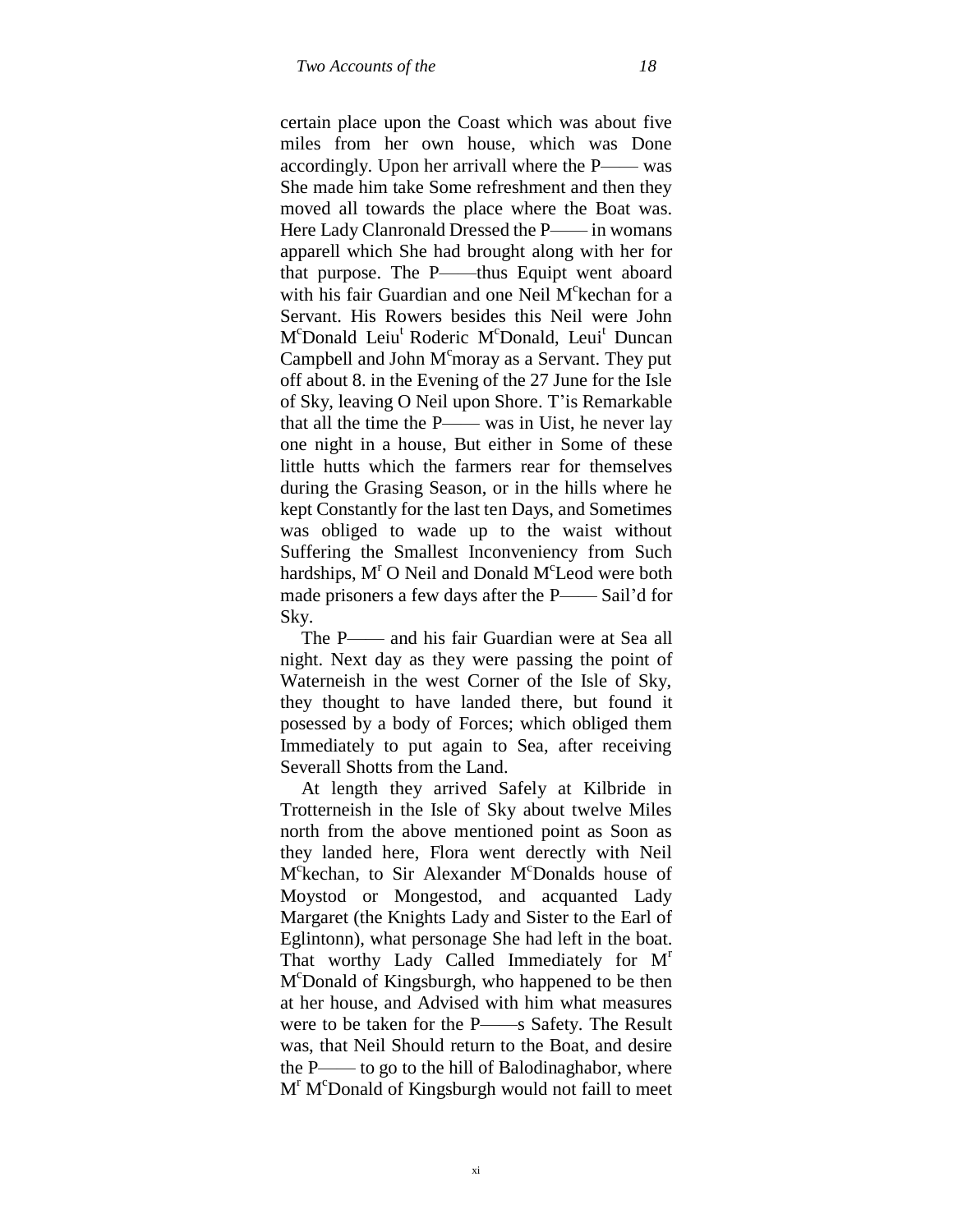him. Neil flew with this advice to the P—— who Set out without delay for the hill appointed, and was punctually mett by  $M<sup>r</sup> M<sup>c</sup>$ Donald. A. Horse was got for Flora, and her pretended Maid followed on foot with Kingsburgh to that Gentlemans house, where they were most kindly received Stayed all Night and Slept Comfortably.

Next day the  $29<sup>th</sup>$  June Miss M<sup>c</sup>Donald Sett out for Portrie; as did the P—— and Neil M<sup>c</sup>kechan at 9 in the Evening for the same place where they arrived about Midnight, and found three Gentlemen (namely John MacLeod Younger of Raza Doctor Murdoch M<sup>c</sup>Leod his Brother, and Malcom M<sup>c</sup>Leod) waiting with a Boat ready to Carry the P—— to whatever place Should be Judged proper. Here the P—— took leave of his fair Guardian, who went to her Mothers house in Slate, himself with the three Gentlemen Crossed over to Glam in Raasa being Rowed by  $D<sup>r</sup>$ M<sup>c</sup>Leod Malcom M<sup>c</sup>Leod John M<sup>c</sup>kenzie; and Donald M<sup>c</sup>friar all the houses in that Island to the number of 760. having been burnt by Captain fferguson, The P—— lay two nights in a miserable hutt, one of the Gentlemen who was at freedom to appear Going backwards and forwards, and fetching provisions in a Corner of his plaid.

One Day a Pedlar Chanced to come within Pistoll Shott of the hutt. Malcom M<sup>c</sup>Leod Suspecting him to be a Spy, was going Immediately to Shoot him; but was Stoped by the P—— who Said God forbid I should take any Mans Life, if I can possibly Save my own without it. So the man passed unhurt, without observing anything.

On the  $2<sup>d</sup>$  July the P—— and his Company Sail'd for Trotterneish, in the Same Small boat, which could Scarce carry Six persons. It beginning to blow hard, the Company were for turning back but the P—— opposed it and Cheering them with a Merry Song. They at last got Safe to a place in the Isle of Sky Called Niccolsons rock near Scorrabray in Trotterneish about ten miles from Glam. There they lay all night in a Cow house, which afforded plenty of firing but no Sort of Eatables. Here also it was the P—— Started throw his broken Slumber and Cryed Oh, poor England.

July the  $3<sup>d</sup>$  the P—— waited here all day for Donald M<sup>c</sup>Donald commonly called Donald Roy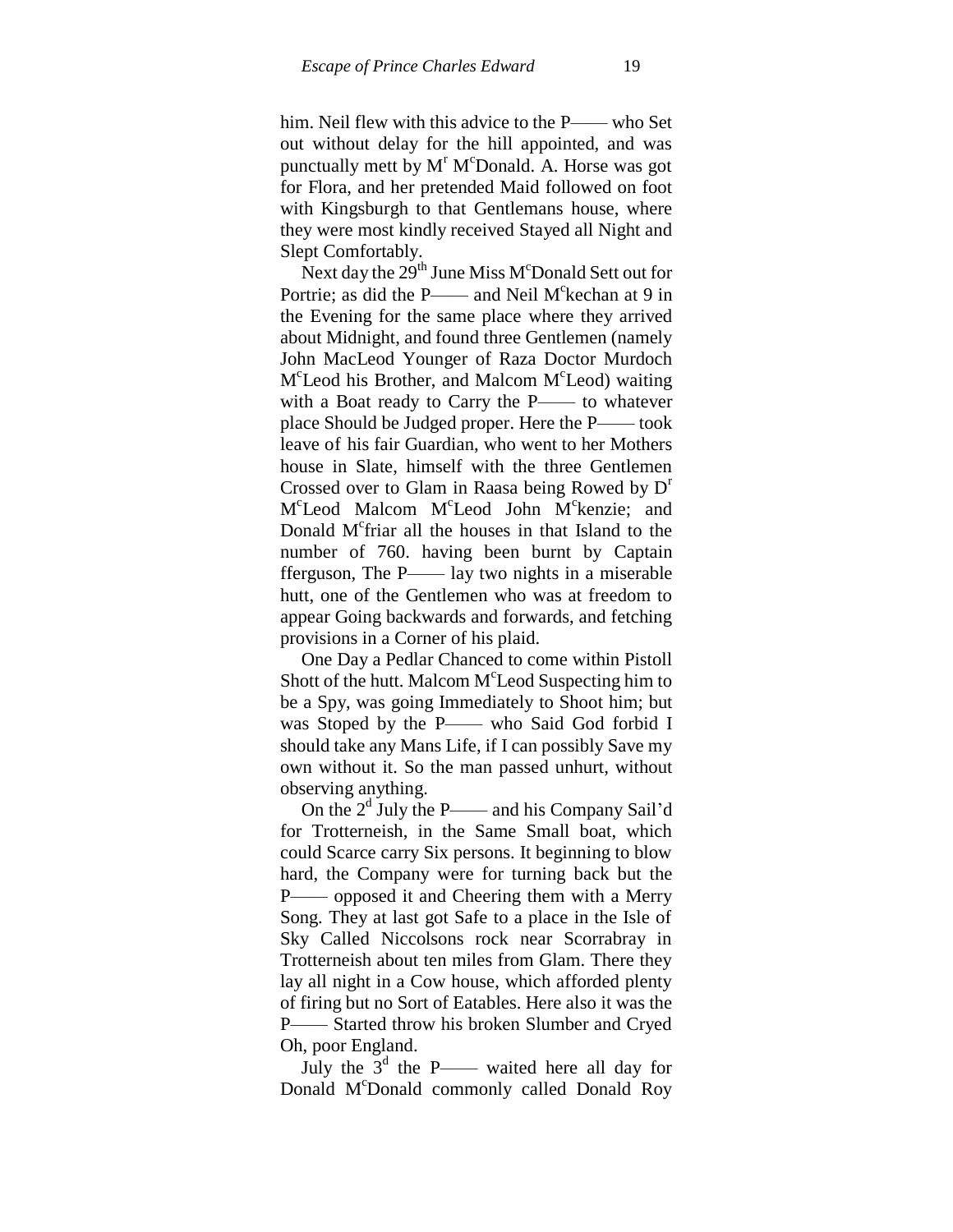continuing pensive and Silent, only asked Malcom M c Leod if he could travell well and about 7 or 8. o. Clock taking his baggage in his hand, (To witt two Shirts, one pair of Stockings, one pair of Brogues, a Bottle of Brandy, Some mouldy Scrapes of Bread and Cheese, and a three pint Stone bottle of Water) he desired Malcom to follow him, without communicating his intention to any living Soul, when they were got out of Sight of the Cow house, the Obsequious attendant used the freedom to ask his Master where he was going, and intreated him not to run himself into unecessary Danger. The P— answered that he desired to be Conducted to M c kinnons Territories. Malcom represented how Dangerous that would be, on account of the many parties patroleing thereabouts. The P—— replyed there is nothing to be done without Danger Malcom Still remonstrated, and offered to carry him by water within three miles of M<sup>c</sup>kinnons house, nevertheless finding the P—— was determined to proceed, he said well then, Since you will go, I"ll carry you there in Spite of all the parties. So they Jogged on, and about 8. went through Portrie, after which they went out of the Road, took the hills, and passed through the fforest of Cullen by the most rugged roads in Scotland, nor did they halt, till they arrived at Ellagol about Seven next morning, having walked 26, long highland miles. This Ellagol lies near Kilvory in Strath, not far from a place called in Some Maps Ord in the Laird of  $M^c$ kinnons bounds. As the P—— was Entering this Country, his Companion asked him what he would do now for that he would certainly be known. The P—— told him, he would Show him what he would Do; and with that pulled a Dirty handkercheif out of his pocket he tied it about his head under his Bonnet this he had Scarcely done when they were mett by three men, who having been in his Service, presently knew him in Spite of all his Disguise and upon Seeing their beloved Master in Such a plight fell a Crying. Malcom took them aside and Swore them. July the  $4<sup>th</sup>$ . About 7. in the morning the P—— reached the house of his Companions Sister who came out to meet her Brother and Enquired whom he had got there along with him. Malcom Answered a poor young fellow one Lewis Caw Son to Doctor Caw of Creife. Being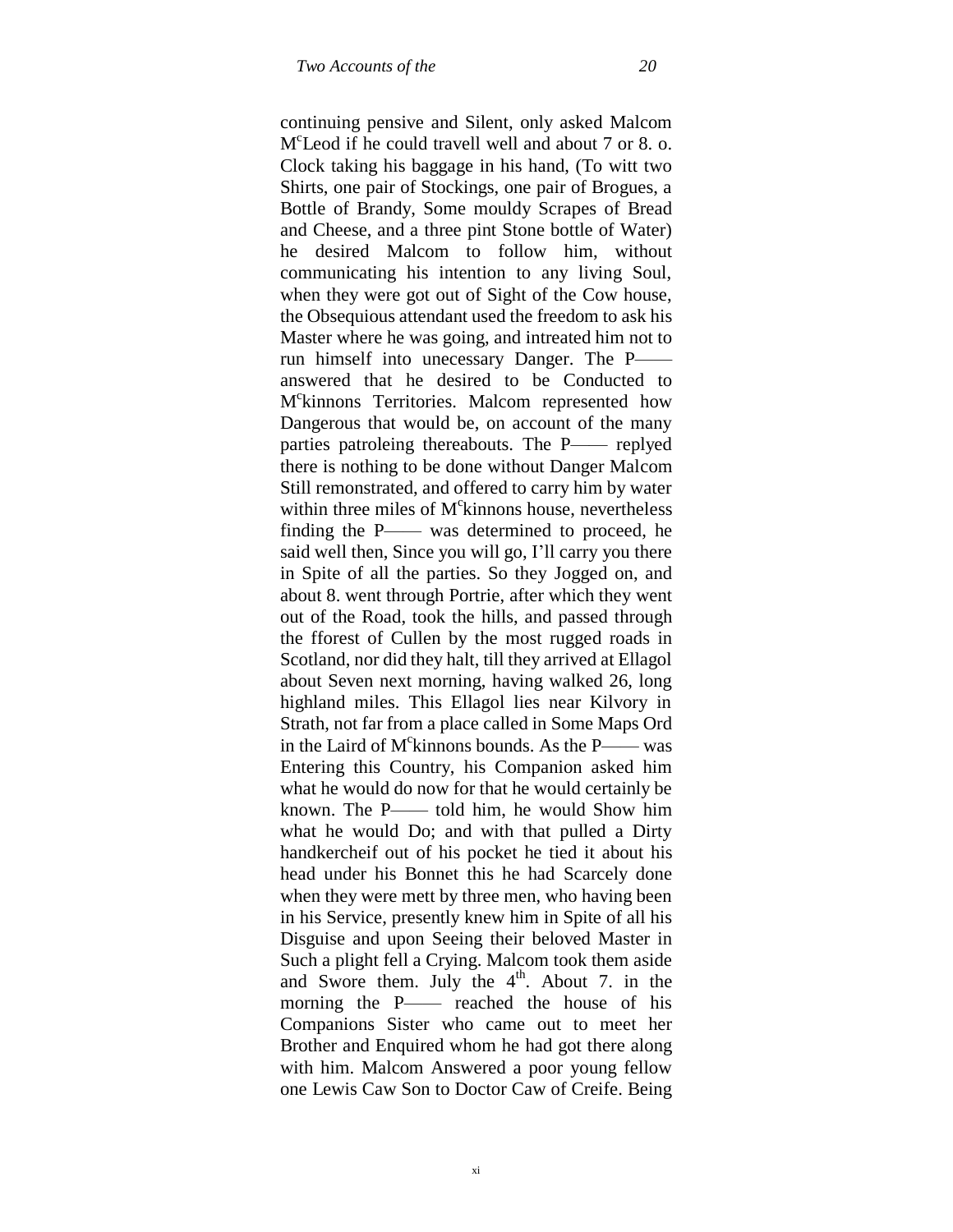Carried in and Victualls Sett before them, Malcom Invited his fellow Traveller to Draw near and take a Share, which the P—— accordingly did, though affecting with difficulty a Clownish awkward manner, a Servant maid was ordered to wash Malcoms feet, which She very chearfully did, but being desired to wash also the feet of the poor man, who passed for Malcoms Servant She at first refused in her own Language, Saying why Should I wash a Lowlanders feet: Let him wash them himself; However She was at last prevailed with. The P——s feet were all tore and bloody by pushing throw the woods and heaths Climbing the Craggy rocks and having thereby lost one of his Shoes the night before. The woman offering to wash his Thighs a little too high. The P—— desired Malcom in English to forbid her doing so.

After these refreshments and two hours rest the P—— Seem"d quite alert, and as ready for fatigue as ever, diverting himself with a young Child that was in the house dandling it in his Arms and Singing to it, who knows Said he but this Child may live to be of use to me, while they were at Breakfast John M c kinnon, Malcoms Brother in Law came in, not having been at home at their arrivall. That Gentleman Seeing the P—— in Such a Condition, retired to give Vent to his Greife. The P—— having taken a little rest, during his Nap John went in all haste to the Lairds house at Kilvory, to acquant the Old Gentleman what Guests he had got, and to bespeak his four Oar"d boat, to Carry the P—— to the Continent that being now the only one in the Island; all the rest having been either Stab"d; or Carried to Lord Lowdon at Kinlochdale. The Laird said he received the news of the P——s Safety with as great Joy, as If he had Seen him at Whitehall; and Between four and five o Clock came himself with his Lady, to the point near John"s house bringing Some wine and other provisions along with them, at Six they put off for the mainland thither the P—— would have had his late Trusty Guide to accompany him; but Malcom Exceused himself alledging that as he had been four days absent, it might Create a Suspicion, and prove Dangerous to the P——s own Safety. The P—— therefore Suffered him to take his Leave. But not till after generously forceing upon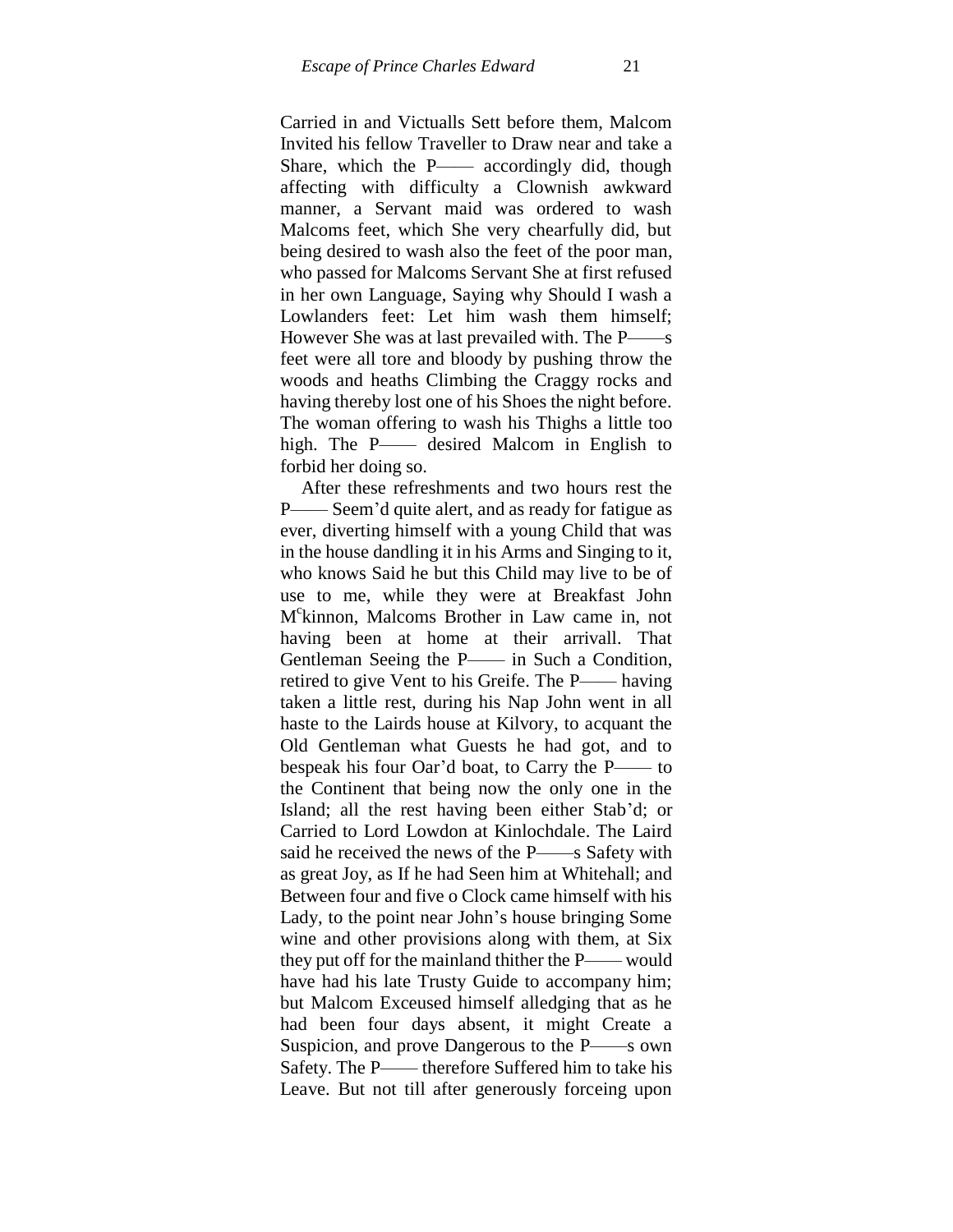him a good Share of what money he had, though Malcom absolutely refused it for Some time, having Even brought a Small Supply with him in Case the P—— had wanted. The P—— having promised to meet Doctor M<sup>c</sup>Leod at Camisdinock the monday following, before he went into the Boat with the M c kinnon"s wrote him the following Line "God be thanked I parted as I intended. Give my Service to all friends and thank them for their Trouble. I am your humble Servant James Thomson July  $4<sup>th</sup>$  1746." The P—— and his Company arrived next morning about four on the South Side of Lochnevis near Little Malloch, where they landed and lay three nights in the open Feilds. The Laird and one of the men (John M <sup>c</sup>Gennis) having gone the fourth day to Seek a Cave to lye in. The P—— with John and the other three Rowers took to the boat and Row"d up Lochnevis along the Coast as they turned a point they Spied a boat tied to the Rock and five men with Red Crosses over their Bonnets Standing on the Shoar. These Immediately Called out demanding whence they Came, John M°kinnon's people answered from Slate whereupon they were ordered ashore; but not Complying with this Summonds, the five red Crosses Jump"d into their boat, and Set four Oar"s agoing in pursuit of them. During the Parley the P—— Insisted more then once to be put on Shore; but was resolutely refused by John, who told him that he Commanded now, and that the only Chance they had was to pull away; or if they were out row"d to fire at the ffellows, there being four firearms on board, upon this John taking an oar himself, plied it So manfully, and So animated his Fellow Tuggers that they outrow"d their blood thirsty pursuers turned quick round a point, and Stood in towards the Shore, which they had no Sooner reached, than the P—— Sprung out of the Boat, and attended by John and another mounted nimbly to the Top of a hill from hence they beheld the Boat with the Militia Returning from their fruitless pursuit, and John Congratulating his young Master upon his Escape, asked pardon for his having Disobeyed him. The P—— replyed that he had done well, that his reason for desiring to go ashore was, "That he would rather fight for his Life than be taken Prisoner; butl that he hoped God would never So far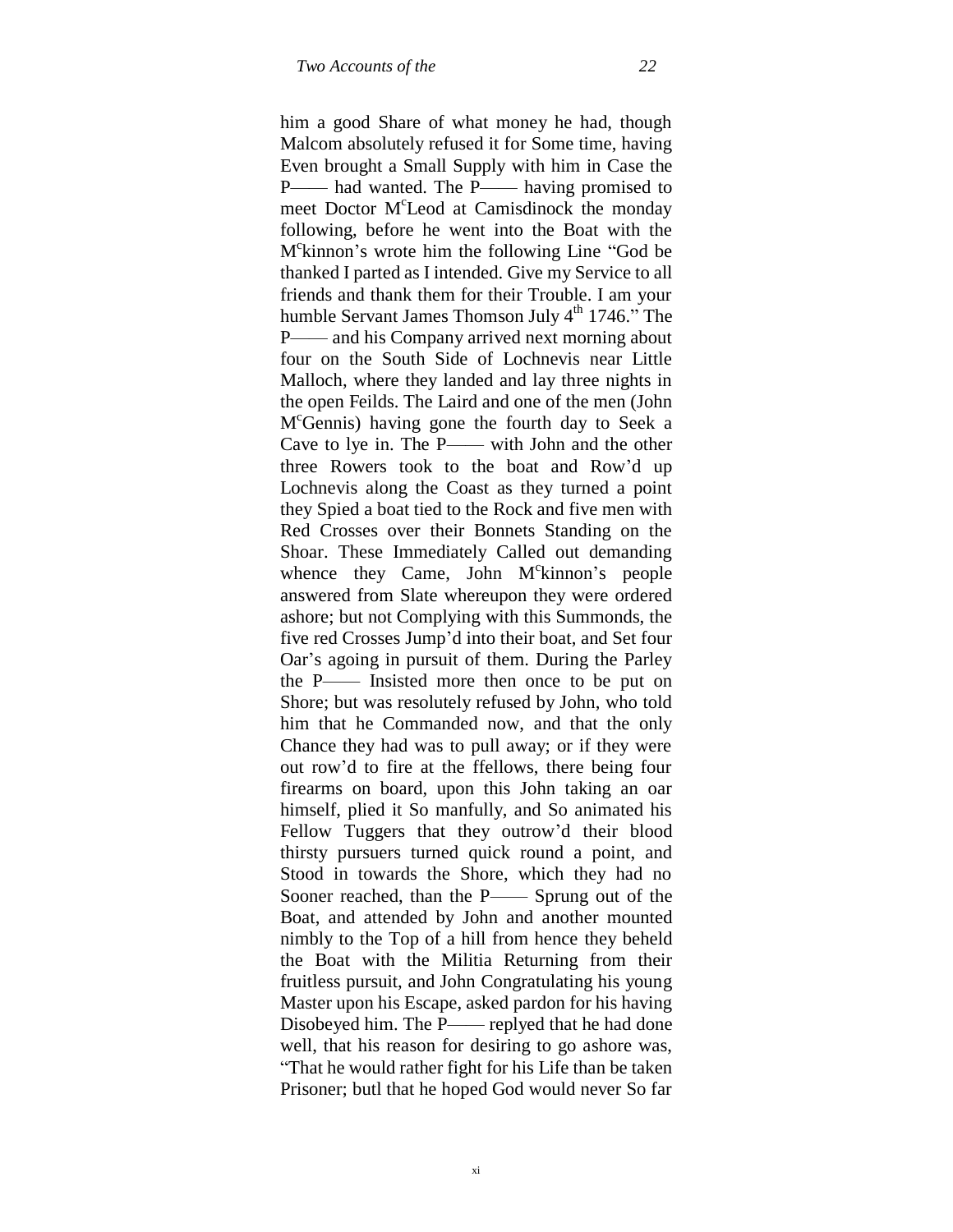afflict the K—— his father or the D—— his Brother, as that he should fall alive into the hands of his Enemys."

On this Emenence the P—— Slept three hours and then returning down the hill he reembarked and Crossed the Loch to a little Island about a Mile from Scotus's house, where Clanronald to whom he sent a message, by John M°kinnon, then was, upon John's return they repassed the Loch and Landed at Malloch, where having refreshed themselves, and mett with Old M<sup>c</sup>kinnon and Servant, they Set out for M<sup>c</sup>Donald of Moran's house which was about Seven or Eight Miles Distant, as they passed a Sheiling (a Cottage) they Spied Some people coming down towards the road, whereupon the P—— made John fold his plaid for him and throw it over his Shoulder with his knapsack upon it, tying a hand-kercheife about his head, the better to Disguise himself in going along John was asked if that was his Servant; to which he answered in the affirmative, adding that as the poor fellow was not well, he intended to leave him at Moran"s. So after receiving a Draught of Milk from Archibald M<sup>c</sup>Donald Son to M <sup>c</sup>Donald, Son of Scotus they pursued their Journey and came to another Sheiling belonging to old Scotus, where also they bought a Draught of Milk and procured a Guide, (the Night being Dark and the road bad) to Shew them how to take the ford near Morans house, a little before day they arrived at Moran"s Borthe or Hutt, his house having been burned by Captain fferguson, M°kinnon went in alone, and Moran Imediately getting out of Bed, they both went to the Door to Introduce the Strangers. This done Moran"s first care was to Dismiss all his Children and Servants, keeping only his Lady, who is Locheils Daughter. She knowing the P—— at first Sight, he Saluted her; and the meeting was Extremely tender the Lady bursting into a flood of tears. After having a Dram and Some refreshment of hot Milk the Travellers left the Borthe, and were Conducted by Moran to a Cave where they Slept ten hours, Moran in the mean time Being Dispatched in quest of Young Clanronald. About Noon Moran returned with Accounts that Clanronald was not to be found. So it was resolved to part with Old M<sup>c</sup>kinnon and Moran, and in the Evening to Set out with a boy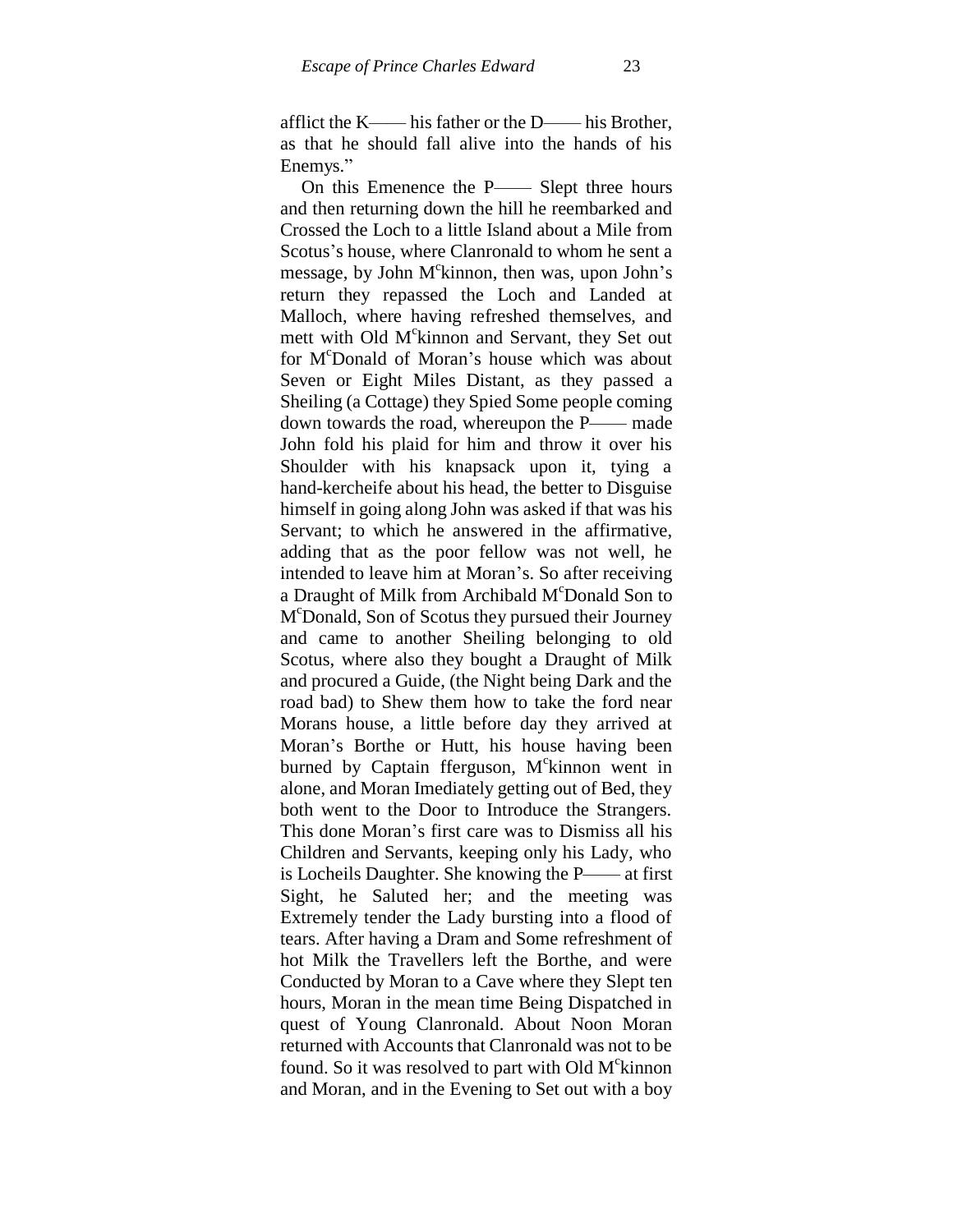for the Seat of Oneas or Angus M<sup>c</sup>Donald of Burghdale in Arasaig (which was the first house the P—— was in, when he came to the Continent) here they arrived before day, found the house burned by Captain fferguson, and  $M<sup>r</sup>$  M°Donald himself with two men at a Borthe hard by John  $M^c$ kinnon abruptly went in, desiring that unfortunate Gentleman to rise he at first was Surprised; but presently knowing John"s Voice he got up and went to the Door having thrown his Blanket about him, John Asked him if he had heard any thing of the P—— Æneas Answered, "No, but Since I See you I Expect to hear Some news of him, what would you give for a Sight of him Says John. Time was, returned the other, that I would have given a hearty bottle to See him Safe, well then replys John I have brought him here and will Committ him to your Charge. I have done my duty do you, yours. I am Glad of it Said Æneas and Shall not fail to take Care of him. I Shall lodge him So Secure that all the forces in Brittain shall not find him out which he accordingly did, till he delevered him Safe of his hands. John M<sup>c</sup>kinnon Stayed only to Eat a little warm Milk; but here he mett again with Old M°kinnon, who was taken next Morning in Moran"s Borthe. John Escaped at this time having lain near the Boat and went home under Cloud of night being the  $11<sup>th</sup>$  he no Sooner landed than he was made Prisoner at his own Sheiling in Ellagol, by a party of the Militia under the Command of Lieu<sup>t</sup> Hope who used him with great Civility but was obliged to carry him to Kilvory where  $Cap<sup>t</sup>$  fferguson was. This Barbarous Man Examined him and two of his Rowers who were taken with him, one of these he Caused to be Stripped naked, tied to a tree and whipped with the Cat and nine taills till the blood Gushed out at both his Sides threatening John M c kinnon with the Same usage and with Irons if he did not Discover where the P—— was and Swearing bloodily, that when he got him on board, Barisdale and the Catt and nine tails Should make him Speak, when John  $M^c$ kinnon was put on board the Furnace, he was Examined by Generall Campbell to whom he mantained that he knew nothing about the P—— that he had not Conducted him a Gun shot from the Shore and had left him with a little boy they had mett accedentally who had gone along with him as his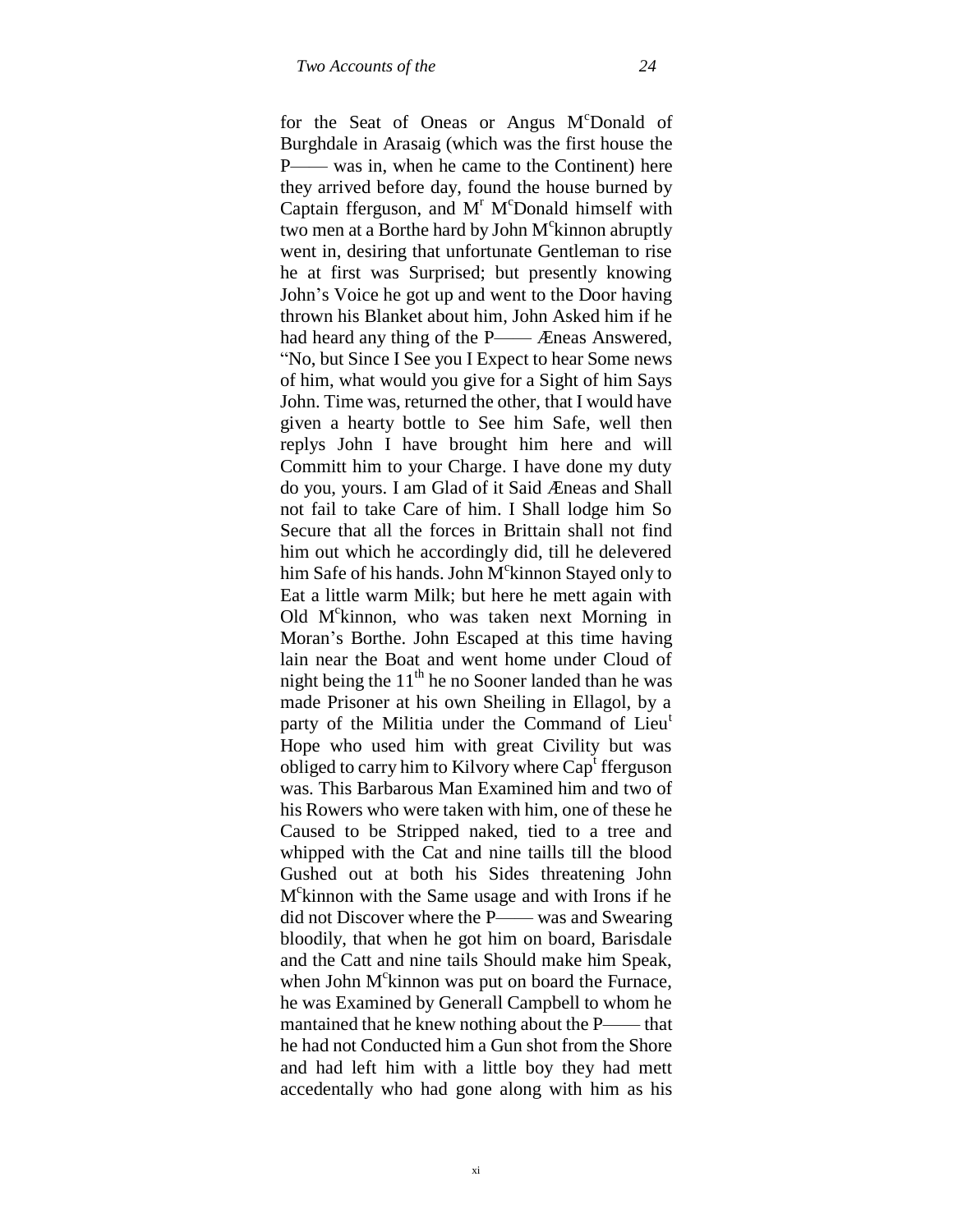Guide from that Ship he was turned over to the Thomas, which lodged him on board of a Transport. He was first put ashore at Tilbury fort from thence he was removed to the new Goal, and Discharged the  $3<sup>a</sup>$ July 1747.

When the P—— and he were about to part John asked him if Ever they might hope for the happiness of Seeing him again. To which the P—— made Answer, that if ever it pleased God, that he should reach the Continent though he should go and beg asisstance of the Grand Turk, he would not Suffer the Usurper to Sitt Easy or quiet on the Throne.

Some Say that John  $M^c$ kinnon hid the P—— near 20 Days in the Cave of a Rock which hangs over the Sea in which time he Sent for Alexander M<sup>c</sup>kechan a Surgeon who Cured him of his Flux and of other Ailments. The Diet he prescribed being Cheifly Milk and a Berry which grows on the top of the Heath Called a Black berry. John M<sup>c</sup>kinnon also took Care to Inform Locheil of the P——s being with him. Locheil in return to the Message let him know that it was not Expedient or Safe for himself to leave his own Country at that Juncture, his own Men being his Surest Guard, but that when the P—— was got well Enough to move his way, he and Lochgarry would meet him at the west End of Locharkaig, accordingly as Soon as the P—— was recovered, M°Donald of Glenalladale with Æneas and two or three Servants conducted him to that place where Locheil &c received him Joyfully and Entertained him upon his Estate; they every three or four days Shifting their Quarters and lying in the thickest part of the woods till the arrival of the Ships which carried him off. The woods in which they are Said to have Sheltered themselves Stand Between the Garrisons of Fort William and Fort Augustus.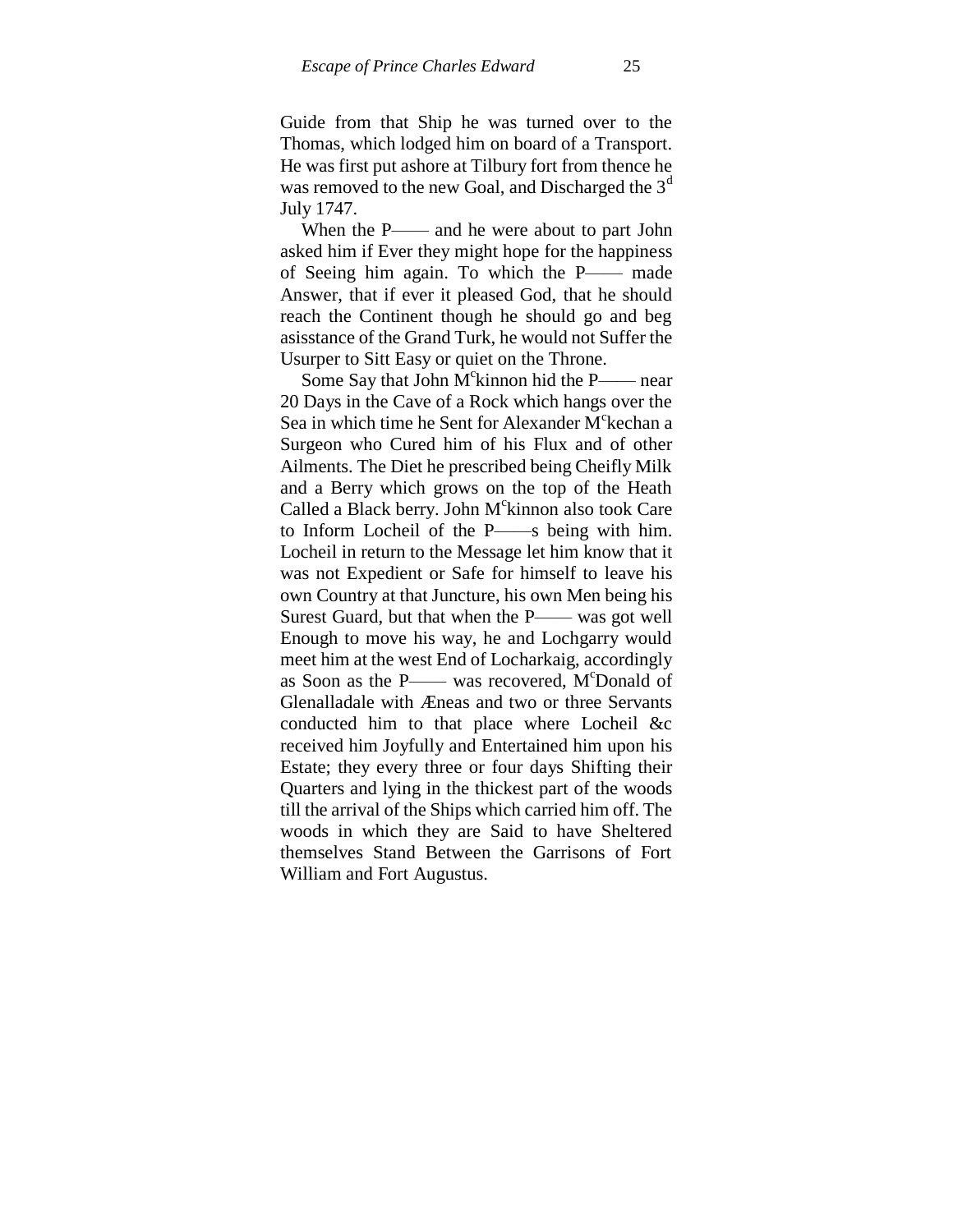# D<sup>R</sup> ARCH<sup>D</sup> CAMERON OF GLENKENZIE, LOCHIEL"S BROTHER"S, ACCOUNT

THE Prince was conducted to the hills of Badenoch, where Lochiel & Cluny  $M^c$ Pherson were, by Glenkenzie & Lochgarry. Upon their arrival, Lochiel & the few that attended him, not expecting the P. for some nights, imagined they were a party come to take them, and turn"d out under arms to defend themselves, chusing rather to die Sword in hand than allow themselves to be taken prisoners; but upon coming nearer soon knew who they were. The P. continued here a fortnight in the same private manner that had all along secur'd Lochiel & Cluny. Cluny provided plenty of Oat meal, mutton, beef, cheese, butter  $\&$  whisky: And thus they liv'd in an easy chearful manner; only they were oblig"d to march in the night time from one private place to another, not thinking it safe to continue long in one place. Lochiel sent down to Edinb<sup>r</sup> to procure a Ship in the Firth of Forth to carry them to France,  $w^t$ out mentioning that the P. was of the number, and  $w<sup>ch</sup>$ was accordingly provided. Cluny at the same time applied to his friends in Aberdeen & Banff-Shires to the same purpose. But as h.r.h. very prudently settled a correspondence  $w^t$  Glenalladale & Clunes to inform him of the arrival of any Ships from France on the west coast; an Express came from these Gent<sup>1</sup> to give the agreeable account of the arrival of two privateers. Glenalladale advis"d the Commanders of these Ships to put immediately to Sea for fear of being land lock'd in the narrow bay in  $w<sup>ch</sup>$  they were, & be found out & attack"d by the English men of war, who often cruis'd in these Seas; and to return in a fortnight to the same harbour, whereby he would have time to inform the P. & conduct him there. Some days before Lochgarry went to Strathspey to meet John Roy Stuart who sculk'd there  $w^t L^d$  Louis Gordon to concert measures for finding a Ship; and the P. willing to have Lochgarry  $w^t$  him, sent a message for him to join him immediately w<sup>t</sup>out meeting John Roy or any other person; however John came along  $w^t$  Lochgarry, and the P. furthw<sup>t</sup> set out f <sup>m</sup> Badenoch, attended by Lochiel, Lochgarry, John Roy Stuart & Glenkenzie, and by fatiguing night marches, through woods & rocks in very rainy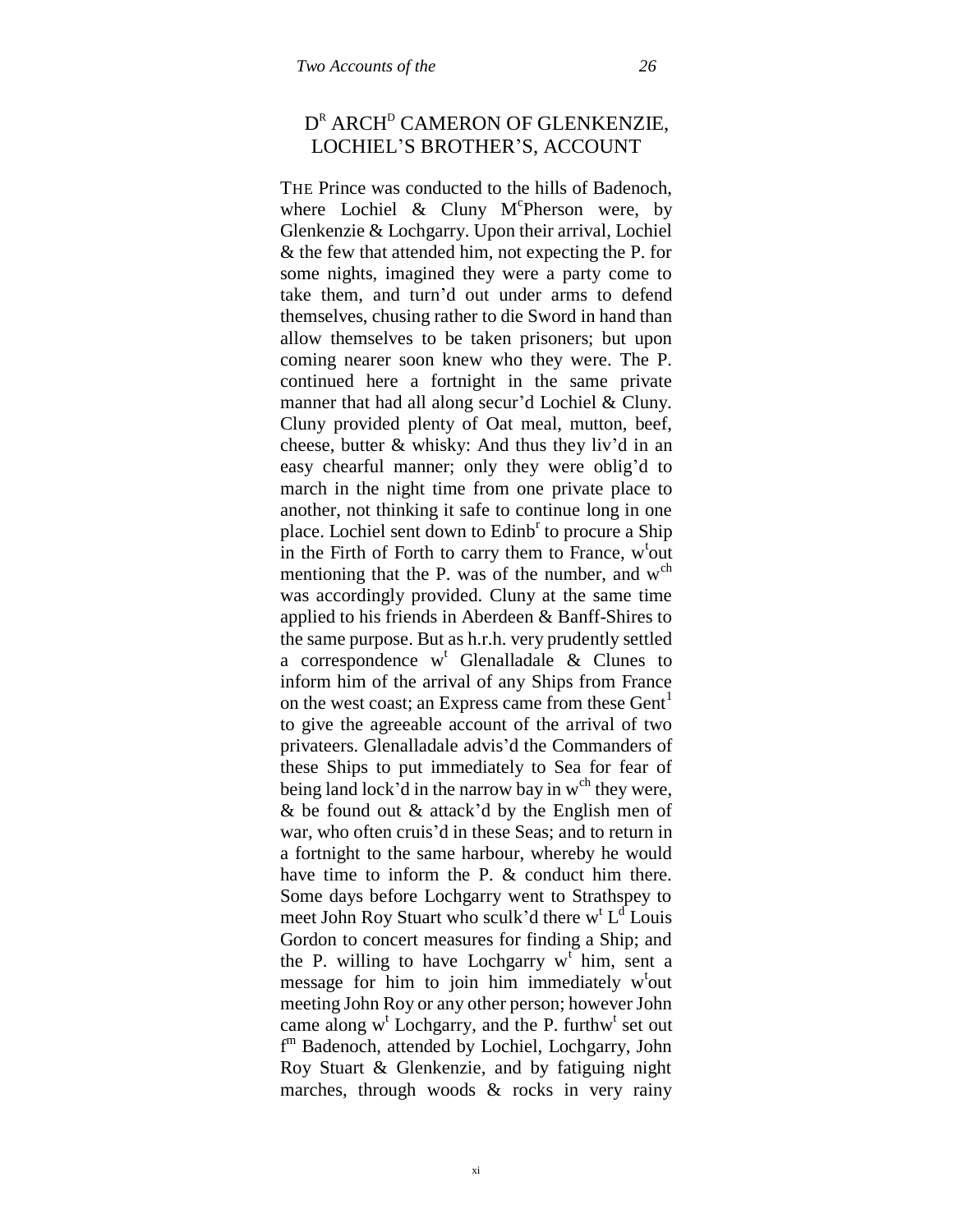stormy weather, continu'd their march w<sup>t</sup>out interruption till they came to Lochnanua in Arisag where the Ships were at anchor in the very spot he landed on in the year 1745. This was a journey of upwards of 70 miles, had he kept the most direct road, & surely was much more by the by-paths he took. M<sup>r</sup> Linch, Warren, Sheridan & O Burn four Irish Gent<sup>1</sup> Officers in the French & Spanish Service, who came  $w^t$  the Privateers in search of the P, continued a Ship-board till the P. arriv"d at the Ships, so far were they from wandering through the country as was afterwards given out. Barrisdale hearing of the arrival of the Ships went a board, but not finding the reception he expected proposed to return; however the Gent<sup>1</sup> would not allow him till they rec<sup> $d$ </sup> the P."s orders: When the P. came he order"d him to be put aboard of the smallest of the two vessels as he himself intended to go in the largest. Several young Gent<sup>1</sup> of Clanronalds & Lochiels families were waiting here to go aboard of the Ships, understanding they Were intended for h.r.h. Some days before the arrival of the Ships Com<sup>dor</sup> Smith luckily went from Lochnanua  $w^t$  5 men of war, where by the coast was left clear w<sup>ch</sup> had not been for some months before. The P. embark'd  $&$  the Ships sail'd about 10 o'clock at night w<sup>t</sup> clear moon light  $\&$ made towards the Ocean to the north west of Ireland: For 4 or 5 days had stormy contrary winds  $w<sup>ch</sup>$  keepd them baiting to the windward, keeping always a great distance  $f<sup>m</sup>$  the coast of Ireland. Having clear'd Ireland the P. gave orders to make the nearest port in France, w<sup>ch</sup> was Brest. The winds became more favourable & the ninth night from setting sail at Lochnanua the Cap<sup>t</sup> observ'd ship lights in the course he was holding to Brest: We could not know whether they were English or Dutch Mer<sup>ts</sup> Ship under a convoy, but were hopeful that they were the latter, who us'd to be often in these Seas; accordingly we proceeded on the same course. Tho' close haul'd up were afraid of being drove by the point of the harber of Brest into the British channel, & consequently in the way of men of war,  $w<sup>ch</sup>$  in effect we were; we pass'd close by one of these Ship w<sup>t</sup>out being observ'd or at least challeng'd. Notw<sup>t</sup>standing all endeavours by break of day the wind blowing fresher & more off the French coast we were drove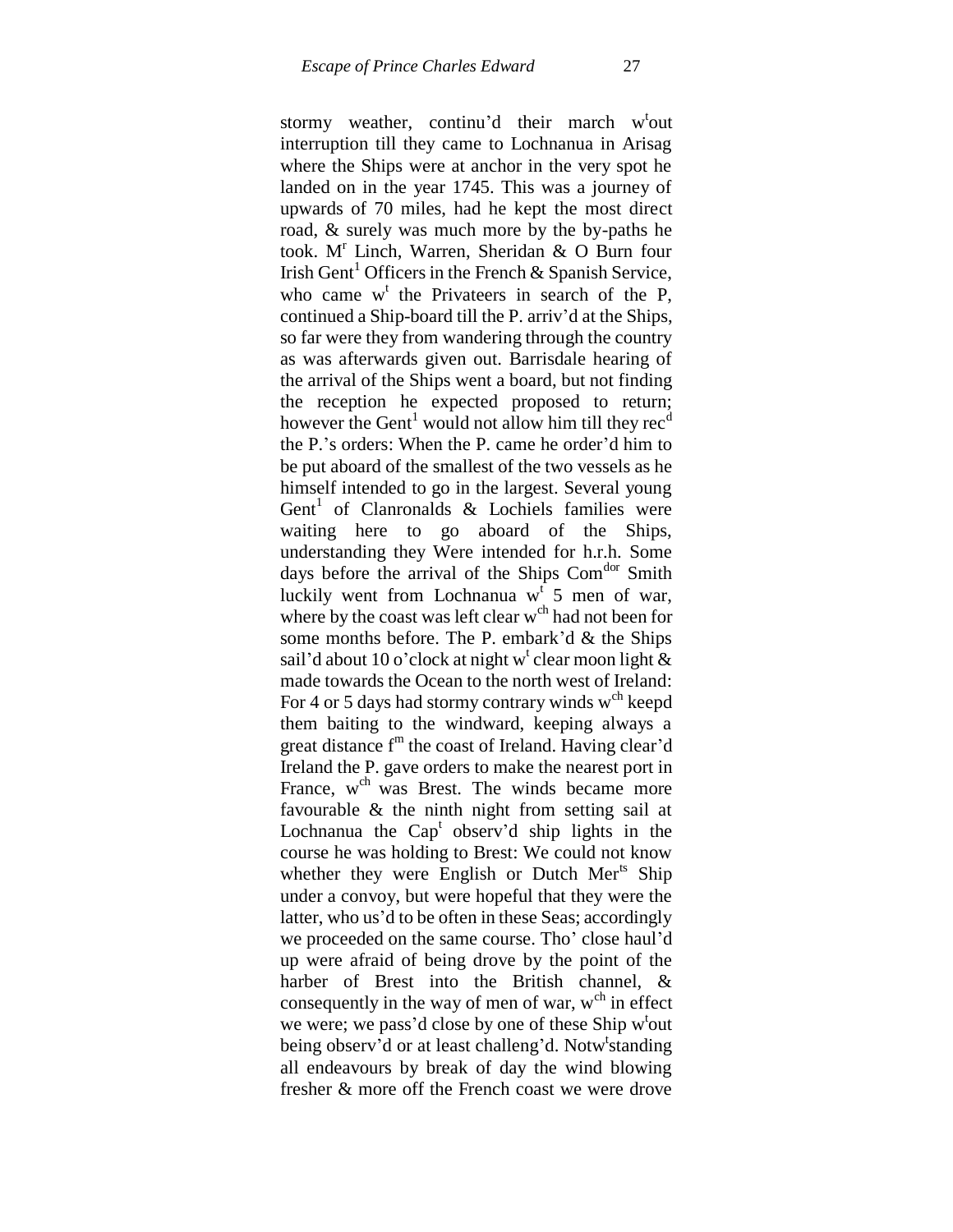by the point into the Channel; and still turning more Stormy had great difficulty to keep the French Coast. Upon coming opposite to a little town called Saint Paul de Lea (tho" not an ordinary harbour) dropt anchor, and the P.  $\&$  the other  $\text{Gent}^1$  (Barrisdale excepted who had not seen the P. at all) went aboard the long boat  $\&$  w<sup>t</sup> y<sup>e</sup> utmost difficulty got a Shore, being wet to the Skin, about 12 o'clock noon.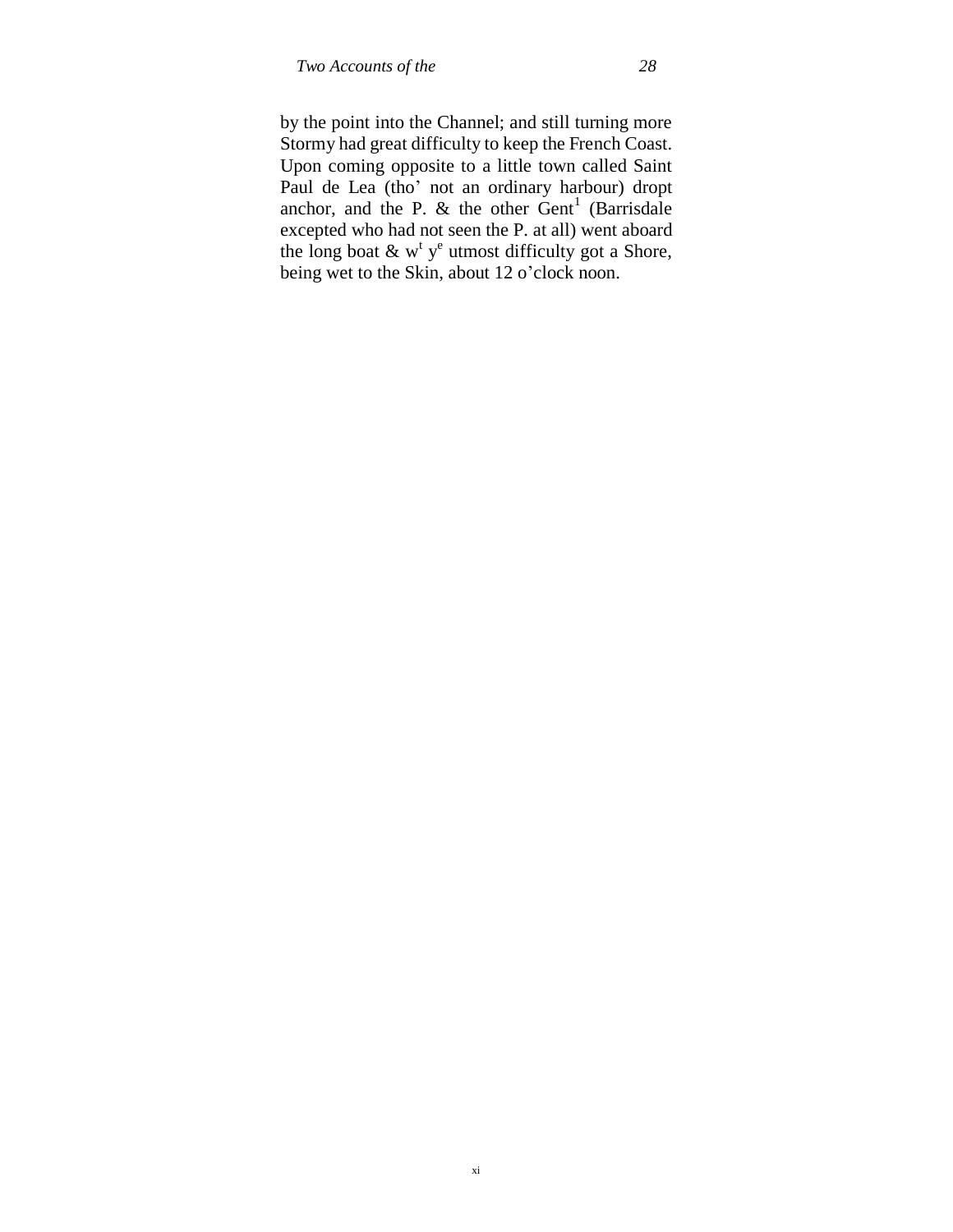# TO MR LUMESDEN AT ROME

Emmerick 23rd Feb. 1756

 $\text{S}^{\text{R}}$ 

This will be delivered to you by a good Friend of mine M<sup>r</sup> John Forbess of Alford, who writes to me from Venice, that he is to pass by Rome in his way to Naples. He has suffered I believe very considerably by the Brothers Dunlop, who were recconed top Marchents in Holland, and involved many in their Ruin when they gave way six months past. But of such affairs  $M<sup>r</sup>$  Forbes can inform you fully, as I am very litle Conversent in them.

I have been acquainted with this Gentleman ever since I left Rome, having first seen him with Sir James Stuart at Sedan in August 1747. I have seen him frequently since that time in my own house and elswhere, and have mett with many Civiletys from him, as he was always ready to do service to his Countrymen. I therefore take leave to recommend him to you, and if you can do him any service at Rome, or give him any recommendation to your acquaintances at Naples, you will do me a particular pleasure.

I shall expect soon to hear from you, with any further accounts you may have learnt about Herculanium.

I was made very happy by my worthy Friends last letter of  $13<sup>th</sup>$  last month,  $M<sup>r</sup>$  Edger sending me the joyfull accounts of our Royal Master His being well recover"d of His leat indisposition. As I propose writeing to  $M<sup>r</sup>$  Edgar in a Post or two, I shall trouble you no further at present, but my hearty wishes that all our hopes and wishes be soon ackomplished.

I always am

# $D^{r}S^{r}$

# Your Most Obedient and Humble Servant

le Chev: d"Athole.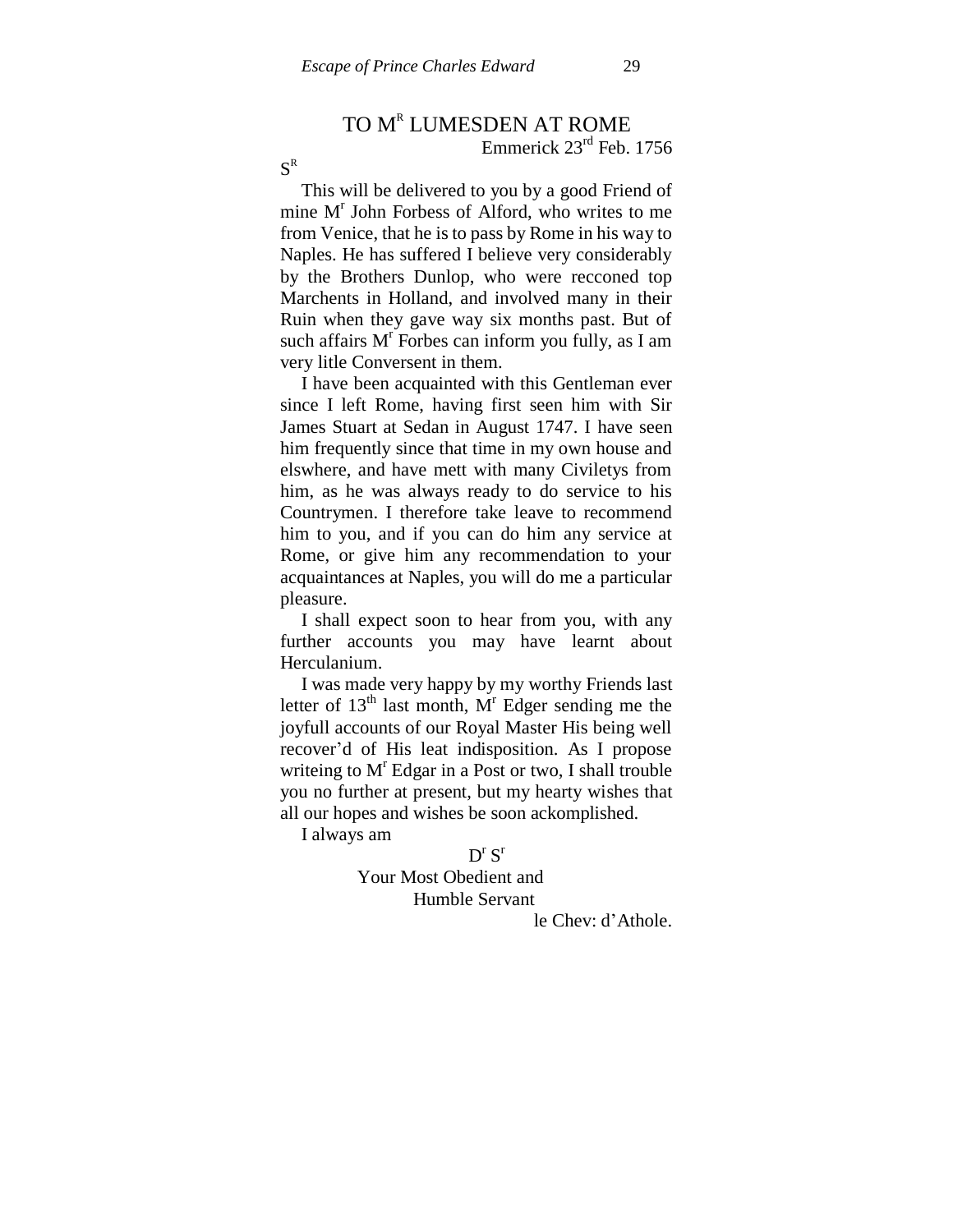# A MONSIEUR MONSIEUR LUMISDEN A ROME

Emmerich  $18^{th}$ . May 1756

SIR

I return you many thanks for your very obliging letter of  $6<sup>th</sup>$  April which I received in course, and which I would have answered before now, but having wrote to  $M<sup>r</sup>$  Edgar the last of March, I had nothing to add to what I then said.

As my greatest Comfort and happyness is the knowing of the King His good state of Health, and of that of the Royal Familie, you will not doubt the Contment it gives me when I hear from  $M<sup>r</sup>$  Edgar or you so agreable News. I desire to be laid in the most Respectfull manner at H. M. Royal Feet, with my Humblest Duty to H. R. H. the Duke.

As affairs seem every day to be more and more imbroilié betwixt England and France, things may at last take a turn as to the good Cause, as we ardently hope and have long expected. Who knows what Wise Providence may intend; we must expect with Patience the Decrees of the Almighty.—We have a Scots Proverb; that it is often nearest day when the Night is at the darkest.

I think the French have given the Change fairly to the English, in their attack upon Minorca, and I take it for granted that by this time that the whole Island, Forts, and harbour, are in their possession. Geurnsay and Jersay I imagine will not be more deficult, so soon as they can land a sufficient Force. And I believe if they be in earnest, they can find a proper occas[ion] to Waft over such an Army as will put an end to all disputs. That this may be the intention, and this the end? than all our wishes will be accomplished.

The account you sent me of Cola de Rienzo, is very curious;  $I^2$  have mett with his name, but a particular relation of his Actions I never did see before. He lived in a very barborus Age, and was surely possessed of great abiletys and superior talents, but I imagin he had no fixed point of View, but was much actuated in his Actions by the Events, nor had he people of Conduct or abiletys suffisient to suport him in the reformations (or perhaps

 $\overline{a}$ 

 $2$  [in] Matchivals history of Florence.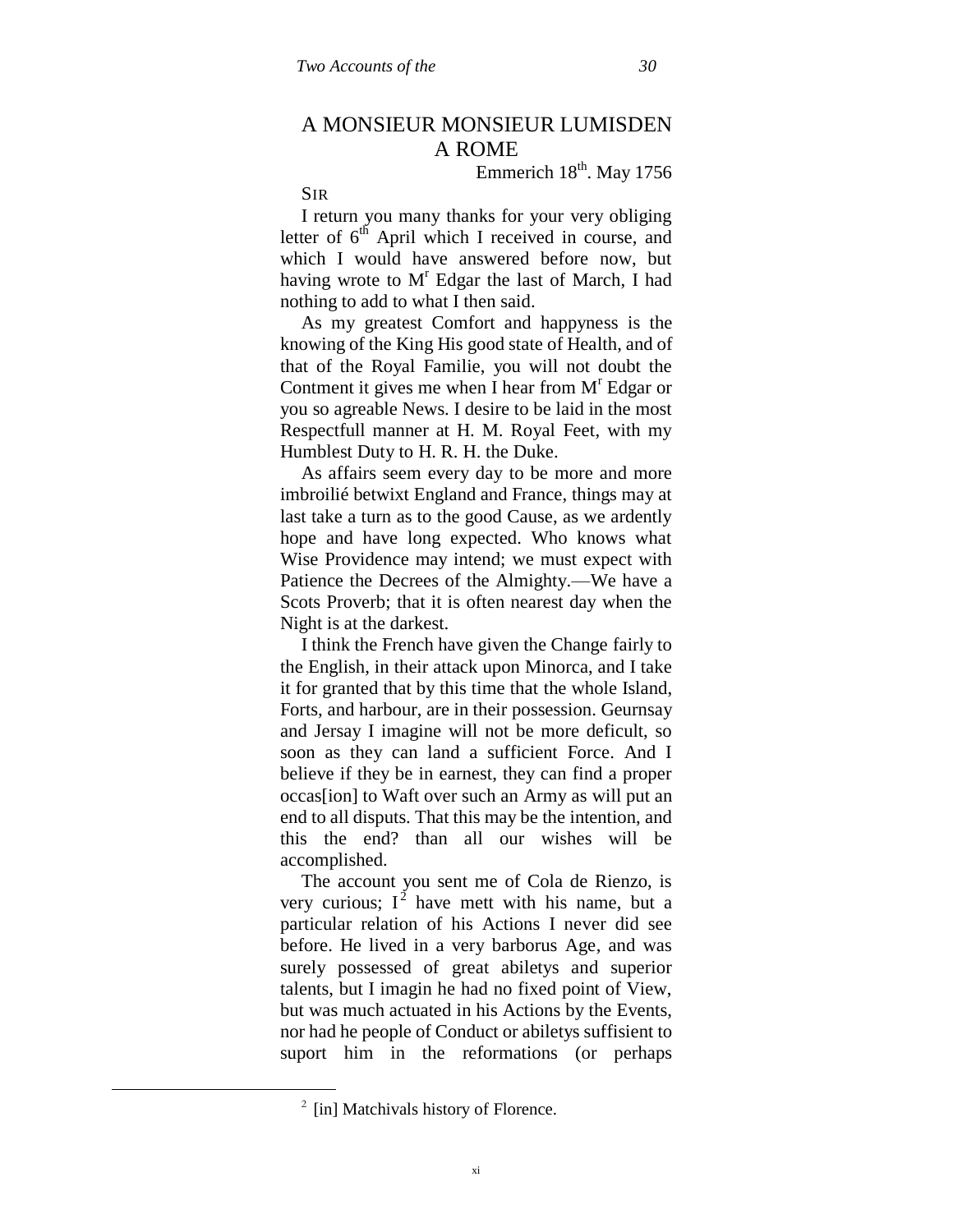revolutions) he either pretended or intended. The Life of no one single man, was not sufficient to reform the Government at Rome in such circumstances as it stood in that Age; even although such Man, had been indued with all the Gifts of Nature: It would have taken a Succession of the best hearts and Wisest heads to have performed the Work. No Wonder than that such a Persone as Cola de Rienza, of mean Birth, who was so soon intoxicat with prosperity, should fail in the Attempt; even supose his designs had been better intended, than they appear to have been. And yet by what he did we may Guess what a Reforme, a Succession of Good men might have ackomplished. But the Time was not yet come, nor indeed for more as a hundred years therafter. Surely Proudence, goodness, & Virtue would have done more, both for their own interest, in Pope Alexander [the]  $6<sup>th</sup>$  his time, and of his Son Valentinois"s, than all the wickedness they did perpritrat, did availe them.

Upon the whole I think Alas history is very curious, and lets us in to the temper and manners of that Age, I thank you kindly for sending me the Sketch you had made out.

My Kind Compliments to  $M<sup>r</sup>$  Edgar, in which my Wife joins me as well as in hers to you. When I hear from either of you, believe me it revives my spirets, which tho they have been greatly tryed, are not deprefsed, nor never will as long as my hopes continue. And my trust is in God.

I always am with much affection and Esteem

Sir

Your Most Obedient humble

Servant le Chev: d'Athole.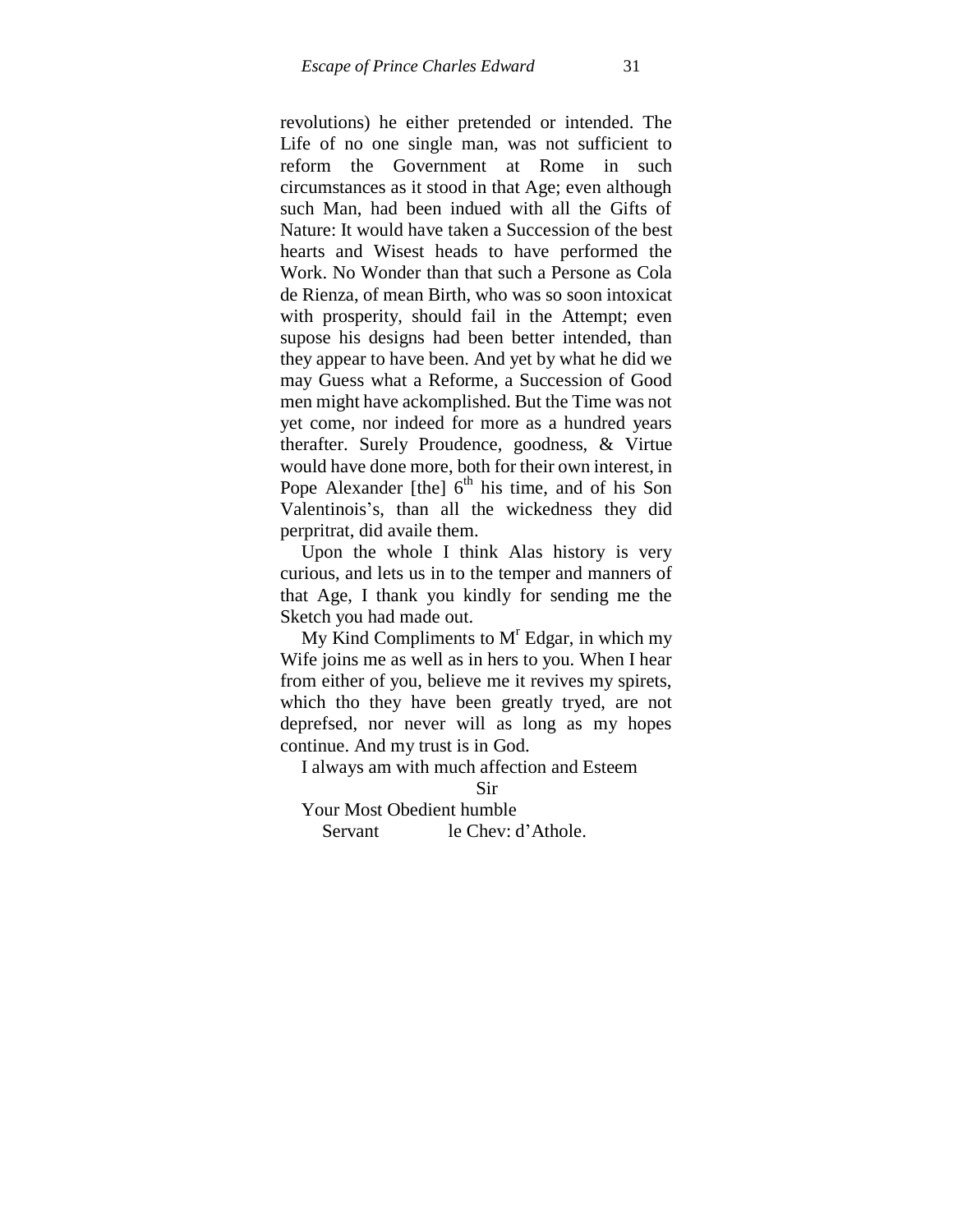Emmerick  $13<sup>th</sup>$  August 1756

 $\operatorname{D}^{\text{\tiny R}}\operatorname{S}^{\text{\tiny R}}$ 

I have received with the utmost Satisfaction your letter of  $13<sup>th</sup>$  of last month, in which you give me so Comfortable accounts of the Kings good State of health, as well as of that of the Princes His Sons, which I Pray the Almighty long to continue. I desire you would lay me in all humilety at His Majestys Royal Feet, with my ever constant Duty. I rejoise to know by what you write that the Prince by last accounts was well; as was the Duke.

I am so litle aquainted with the politicks of the several Courts in Europe, that it would be presumption in me to write any thing with relation to them. All the hints and insinuations in the publick papers, I look upon as Conjectures of people as litle knowing in them matters as myself; and untill a measure be rendered publick by the Court that is immediatly concerned in such Measure, I suspend my belief. Indeed the Sistime in Europe seems to be very different to what it was formerly, and I apprehend the London Minestry and Court have by their Presumption; and Dictating to give the Law to all around them, have in all appearance brought (ackording to a Scots proverb) an old house upon them selves. They seem to have but few real Allys; few Courts in Europe, but have in their turns experienced This dicticating and imperious Spiret, which with the Crying Injustice their Government is founded upon, may at last be the means of Overturning a Government founded, and suported in Iniquity. But we must wait with patience the Almightys apointed time, who can, and I hope & trust will open the Eyes of every Prince & every people, espesialy those of the Kings deluded Subjects.—Much talke have we had leatly of Incampments, in this and other Countrys in Germany, but hitherto I believe nothing of that kind has been determined upon; by what has happened in Sweden, and if it be now what is now hinted of the dispositions of the Russian Emperess, it may be very possible that no great movements will take place (for this year at least) upon the Continente.—I own so soon as I heared that the French had landed without opposition in Minorca, I took it for granted that Fort  $S^{\dagger}$  Philip would be taken, even tho  $M^{\dagger}$  Bings meet had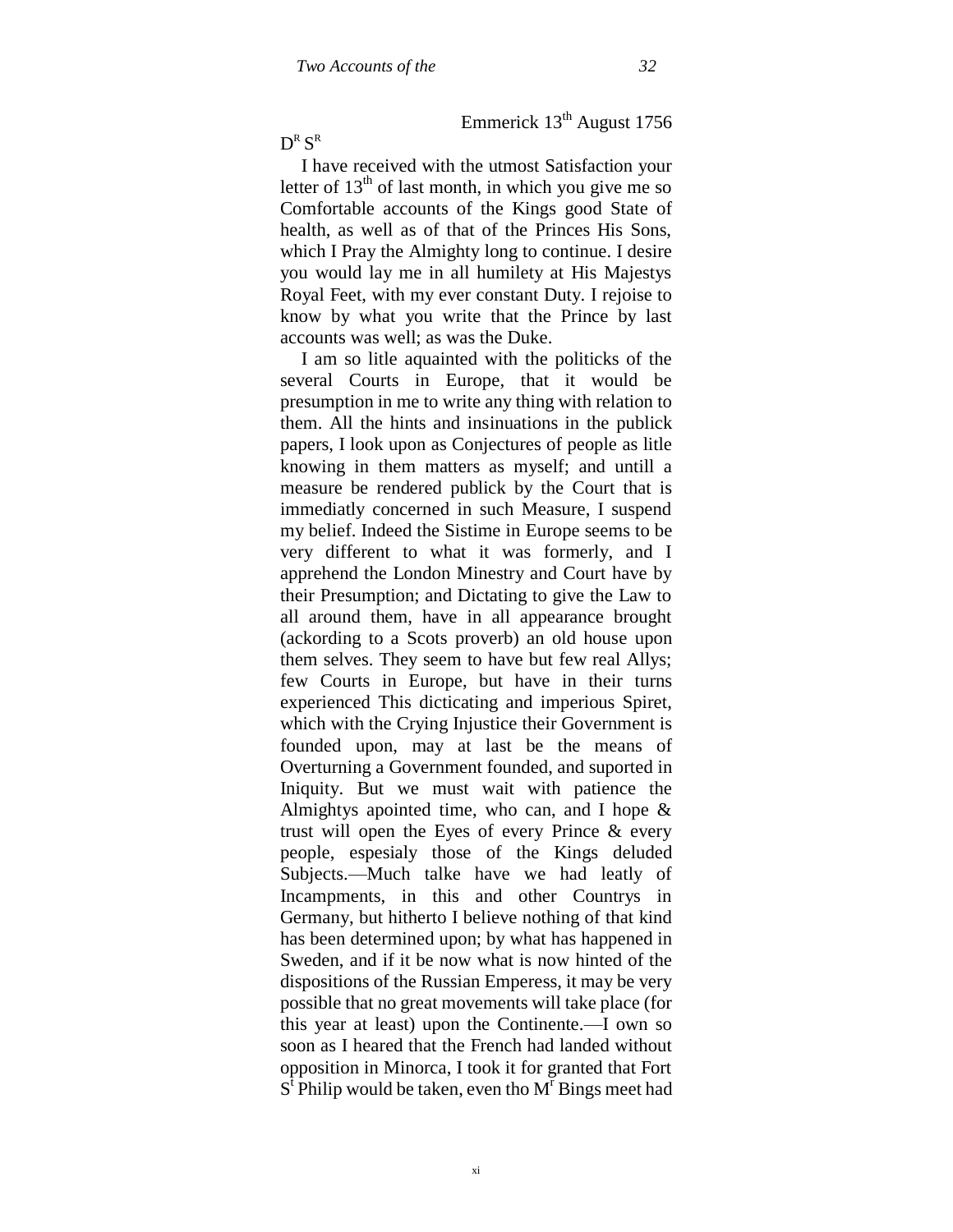been able to thro' succures in to it. No place's Asseiged & as they are now managed can resist, except there be an Army strong enough to beat the beseigers; soonner or leater any ffort must Yeeld, and throing in a few fresh troups in to a place can only retard for a few days its being taken. I see"d a convincing proof of this in the Seige of Bergonupsome, that place had a small Army upon one side that gave them fresh troups, they had the Sea oppen and received by that means all sorts of Amunition and provisions; but the Attacters have always an infinite advantage upon any place when with a numerous Artilery and superior Force they every day come nearer and nearer to the body of the place. Wither Fort  $S<sup>t</sup>$  Philip was well defended or not, we cannot as yet say; it is not upon common news papers we can form a right judgment of such an affair untill an inqueiry be made. The French give out the beseiged made a galant defence, they are in the right in that, for the more honour have they in taking it; The Place was certainly very strong.  $M<sup>r</sup>$ Blacny was recconed a good officer, but many years ago he was thought much failed & superanuat. But when the London Minesters sent not timely a Sufficient Fleet, and proportionable Succures is an other queistion. I know but one way to answer this—Quos Deus vult perdere hos primus dementet—

I am much obliged to you for the accounts you send me of Monsignor Bayardi has book. I"m sorry it is by what you write so defuse, & I imagin one buys in reading it, a few good things at the expence of a deal of trash. As the Author proposes comming to his Subject only in the  $9<sup>th</sup>$  Voll: I shall not be very curious of seing his Work; the prints indeed if well execute will be Curious, & by the list of things found which you are so good as to send me, there must be many veluable things.—It is surly a great loss when an Author spends more time to him self, and to his readers than the Subject requiers; Mons<sup>r</sup> Bayardi's book seems to be in that stile. Last winter I got le Pere Charlevous histoire de la Neuvelle France, I was curious to read a book that treated of a Country where in all appearance a Ware was likely to be soon, it is in six Voll: of a thick Octavo. There are many curious things in it espesialy as it treats of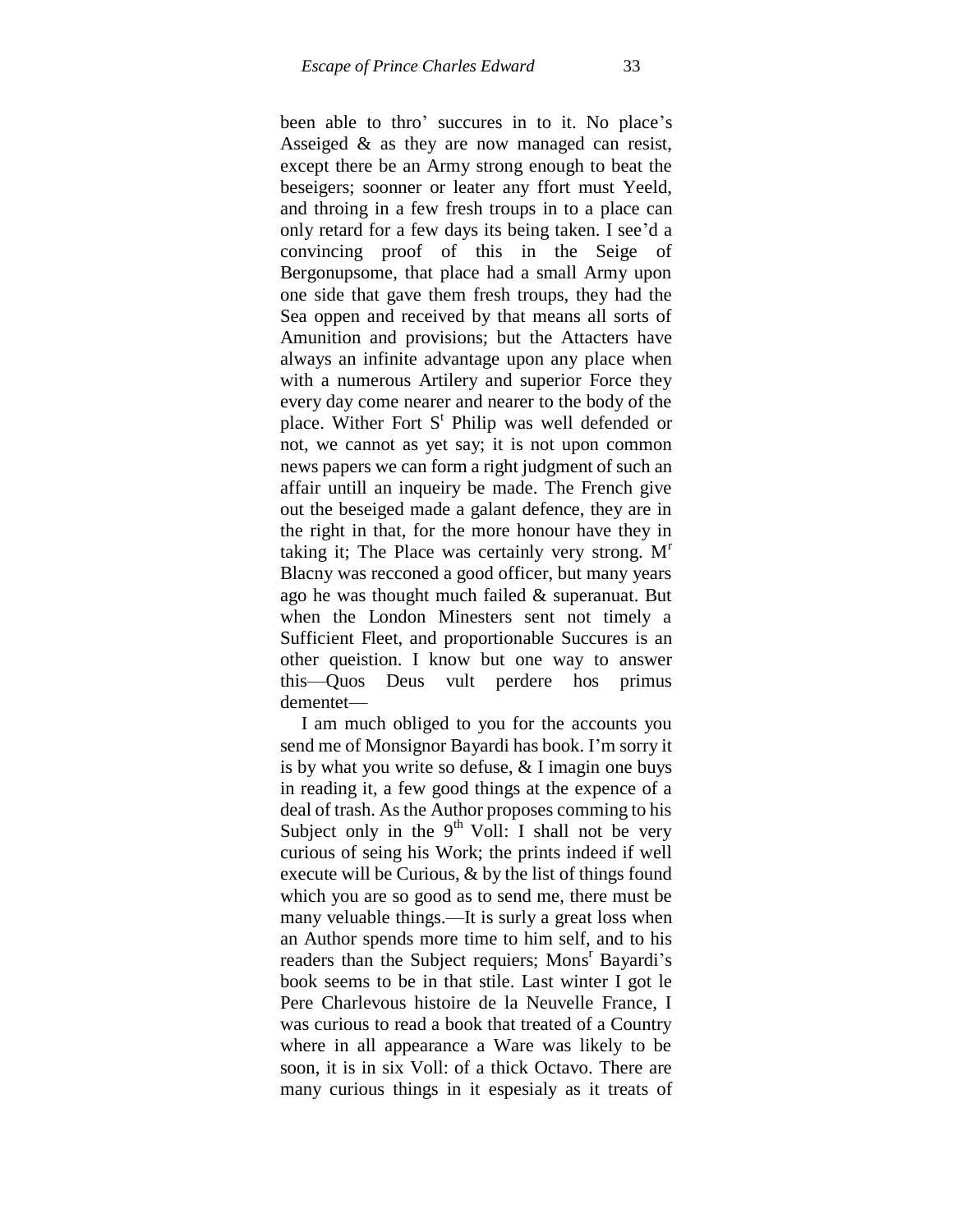several of them Countrys now disputed; But that book would in my oppinion been more valuable had it been in Two Voll: which would have conteaned all that is material in the six. Most Books have the same (Secatore) methode of Naration. I did not know you had been personaly aquainted with  $M<sup>r</sup>$  Forbes; at the time you mention I had my hands full, and if I see"d him it had escaped me. He has as I supose he would inform you been a great loser in trusting in trade to the Dunlops at Rotterdam who I believe have quite ruined him, & several others, by their Felieur. John is a sensible man; I am fond of the manner he tells me he has travled in Italy, he is realy the best foot travler I ever knew.

I hear but seldome from Ray, he compleans of the protections given to Bankrups, & the Church Aziliums to such people. Indeed tread cannot well flurish where this is the Case. The more you know him the more you will esteem him, for I am convinced no man has more probity than  $M<sup>r</sup>$  Ray, which in my eys is the greatest recommendation.—I wrote to my good Worthy Friend  $M<sup>r</sup>$  Edgar in June, pray how does he keep his health. When you nixt favour me with a letter pray let me hear particularly about all my Friends and acquaintances in your partes. My Wife joins me in our best Compliments to you &  $M^r$  Edgar. I always am  $D^rS^r$ 

Your Most affe<sup>ct</sup> humble

Servant le Ch: d'Athole.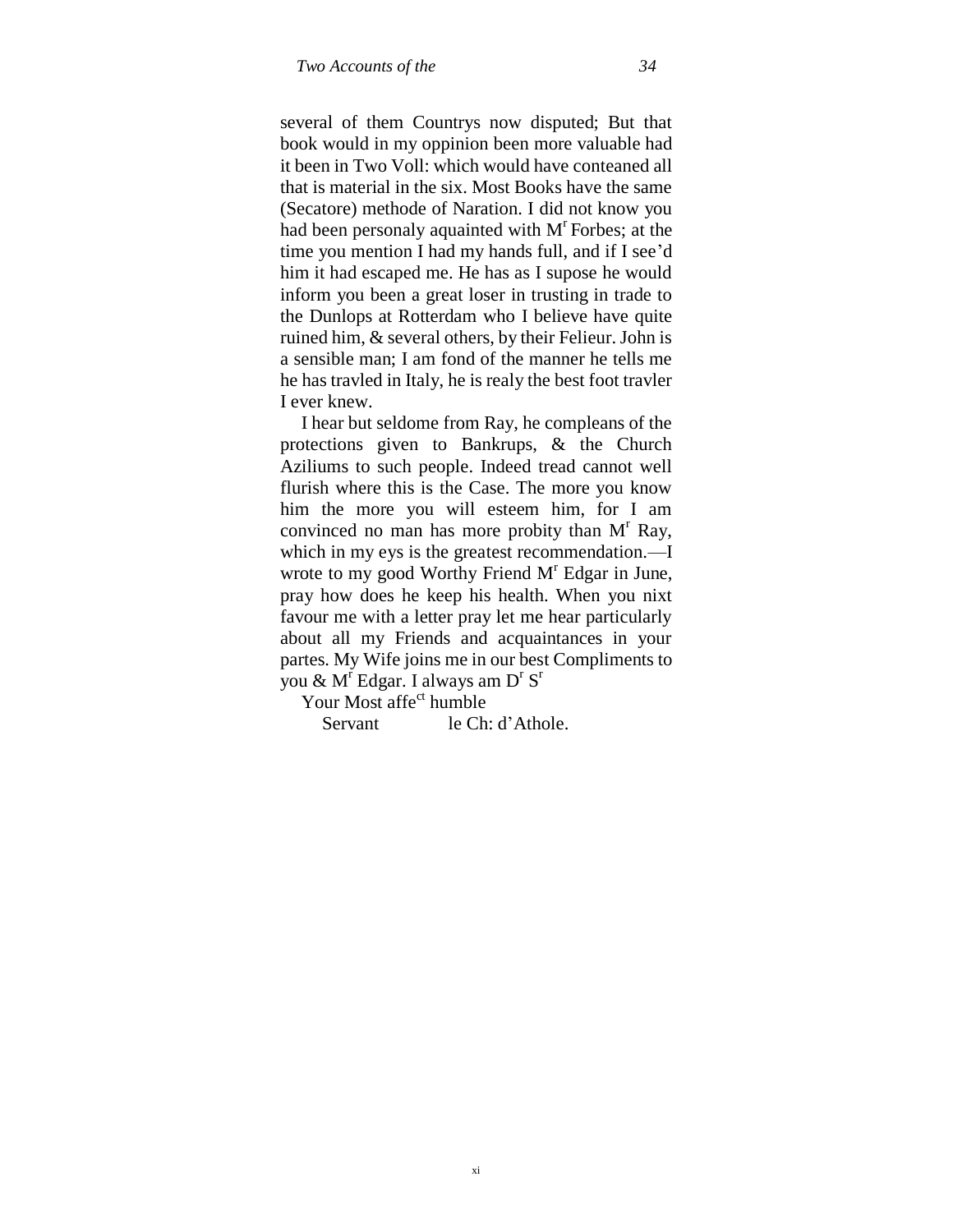# TO M<sup>R</sup> ANDREW LUMESDEN AT ROME

Em: 2<sup>d</sup> February 1757

# $\operatorname{D}^{\text{\tiny R}}\operatorname{S}^{\text{\tiny R}}$

It was a very great happynefs and Comfort to me to receive your obliging and wellcome letter of the of  $21<sup>st</sup>$  December, as it brought me the accounts of His Majestys and the Royall Families good State of Health, which I Pray the Almighty long, very long to preserve. I received also in coarse of post M<sup>r</sup> Edgars very kind letter of  $16<sup>th</sup> Nov<sup>r</sup>$ , which as all his, and Yours do, gave me much joy. I returned an answer at the commencement of the Year. Many Changes do we see in the affairs of Europe within this short time; may we see soon much greater!

What ever allarmes we had in this Country we have hitherto been tranquile, how long it will last is a question. As I have no further connection here but what is intirely personal, I am quite easy; I have already secured some of my litle Effects, and a single Man can easely take care of himself; it was very different with a Familie, my Wife & our litle Daughter got very well & Safe to Edenbourgh, about the  $20^{th}$  Nov<sup>r</sup>. My Sone that was in the Saxon Service has been in the United Provences these two Months past, and he informs me he will go over to Scotland the first occasion that offers. So far from having got any advancement, tho he was at the top of the Lieutenants in the Gaurds (and this winter he could not have missed in his turn haveing a Captains rank) has not only now no pay, but is quite destitute.

As I have given  $M<sup>r</sup>$  Waters an adress to me which I take to be very secure, which if I find it needfull I can alter as occasion may require, I shall only here mention that when  $M<sup>r</sup>$  Edgar, or you are so good as to favour me with any letters, that you would please write upon thin paper, without puting a cover upon it, & close such letters with a Wafer, adressed as uswall a Mons<sup>r</sup> le Chev: d'Athole, and when they come to M<sup>r</sup> Waters hands, he will put a blank cover upon them, derected to the Banckier at Amsterdam (Horneca & Comp) who will send them to me. So long as the Corospondance will be free betwixt this Country and the United Provences, this I take to be a secure way.

So long as I find no inconveniency in staying in this Country, I would not incline to Live either in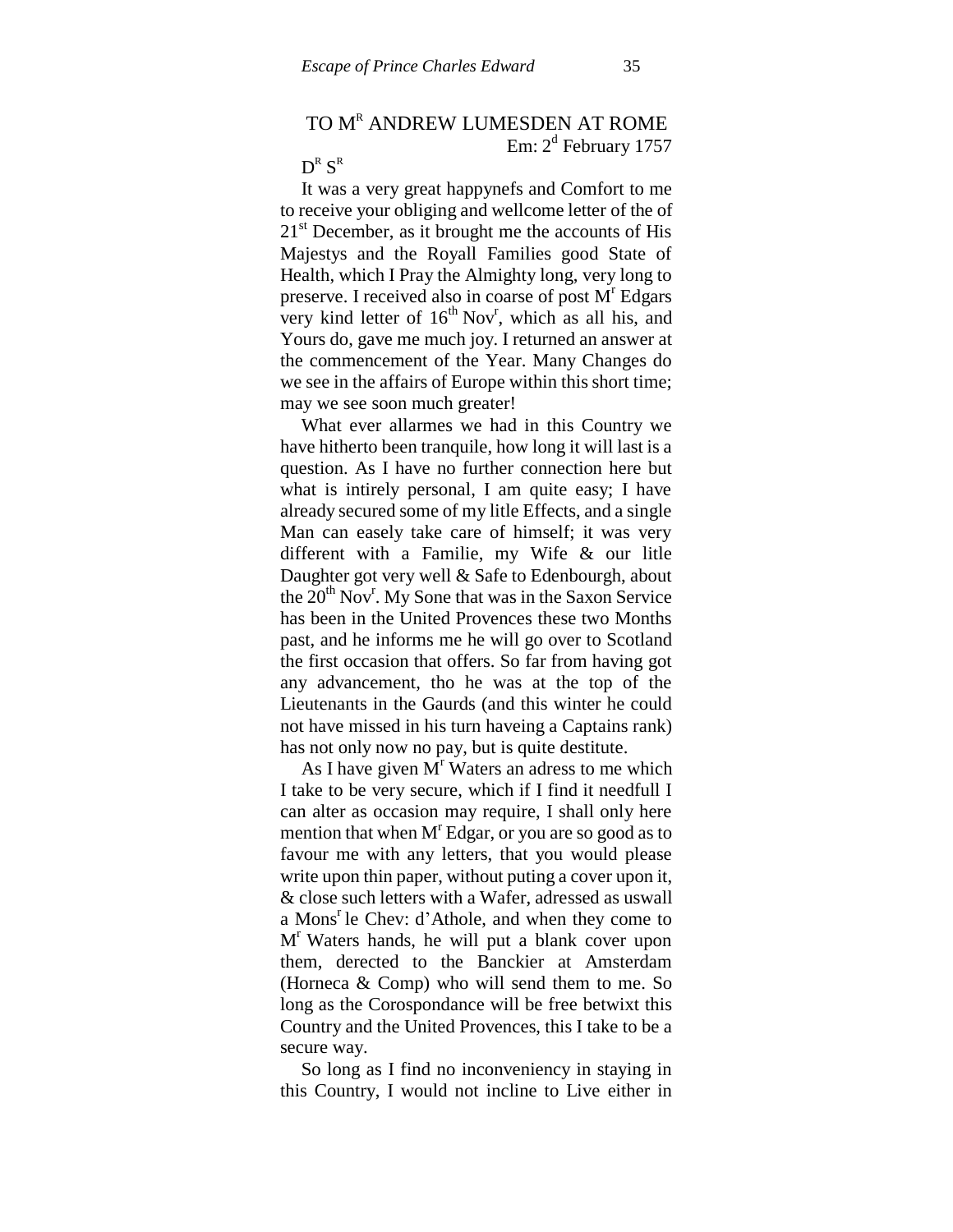Holland, or any parte of the United provences, for it would stand me triple the expence; I can make litle toures any where: Amserdam is but a day and a quarters journy in the post Wagons from this, and a parte of Gelder or Zutphen is not above a musket Shott from this town. It is talked that there will be two Armys soon in spring upon the Low Rhine, the one to opose the other, but it is generaly believed (and the Dutch are of that Sentiment) that there will be no troups that will approach their Territorys, so longe as they keep their Neutralety, by which means this Country will be free. All the grate traders in Holland, and the Republican party are for keeping the Neutrality, they think the present Government in England have by degrees well nigh Wormed them out of their trade, and that now they have an opportunity to retrive matters; and I should not think it imposible that they should at last take the other side of the Question, for they are much exasperat with the Vexations they have mett with at Sea for some time past. But all I write is but my own privat conjectures, I have some few very good aquaintances in Holland, but they spake with great Caution  $\&$ Reservness.

Pray make my kind Compliments to my Worthy Friend M<sup>r</sup> Edgar, and remember me kindly to all my acquaintances, particularly to the Long & litle Doctors. I always am

 $S^r$ 

Your Most Obedient Humble

Servant George Murray.

I return you many thanks for the account you have Sent me of the Cataloge of the Manuscripts of the Vatican Liberary, what you communicat to me is always very interesting, and so exact, & well wrote, that indeed I should have no taste if I did not relish, extreamly what you send me of that kind. I got when at Rome a Coppy of the Virgile old manuscript that is in the Vatican Library & printed I think by the Florence Library keeper, in the same character with the Manuscript.—I have not heared from Ray this long time, I esteem him for the same reason you do, as I am perswaded he is a man of Probity & Worth. It must be a great loss to the Country, them Radical defects which you mention, as well as to trade & trading people in general; he wrote me something of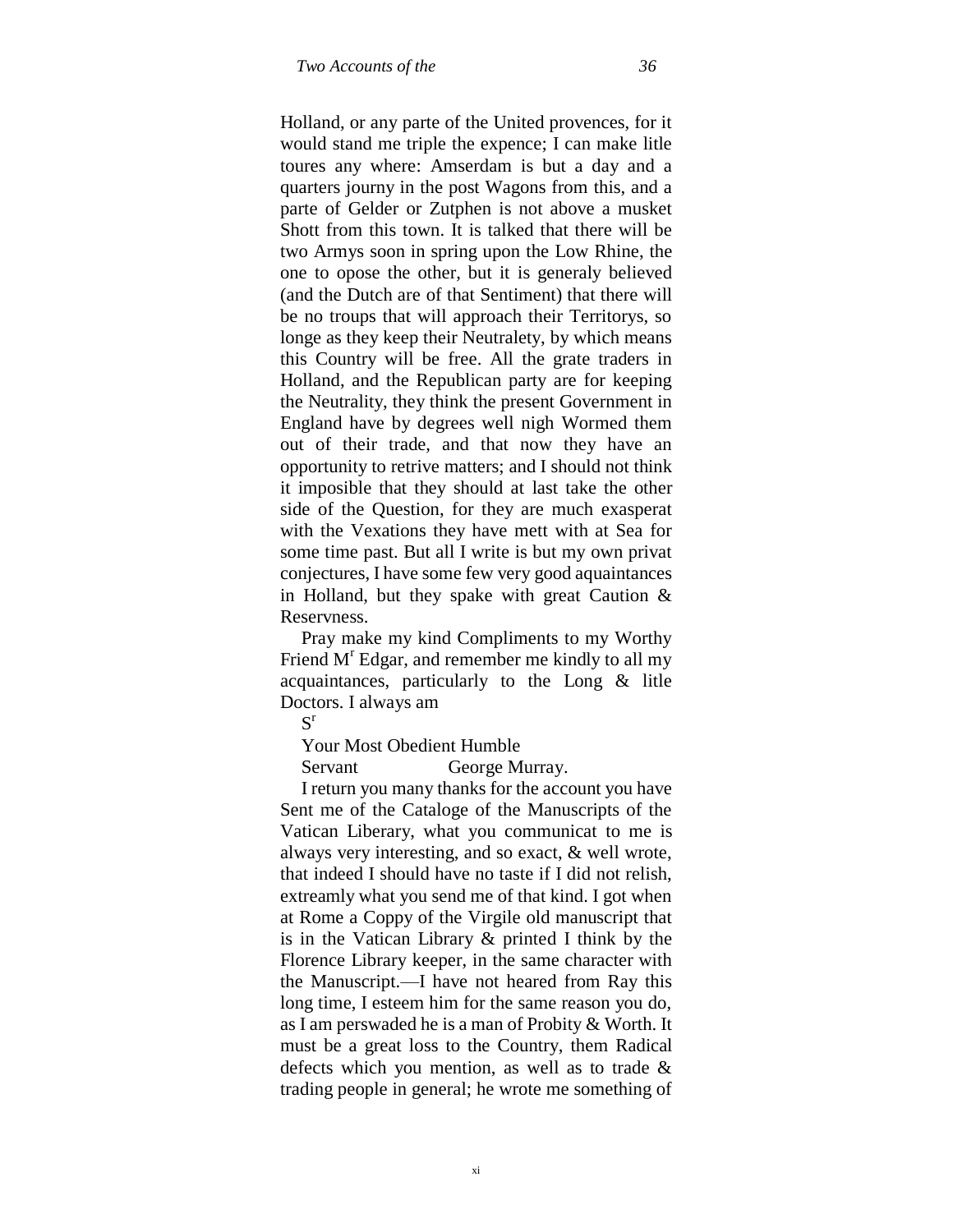the matter a considerable time past.—I own I do not well understand M<sup>r</sup> Forbess schame in setting up at Rome. Without a great Stock I do not see, what he could do.

I should be glad to hear how the Worthy Monsig<sup>r</sup> Gullielmie is.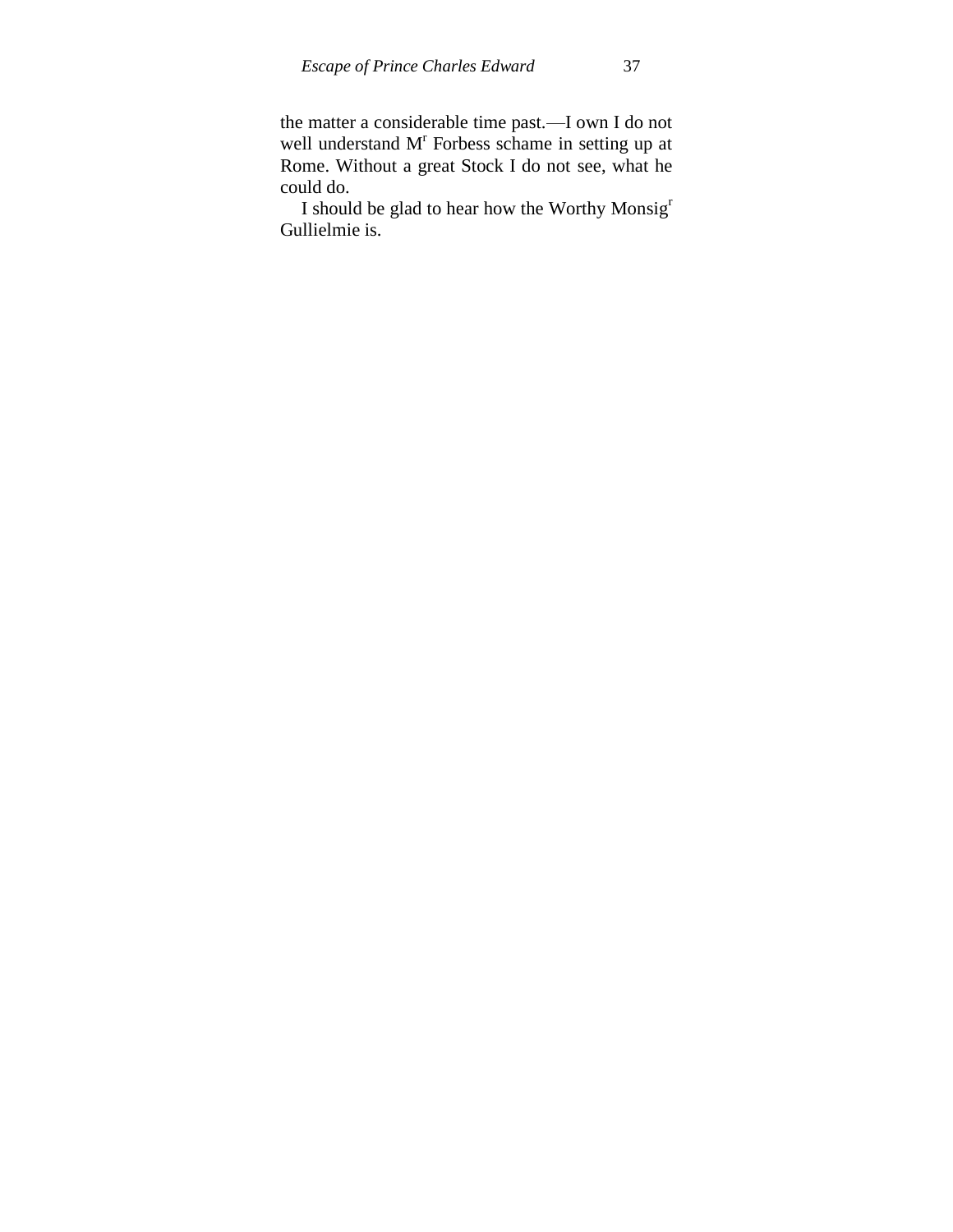# TO M<sup>R</sup> ANDREW LUMESDEN AT ROME Amsterdam 9<sup>th</sup> Nov<sup>r</sup> 1757

# M<sup>r</sup> Lumesden

I am perswaded you will impute my writing so seldome to you, to the real cause, haveing nothing worth giveing my Friends the trouble of a letter. My own situation having been also not very certain I have been back and fore seven times betwixt Emmerick and this place since the first of Aprile; haveing no concern at present in the War carrying on in Germany, I did not incline makeing my residence there untill things be more settled; nor do I intend fixing my self in any place in holland: This City is a place where a person may live as retyred as he will, and no questions asked.

I desire to be laied in great humilety at His Majestys Feet, with my Humblest Duty to H.R.H. The Duke. To know of the good Health of the Royal Familie will ever be the most wellcome News that I can receive.

I had a letter some time past from  $M<sup>r</sup>$  Ray mentioning has haveing a Commission from you to cause buy so much tabaco for the  $Rev<sup>d</sup> M<sup>r</sup> Wagstate$ & some other of his Friends. I have taken the very first opportunity of causing ship of for Leghorn the said tobaco & the ship saild down to the [texal](http://maps.google.com/maps?hl=en&q=texel+holland&ie=UTF8&hq=&hnear=Texel,+The+Netherlands&gl=us&sqi=2&ll=53.018088,4.801712&spn=0.315164,0.567169&t=h&z=11) the  $5<sup>th</sup>$ Cur<sup>t</sup> but I do not know if she be got out of the texal, the winds being not very fair.  $M<sup>r</sup>$  Park whom I imployed is a Connoyseur in tobaco as he is a great Smoker himself. He knows nothing of its destination further than Leghorn. He did by no means approve of what is called the peruke tobaco which was commissioned for smoking, he said that sort is only used by ordinarry people being too harsh. There is however thirty pounds of it sent. That which he saise is always used, and other people told me the same, is called Varinus, it is sold in all the Shops at 30. stivers per lib but taking a quantity he got it for 27. B. marked.—As to the chawing tobaco I doubt if it be exactly what was desyred, but it is the best for that use in this place. I herewith send you the bill of loading and the amount. If we should meet at London it is there I would wish to receive it. In the mean time let it ly by: And my best Compliments to them who are to use it.—I am affraid it is uneasy to good  $M<sup>r</sup>$ Edgar the frequent writeings he may have upon his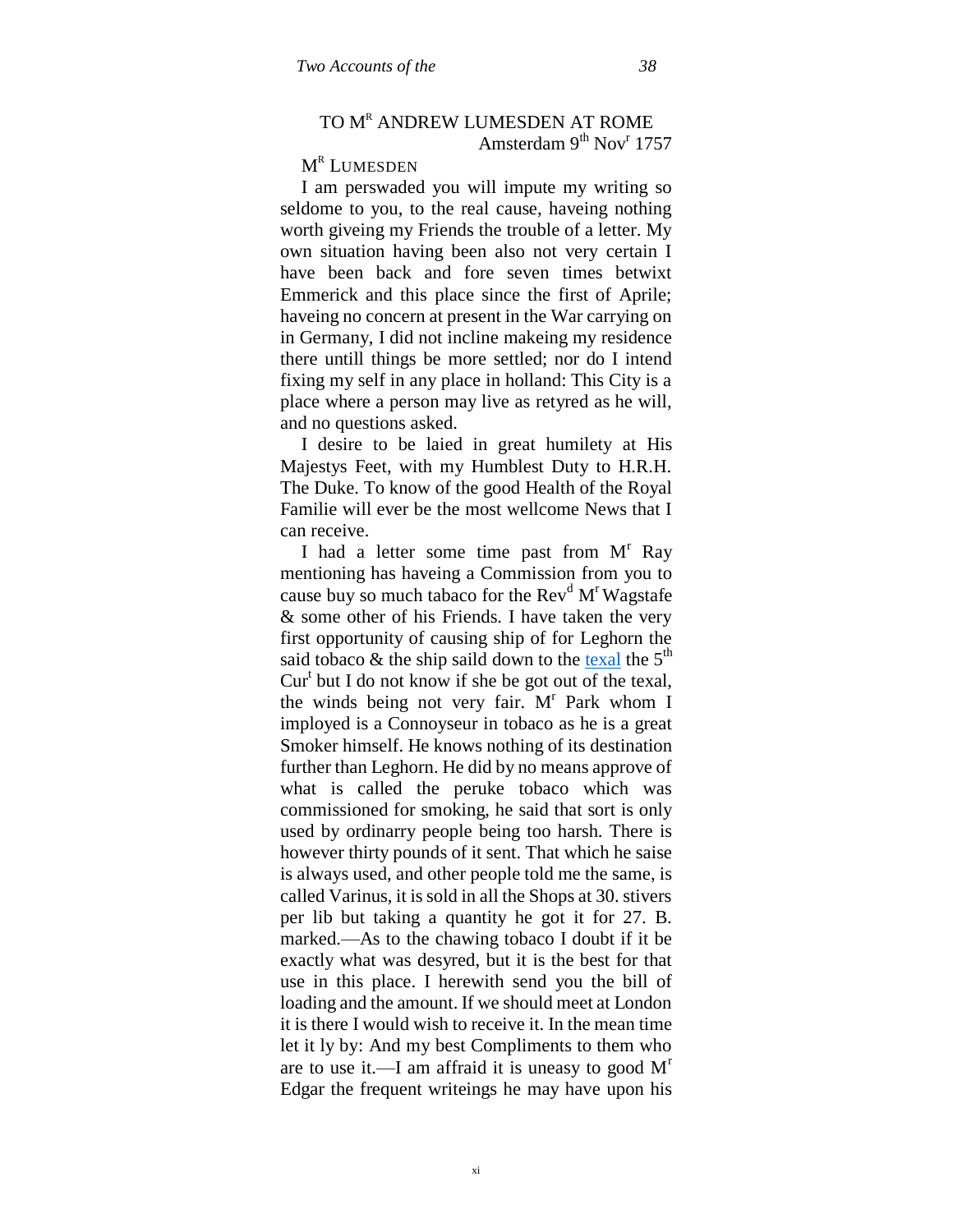hands; I would not have him therfore troubled with answering my letters, as they realy contean nothing worth his notice, but I flatter my self, that I shall have the pleasure of hearing from you from time to time. Make him my kind Compliments, and remember me to all my Acquantances in your partes.

My Daughter lys in this month at Invercale and as her Mother is with her I would gladly hope She will be happyly Delivered. Lady Charlotte Murray reccons in December.

You see I mention to you what is nixt my heart, one thing only excepted.

I am

 $D^{r}S^{r}$ Your Most Obedient Humble Servant George Murray.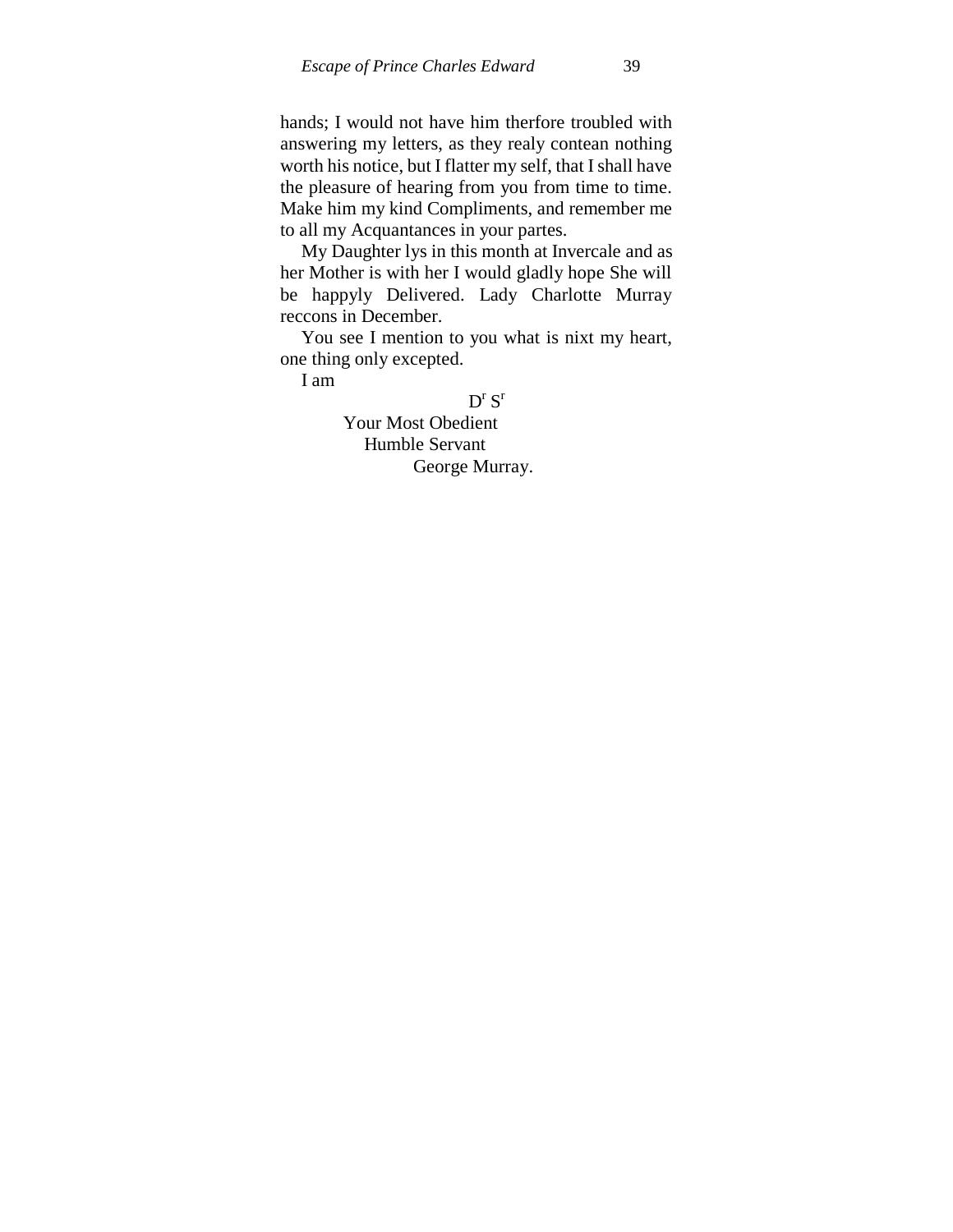# TO M<sup>R</sup> ANDREW LUMESDEN AT ROME Amsterdam 7<sup>th</sup> Aprile 1758

# $\operatorname{D}^{\text{\tiny R}}\operatorname{S}^{\text{\tiny R}}$

I return you many thanks for your kind and obliging letter of  $20<sup>th</sup>$  Dec<sup>r</sup> and as it brought me the Comfortable accounts of the King and Royal Familie enjoying good Health it gave me great Satisfaction. I am ever deeply Sensible, and most greatfull, for His Majestys great goodnefs in His Rememberence of one who can have no othere Merite, but his inviolable attatchment to His Majestys Persone from my Early Youth, as also to the Royal Familie. Please lay me in all Humilety at the Kings feet, and at H.R.H. the Dukes.

I hope before now the packet (or box) sent to M. Pazzagli is safe come to your hands; I exceeded in the Commission, but those who are judges advised me; as the best parte is far preferable to that which is named in Your nott, & no body in this Country will use any of the course sort, except the very common people. There is nothing pressing, as to the money. Would to God we coud settle accompts in Britan.

I have at last gott the books, & they go by the first Ship that sailes for Leghorn. The Histoire Critique de la Philosophie, & les Origines &c. I got here a few days after receiving Your letter, but the other two I could not find in this place, but last week a bookseller got them me, I believe from the Hauge.

I was overjoyed upon receiving yesterday  $M<sup>r</sup>$ Edgars kind favoure and agreable letter of  $14<sup>th</sup>$  March by which I learn that the King and Royal Familie continue in good health. As I have nothing at present to say I shall delay writing to him, to some other occasion; Assure him of my hearty Services and my good Wishes for his Health, and Contentment, which last would be I am sure the greatest Earthly happyness to us All.

Be so kind as to tell  $M<sup>r</sup>$  Edgar that I observe with much satisfaction his Friendship for me of which indeed I have had many instances. His thoughts that he intimats to me of my choising a more agreable parte to Live in than this Country convinces me that my well-being is not indifferent to him. You will I believe remember that when I passed at Rouen I think in July 1747, I had a great desire to have established there, or in some parte near it, as I had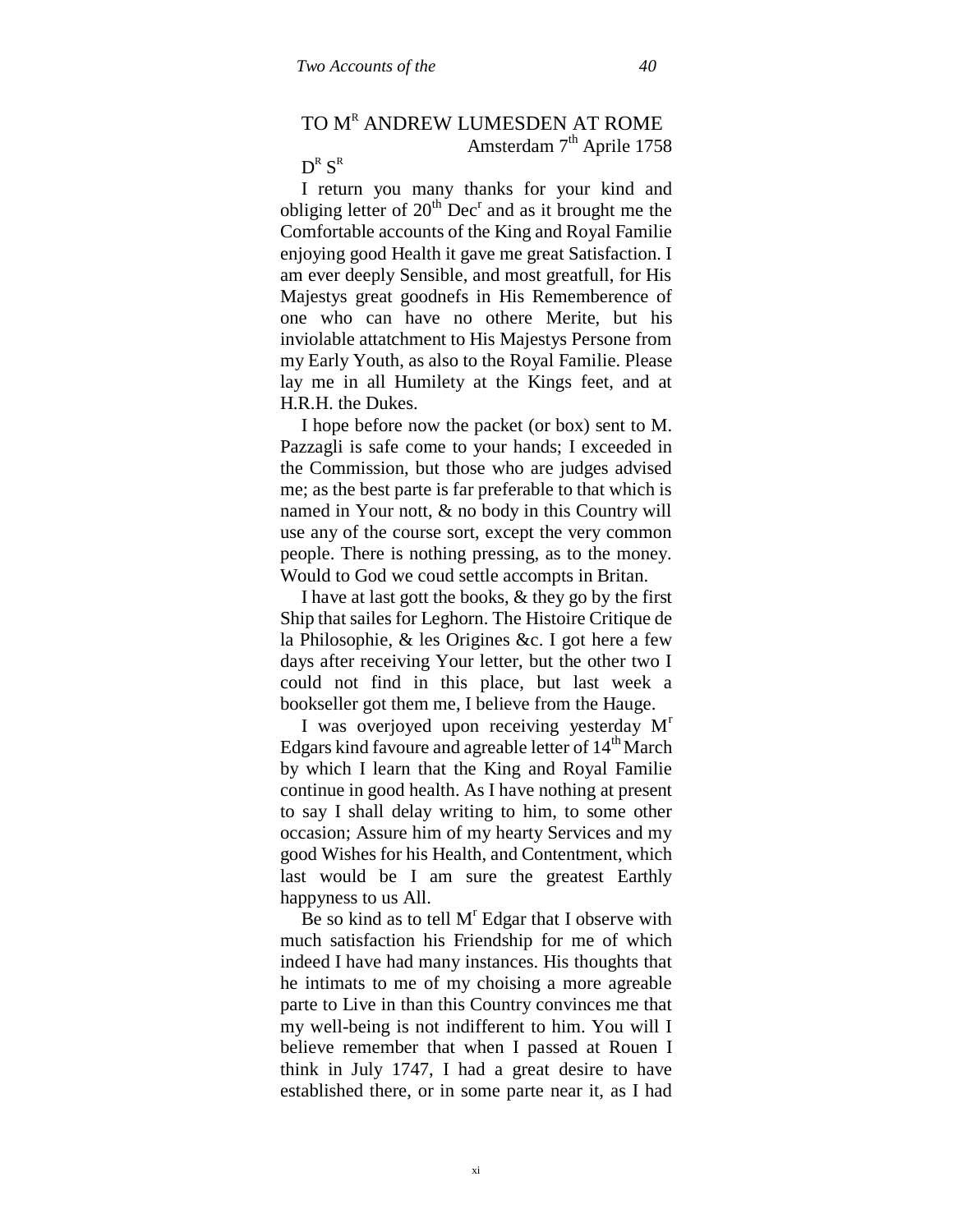sevral acquaintances in that Country (many of them indeed are since Dead) but after I came to the Dutchy of Cleves, I soon understood by letters from my Friend that my being there in the time of the War might hurt my Children. It was no political Vew, but meerly the situation of our Familie, which occasioned her Writing me than. It is a very disagreable Subject, to enter upon discussions that sometimes happen amongst the nearest Relations. I think I once tuched that subject in a letter to you or M<sup>r</sup> Edgar; all I shall now say upon that head at present is to acquaint You and him, as my real friends, that my Eldest Son I have reason to believe was obliged to give his Word that he would have no corospondance with me, nor have I ever since the Year 1745 had a Scrape of a pen from him, nor have I ever wrote to him. Nay these 18 months past that his Mother has been in that Country She has never been in the house (his Uncles) where he and his Wife stays, being made to understand that it would not be agreable to the Landlord; But they were allowed to go and see her at her Daughters house. In a worde if my Eldest Brother believed that his Daughter & son in Law were too favourable with respect to me it is more than possible that he would leave his Estate to the Eldest of his Grandchildren, failing of whom Substitute the Youngest, & only give a small allowance to his Daughter and her Husband by way of an anuity to put it out of their power of assisting me, should I survive him; & so cary his resentment to the grave.—As I have already said this is a disagreable topick for me to write upon, I might add much more; but it even hurts me to reflect upon it, much more to repeat it, & the less that it is known the less uneasyness will it give me, for if I co[uld] I would even hide the faults of a near relation to my own self. I cannot give a stronger proof of m[y] regarde for  $M^r$  Edgar and you, than my having entered upon so painfull a Subject, but the Share that you both take, in what concerns me & familie will be I hope my excuse.—in ten years that I lived in Exile in the Country of Cleves, I frequented very litle Company; and I do not know if pace should again be established wither I shoud now choise to reside there. I am very privat here, there is agreable walks & gardens, and I converse much more with the Dead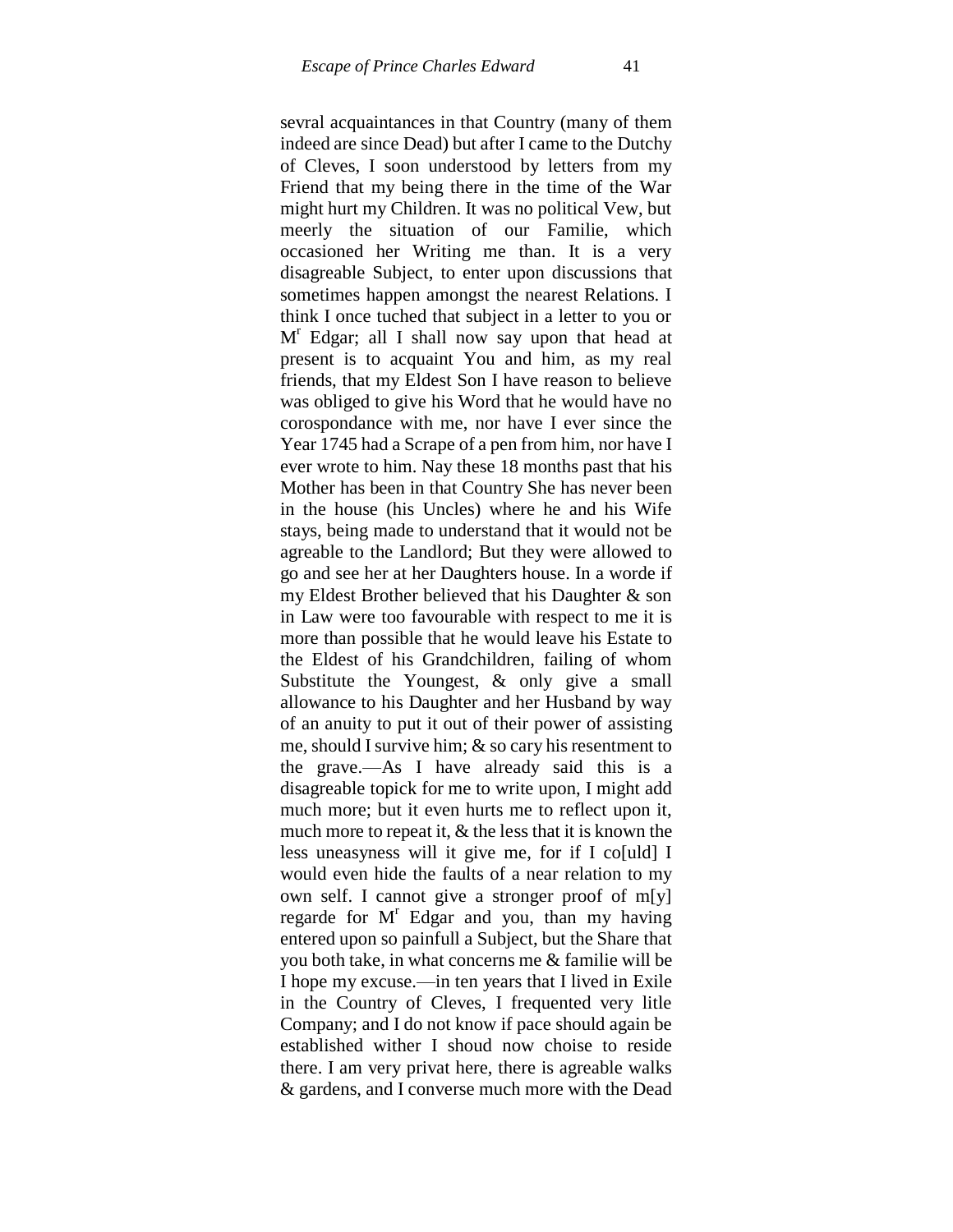as the Living. I am but a passenger, and it is my study to go to the end of my journy, being already far advanced in it, with calmness and a Serene minde. I am always D<sup>r</sup> S<sup>r</sup> your Most obedient Humble Servant George Murray

Ray was here for two days & is now at Rotterdam.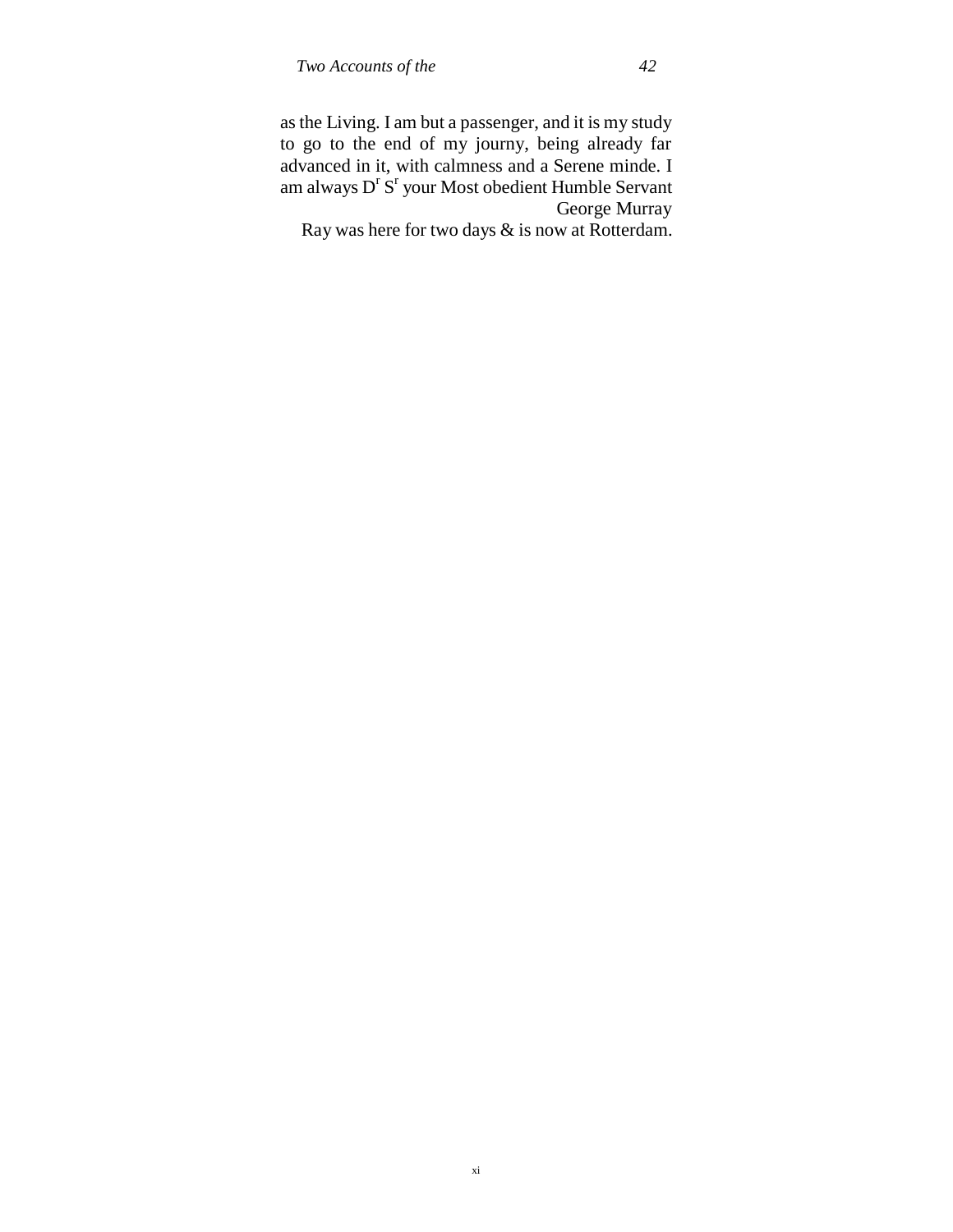# A MONSIEUR MONSIEUR ANDREW LUMESDEN RECOMMANDÉE A MONSIEUR JEAN WATERS BANQUIER RUE DE VERNEUIL A PARIS

Amsterdam  $20^{\text{th}}$  Nov<sup>r</sup> 1758

 $\operatorname{D}^{\text{\tiny R}}\operatorname{S}^{\text{\tiny R}}$ 

I had the pleasure to receive in course your favoure of  $26$ . Sep<sup>r</sup> by which I had the great Satisfaction to know that the King was so well recovered of his leat indisposition, even after a relaps, that it was expected H. M. would be able to go abroad soon after the date of your letter, and that nothing remained of the distemper, but the weakness occasioned by it—I heartely thank you for sending me so good accounts: By what  $M<sup>r</sup>$  Edgar wrote me some litle time before yours, I could not be but very much allarmed, but God be praised, all is now over.

I would have wrote you soonner, but having wrote to M<sup>r</sup> Edgar about the time I received yours I delayed it untill now.

I wish the books may have answered your expectation, the Edition of that upon the Swedish Government seemed to me to be faulty & defective, but I could get no other in this place; and that upon the rise & progress of Ingraving &c, seemed not the same which you wanted. The Essai sur le Mechanisme de Passions seemed to me to be treated in a new maner and as I had two Coppys I sent you one, as it could not much incress the bulk of your Packet.

I am frequently in the Country, in Utricht or Gelderland. The manner of travling here in tract Scoots is comodious & cheap, and as I have few acquaintances I vary my name to be as privat & retyred as possible, sometimes indeed by this means I am some weeks of receiving letters after they come to my adress here; for I seldome leave any nott, where letters may find me.—My Wife came over the begining of  $Sep<sup>r</sup>$ , she had suspected that the State of my health was non of the best, and that her Care of me would be necessarry. Her being with me is indeed a great Comfort, and a releef to my Spirits, which tho not quite depressed, are greatly affected with Misfortunes that have been, and are not a litle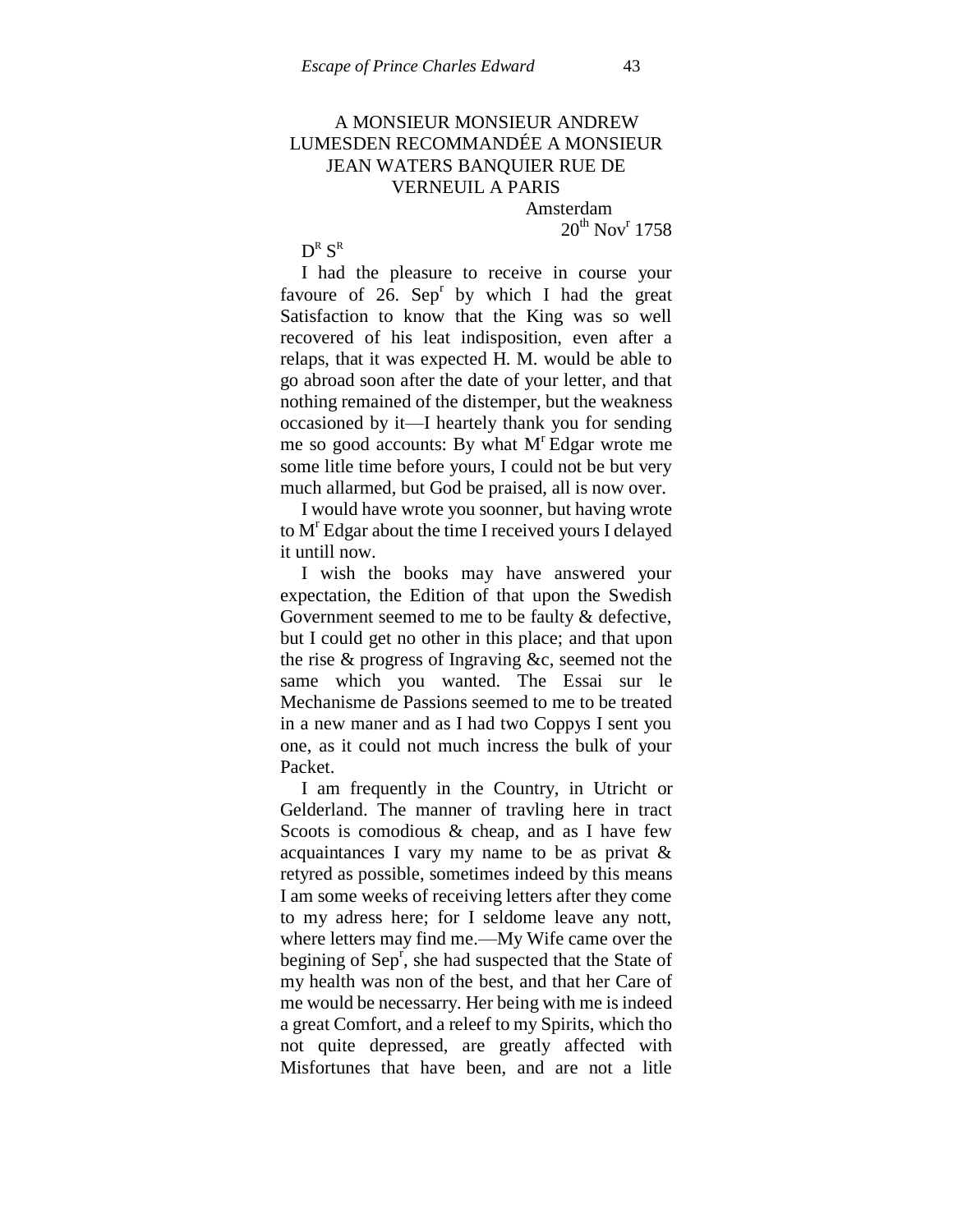burthensome to me. But I ought not to complean, when I reflect upon the Sufferings of Others!

Having very litle converse with people who are acquainted with Publick occurances, I am quite ignorant of what passes, excepting as they are mentioned in the News papers, and these are but Guesses for the most parte, & filled with contradictions. This War was begun, and has been carryed on in a very strange and unuswall manner; Nor does it yet well appear what the purport of it is, at least upon one Side.

Marichall Keiths Death I regreated very much; He was the only Persone in any of the Armys that make war whom I was well acquainted with.

I am glad that one of our Countrymen has gott the first prize for architecture at the Capitole which besides the honoure he receives, will be a means of bringing him in to good business afterwards.—My Friend desires to be kindly remembered to M<sup>r</sup> Edgar and you, in which I most heartely join, wishing you all happyness I remain with much regarde

 $D^{r}S^{r}$ Your Most Obedient Humble Servant

George Murray

 $M<sup>r</sup>$  Ray has been but few days in this place since his return from Italy, being mostly at Rotterdam or Zeland. I hear he is in England at present, & intends to sett up in the Commission way in this Country.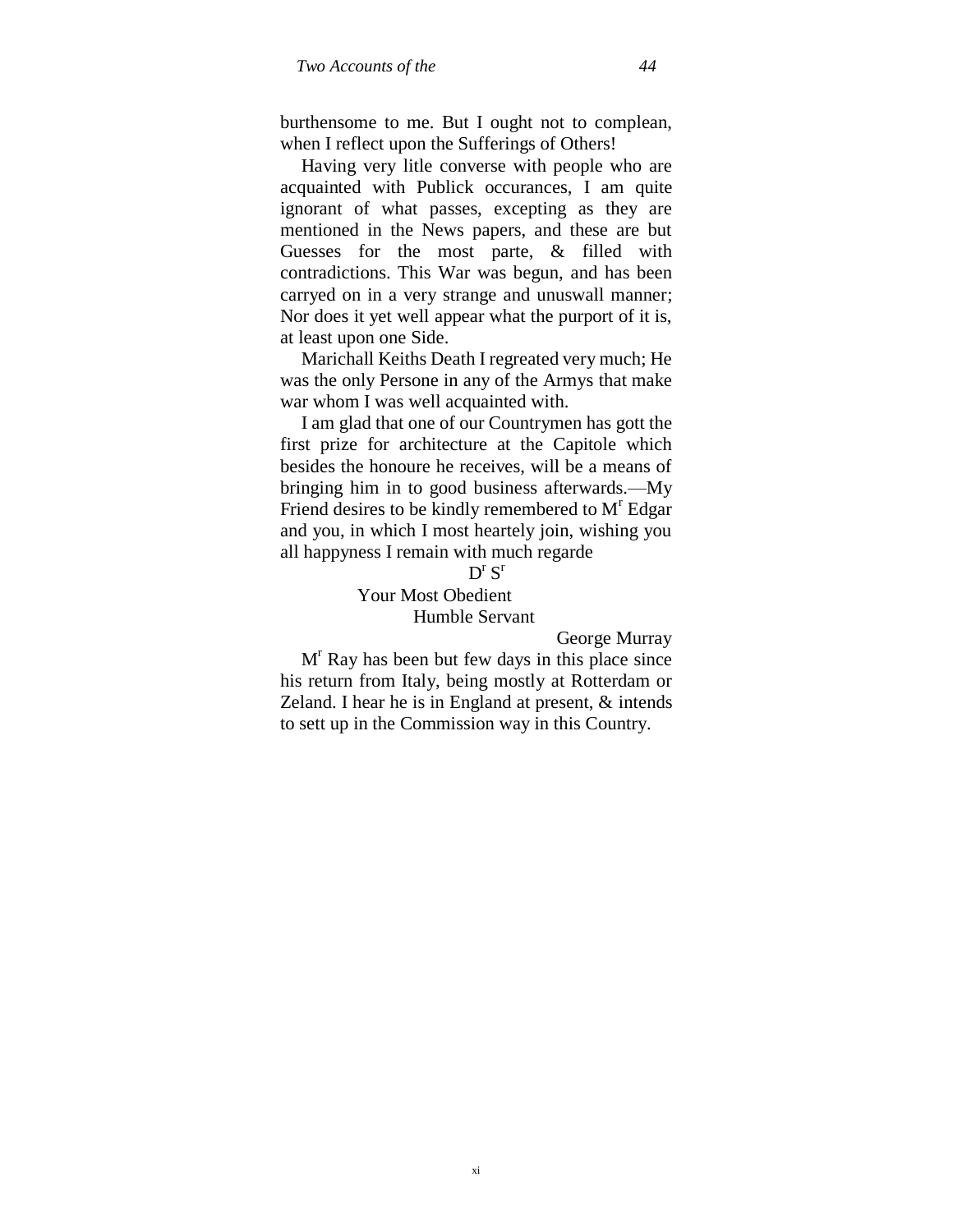# TO M<sup>r</sup> LUMISDEN AT ROME Amsterdam  $19<sup>th</sup>$  March 1759

# $\operatorname{D}^{\text{\tiny R}}\operatorname{S}^{\text{\tiny R}}$

I have delayed writeing to  $M<sup>r</sup>$  Edgar or you this good time past, in hopes of hearing from one of you, which I have not now had that Satisfaction these three months past. I am extreamly anxcious to know of the King, and Royal Families good state of Health. I intreat to be laid in all Dutyfulness and humilety at His Majestys, and Their Royal Highesses Feet, with my Ardent Prayers that every Earthly Happyness may constantly attend them.

The War upon the Continent was from the very begining caried on with so much Violence, and has continued the same ever since, that there was reason to believe that it would not have lasted, and that the principal resourses for prosecuting it, would soon have failed; but as yet there is not the least prospect of its drawing to a close—Every thing regarding it has a very melancholy aspect.

After making a tryal for two years of this place, I find in many respects it does not answer; and tho I can have a house in the Country not far from this at an easy enough rent, yet the Leiving will be pritty near the same; But the worst that attends this Soil and Air is a Dampness particular to this Climat, which tho I was not sensible of for the first year, yet for a good time past I have been extreamly subject to Violen Colds and Coughs, which aded to some of my former Ailments (Gravely pains) have been very heavy upon me. And my Wife has besides Colds been much distressed with head achs since her last coming over which we also impute to the Dampness. We are therfore pritty much perplexed how to dispose of our selves: In summer indeed any place may do, but if a pacefication in Germany do not happen before Winter, we will be much to seek. At Emmerick, in winter espesialy, hussars of the different sides Viset that place sometimes both upon the same day—You see  $\overline{M}^r$  Lumsdel I intertean you with matters intirely personal to my self; in reality I have nothing worthy of your attention to write;  $M<sup>r</sup>$ Edgar, with you have all along given me so convincing proofs of your partiality in my favours, that I flatter my self you will excuse me when I lay open my Conserns to you. Pray assure him of my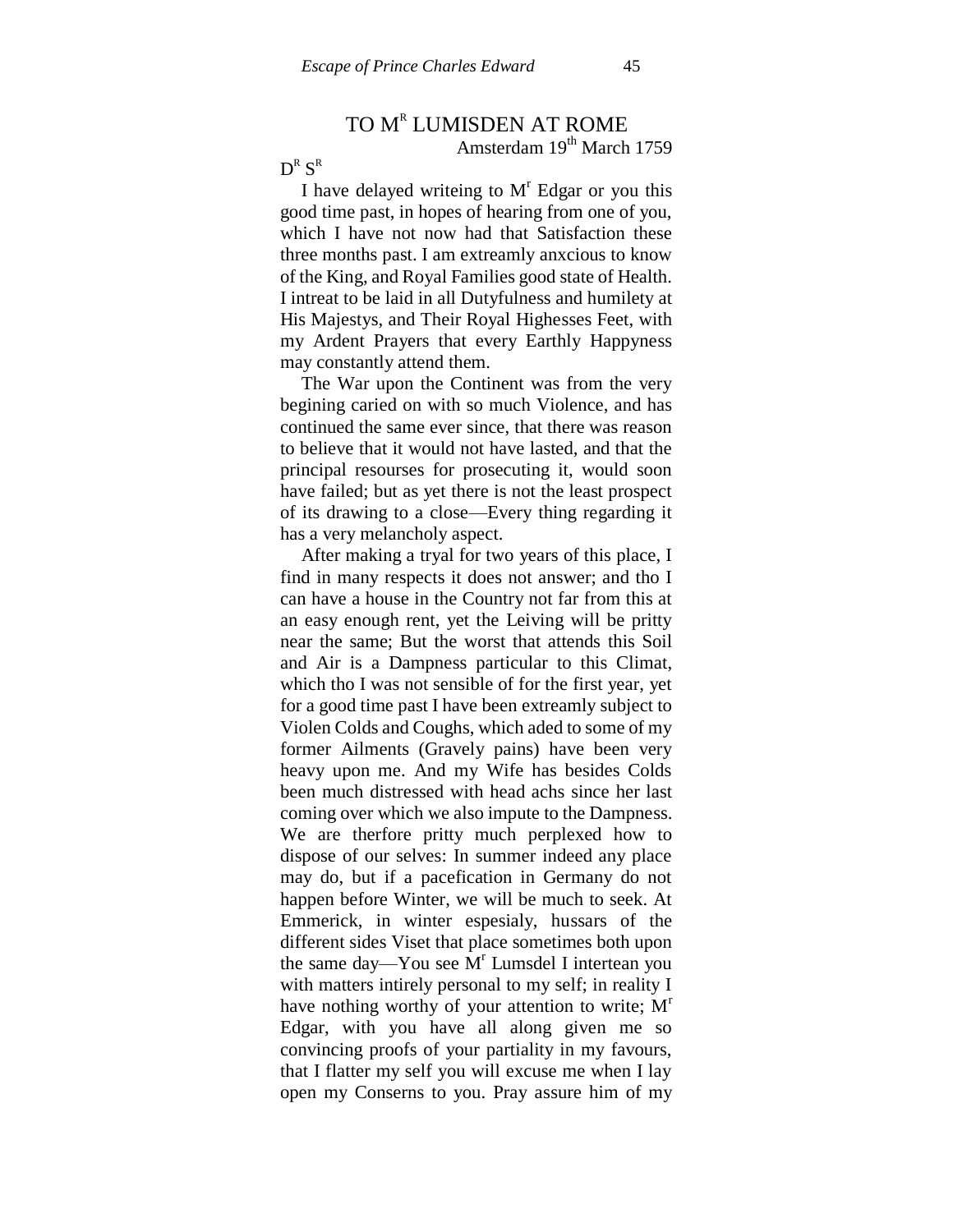best wishes and kindest Compliments, and believe me with much regarde and Esteem  $D^{r}S^{r}$ Your Most Obedient Humble Servant

George Murray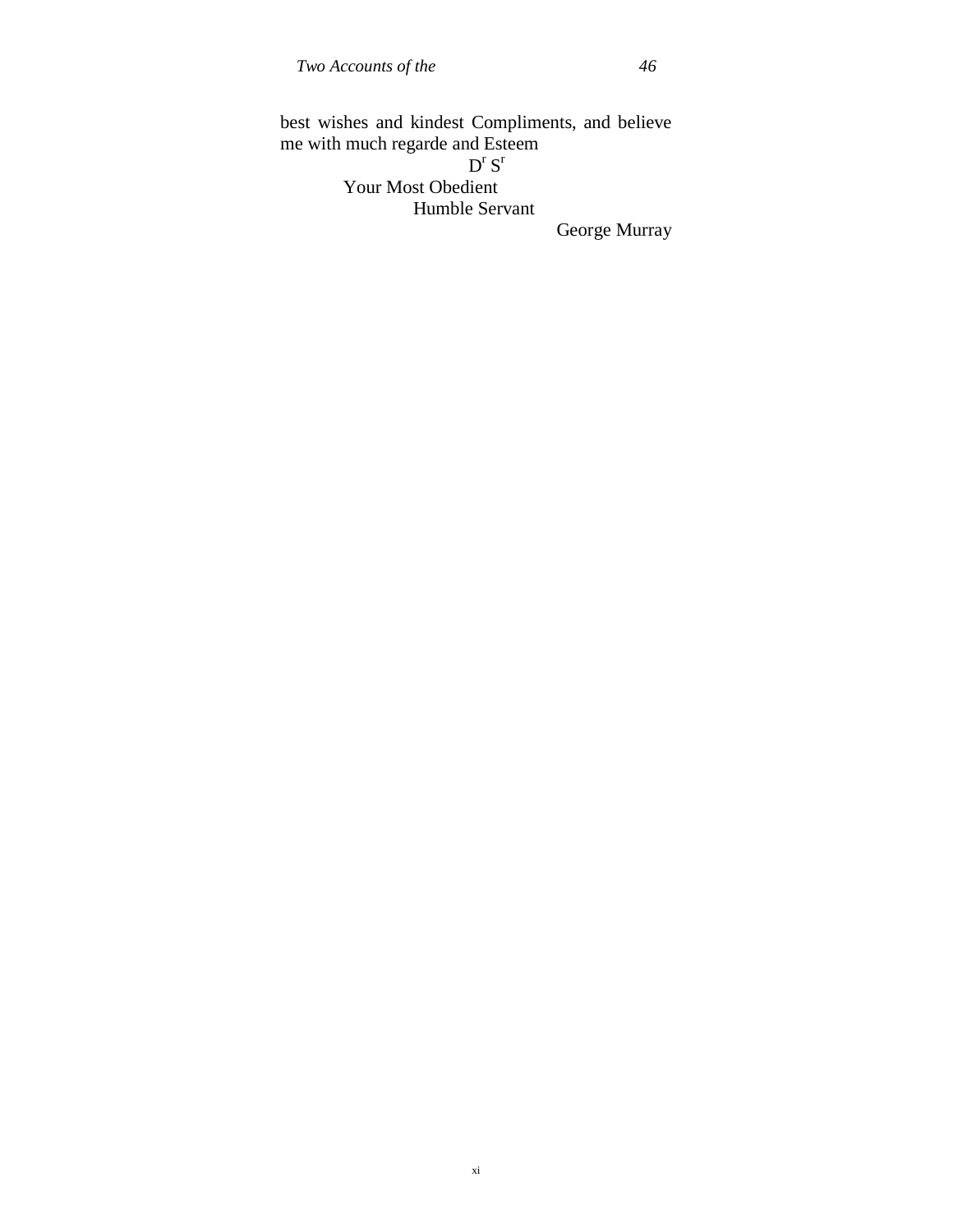I see much mention of leat in the publick papers of the Earle Marichal; if there be any truth in what is said I know not, but you probably will; for my own parte I have heared nothing about him, directly nor indirectly, nor from him for above these three years past; & but very seldome ever since he turned a Minester of H. Pruss. Majestys—

You, in one of yours desired to know the price of the books; I think I marked upon the white leaf at the begining of each, what I payed, in Dutch florens. M<sup>r</sup> Waters can easely reduse it to french, and at your conveniencey you may desire him to give me credit for it—My Wife joins me in our best wishes & kind Compliments to  $M^r$  Ed: & you.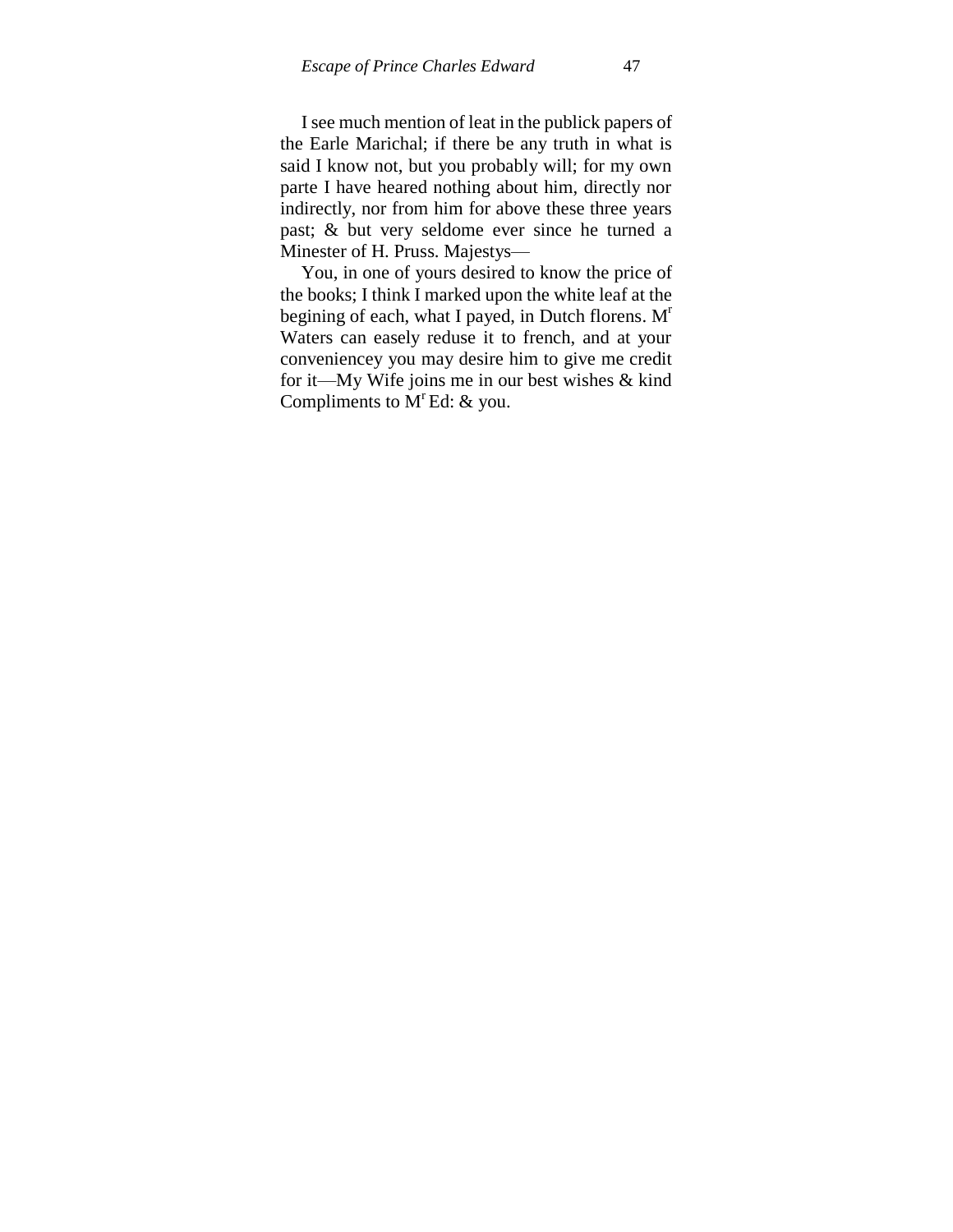# TO MR ANDREW LUMISDEN AT ROME North Holland  $2<sup>d</sup>$  Jully 1759

# $\operatorname{D}^{\text{\tiny R}}\operatorname{S}^{\text{\tiny R}}$

Your kind favor of  $10^{th}$  May was a great releef to my Spirits, by which I learn that His Majesty continued to recover His Health and to gather Strenth dayly, and I flater my self that by this time it is intirely restored. I intreat to be laid with the utmost Duty and Fidelity at His Majestys Feet.

I was very uneasy at my being so long a time of hearing from M<sup>r</sup> Edgar or you, as I have the greatest trust and confidence in both your Friendships for me. You acquaint me of your having been necessarly absent for sevral months; and that  $M<sup>r</sup>$  Edgar delayed writeing to me in hopes of heaving an answer to the Article he mentioned to me in his last. As you do not tell me the date of his last, nor give me any hint of the Article you refer too, I realy am affraid some letter upon one side or other may have miscaried. The last I received from him, to the best of my rememberance, was dated the 31. October, and my answer was of  $30<sup>th</sup>$  Nov<sup>r</sup>, his letter lys now befor me and a scrol of my answer. In that letter of his amongst other things he acquaints me (and that by H.M. permisson) that the King haveing an occasion of Sending a message to H.R.H. The Prince, had mentioned me in such a manner that He hoped it might have the Effect upon Him, He wishes in my favor. I need not recapitulat more of M<sup>r</sup> Edgars letter as he will remember it—In my answer of the  $30<sup>th</sup>$  Nov<sup>r</sup> I expressed my self to this purpose, which I only recapitulat to you as there is a possebility that my letter miscaried.—"That I was filled with the Deepest sence, and utmost Gratitude for the innumerable instances I ever had and dayly receive of H.M. Favor and goodness to me, and this new mark of it in His mentioning me in such a manner to H.R.H. assuers me of the Continuance of His Majestys most Gracious favour.—"

If  $M<sup>r</sup>$  Edgar wrote to me since that time and has mentioned any other Article to which he expected an answer it certainly has not come to my hands. So long as my health permits, I shall be in no ways deficient of my Duty; my Wordes may indeed be lame & not well expressed, but if I know any thing of my own heart, it is upright and honest, which I flatter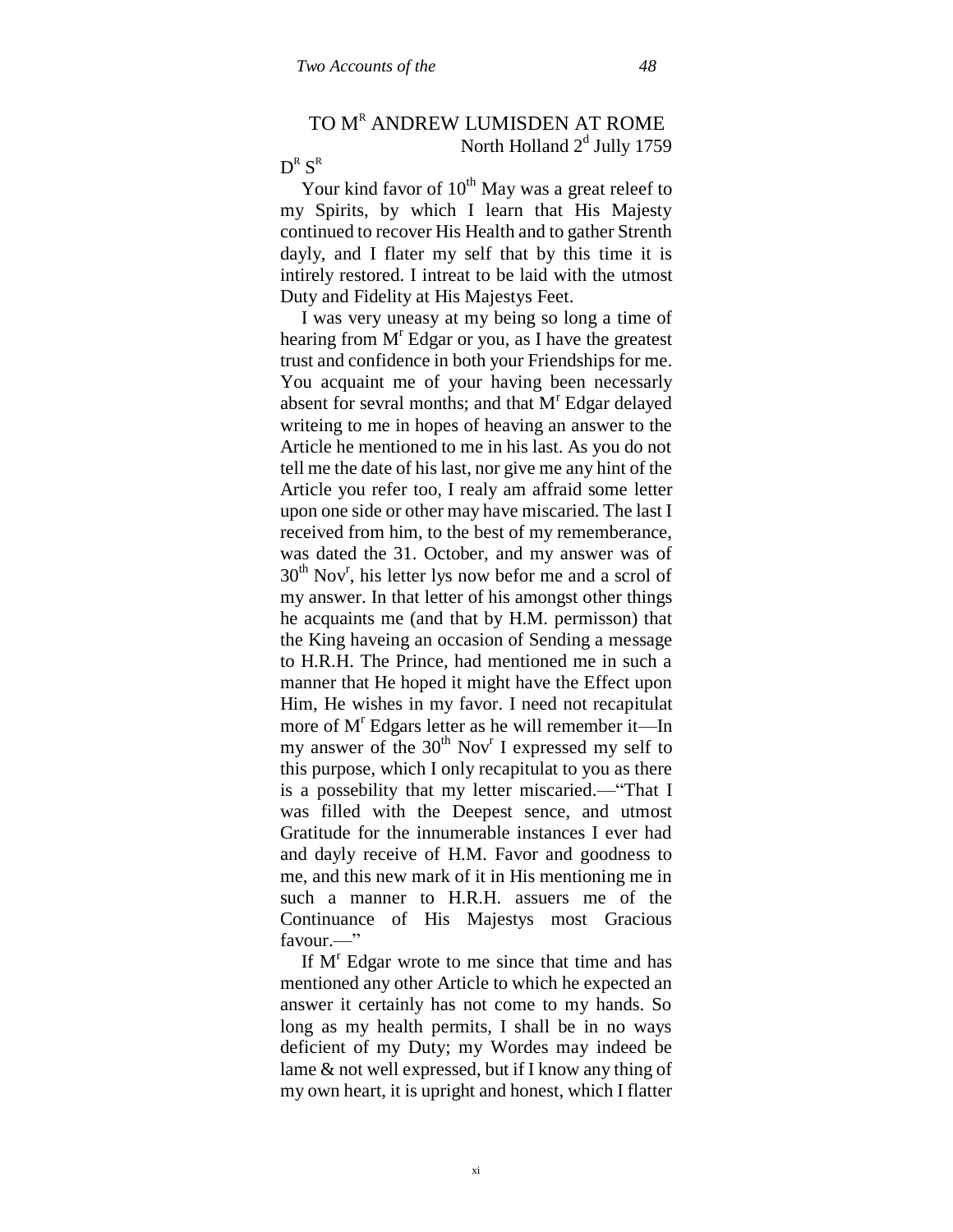my self my accions (I might perhaps say my Sufferings) have testefyed.

I have been now in North Holland since Aprile near to Hoorn, at a place called Medinblick upon the sea Side. The North Hollanders (or west ffreeslanders as they are also called) have ever been famous for their rusticety, they mind nothing but what regards their own interest, nor do they know any thing that passes in the rest of the World. We have not any connections with them, and Live as privat & retyred as we could do in Siberia. The Air is I believe very healthy and it has agreed much better with us than that of Amsterdam; the greatest Objection we have is upon account of our Yougest Daughter who is goeing Eight years of Age; no Masters of any kind to be had, so I believe we must put her somewhere else. My Friend with her kind Compliments to you, joins me in many, and best wishes to M<sup>r</sup> Edgar. I always am

 $\overline{D}^rS^r$ 

Your Most Affec<sup>t</sup> and humble Servant

George Murray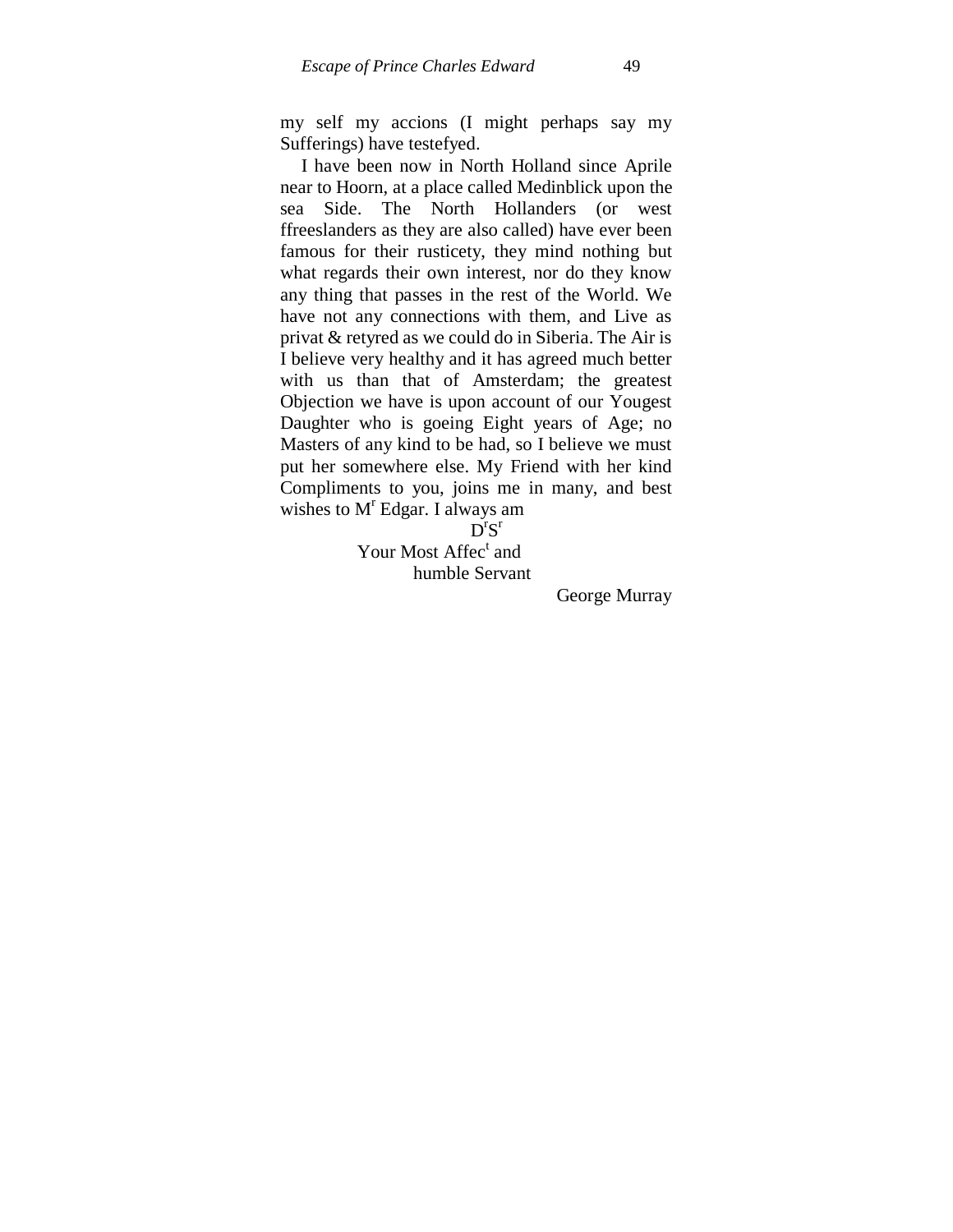# TO MR LUMISDEN AT ROME

Emmerick 1<sup>t</sup> Jan<sup>r</sup> 1760

# $M^R$  Lumisden

I cannot begin this new year with greater Satisfaction to myself, than by intreating to be laid in all humilety at His Majestys Feet, with the assurance of my Faithfull Duty, and my most Ardent Prayers for the Continuance of His Health; of that of Theer Royal Hignesses, and that prosperity, with Success may attend His Majesty and their R. Hignesses in all Their Endeavours through this and many succeeding Years. May Providence at last afford releef and Comfort, to our dejected spirets. However dismal appearances seem at present to us, the Almighty in whom we trust, can turn our murning in to joy.

I had last week the pleasure of  $M<sup>r</sup>$  Edgars letter of 20<sup>th</sup> Nov<sup>r</sup> by which I have the unspeakable Satisfaction to hear of H. Majesty being than well, and that the Duke was recovered of His leat indisposition. I am deeply Sensible of the Kings rememberance of me, and of that of H.R.H. the Dukes.  $M<sup>r</sup>$  Edgar aquants me that he knew H.R.H. the Prince enjoyed good Health also. What leatly hapned to the French Squadron must be a sever strok to them; I apprehend it is no less so to Others, for tho" I know nothing of Particulars, yet I cannot but think H.R:H: would have been consulted in such an expedition had it taken Effect.—There is at present much talk of peace; for my own parte I do think things are so much imbroyled that I do not see how a peace can as yet be brought about.

I returned to this place about two months past, and as no troups have been here this Winter (excepting small partys of the French pafssing and repassing) we have been prity queit hitherto.

Assure M<sup>r</sup> Edgar of my best Compliments and humble Service, I do not write to him at present as doing it to you I reckon the same thing. Please tell him I am very much obliged to him (as indeed I have always been) for his kind good wishes for my health, which realy is much brok of leat years; I endeavour all I can to keep up my Spirets, tho" I have much deficulty even there. The remedie  $M<sup>r</sup>$  Edgar proposes would be a Sovregne one indeed. But helas! I dar scarse flatter my self with the hopes of it. I would be happy to think, that Others could enjoy that Blessing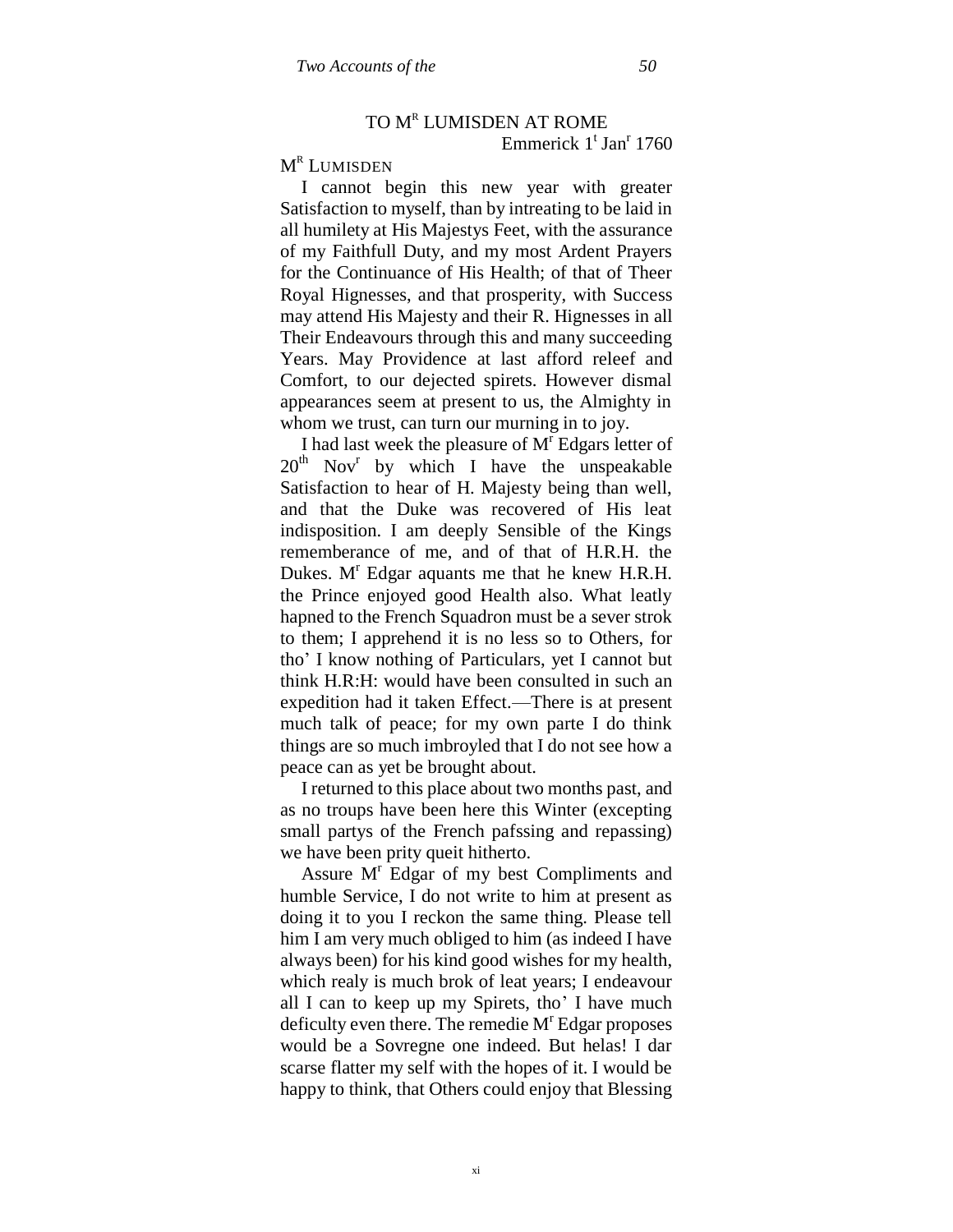affter I am no more—I am very glad  $M<sup>r</sup>$  Edgar was so good as to present my respects to  $Card<sup>1</sup>$  Guglielmi, I should be ungratefull if I did not always retean the most perfect Esteem for a Persone of so great Probity & Worth, who besides, honoured me with his Friendship, and protection, when I was at Rome; and altho I knew the source (my Masters Benevolence) from whence it proceeded, yet I had the same Obligation to his goodnefs of heart. His promotion gave me a most sensible Pleasure—I always am  $D^rS^r$ 

#### Your Most Obedient humble

Servant George Murray P.S. As I was not sure of my staying here this winter, I did not desire that my letters from Amsterdam should be sent me untill leatly which was the occasion of  $M<sup>r</sup>$  Edgars being so long of comming to hand. He will accept of my kind good wishes & the compliments of the Season, as well as your self.

I have wrote to  $M<sup>r</sup>$  J. Waters that I propose drawing upon him for the f81—10. dutch I laid out at your desire, as he informed me he had your derections to pay it.

#### Amsterdam 9 June 1760

# DEAR M<sup>r</sup> Lumesden

I write you this in the haviness of my heart, and as I have not heared from  $M<sup>r</sup>$  Edgar or You I fear the Worst. As I have had no other accounts but what are in the common Dutch News Papers, I still flatter my self that His Majestys State of Health was not in so dangerous a Situation as was mentioned in them. God grant that my hopes may be well founded.

I have only to add my Duty and attatchment to the last; and I find myself very litle capable at present to write upon this, or any other Subject. My Wife was for ten weeks in the utmost danger in a Pluricy, but I think is now out of it, being much better. Judge of my Situation of mind. In truth I have nothing that can make Life agreable to me. When a desolution comes it will not be unwelcome. Fair well & believe me constantly your assured Friend and humble Servant

George Murray

I came to this place two days past & return tomorow for Emmerick.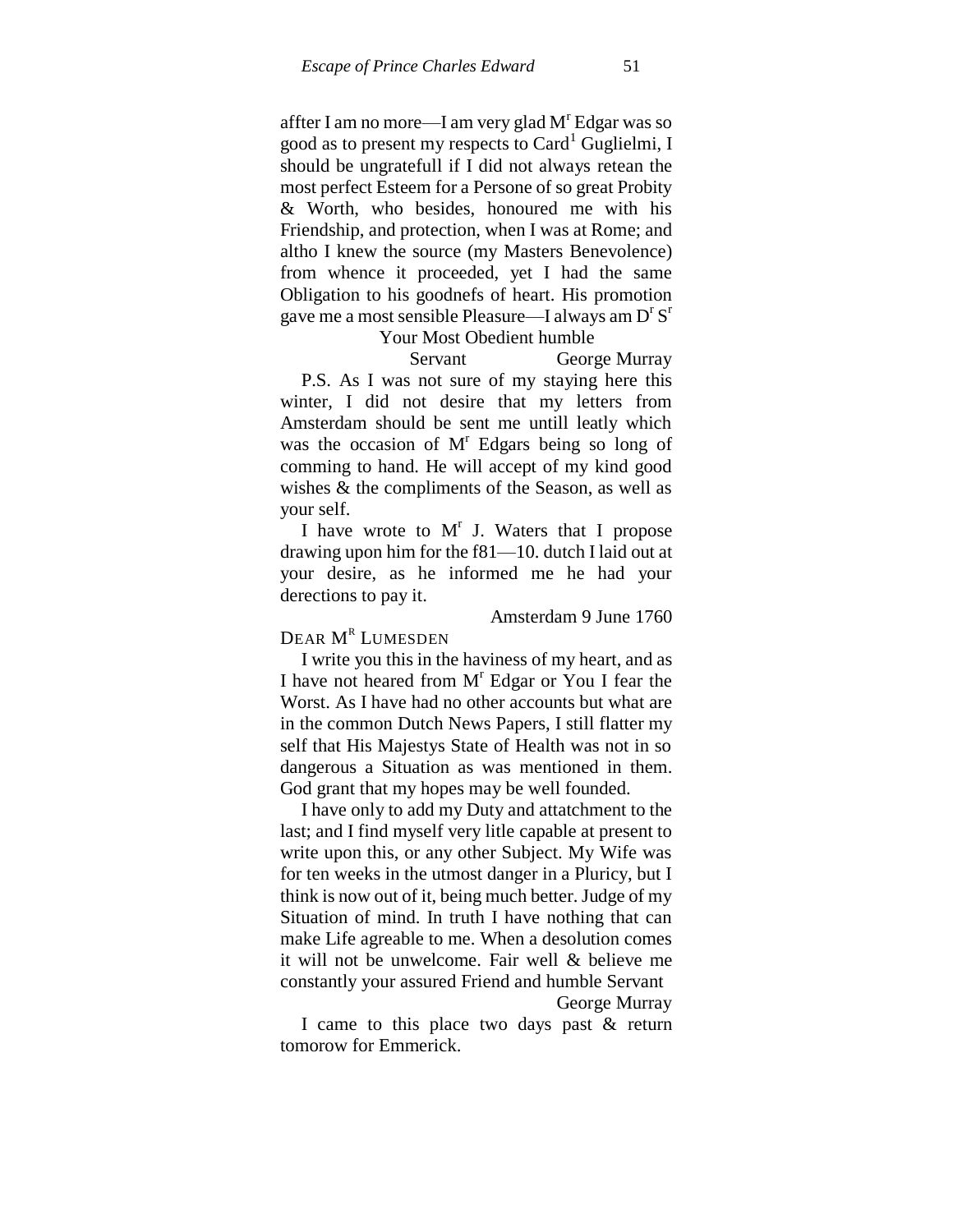# TO MR ANDREW LUMISDEN AT ROME Emmerick  $18<sup>th</sup>$  June 1760

# $\operatorname{D}^{\text{\tiny R}}\operatorname{S}^{\text{\tiny R}}$

I have no words that can express the Satisfaction and the joy I felt upon receiving your letter of  $20<sup>th</sup>$ May which came to my hands this last post, and which brings me the Comfortable Tydings of the Kings being so far recovered from that dangerous distemper as to be free of any Fever, and scarse any Cough remeaning. May God Almighty thoroughly and soon perfect the Cure, to recover His Health and Strenth, so that His Majesty may Live to see all His endavoures crowned with Success.

I intreat to be laid in all humility at H.M. Feet, with the assurance of my constant Fidelity, and to express my Feeling of H.M. Sufferings, and my joy in the happy prospect of His recovery.

Please make offer of my most Humble and most respectfull Duty to H.R.H. the Cardinal Duke, whos situation at the time of the King His Fathers dangerous Illness, can well be imagined. I was told by some of my Country men whom I saw it is a month ago, that H.R.H. the Prince was in good Health. But they could tell me nothing further.

In my last of the  $9<sup>th</sup>$  Cur<sup>t</sup> from Holland where I was for four days, I told you that my Friend in this place had been extreamly Ill of Pluricy attended with a fever, which lasted with small variations for ten weeks, and tho now greatly better, her recovery goes but slowly on. It was when that distemper seized her that I had Your kind favoure of the  $13<sup>th</sup>$  February, which I hope will be my excuse for omitting returning an answer as I ought to have done; and before we could perceive what turn her Distemper would take I accidentely saw in some of the Publick papers that the King was Dangerously Ill, and tho such news papers are seldome much to be relyed upon, Yet my apprehentions were exceeding great, and in the Circumstances I was than in, I could realy apply my mind to nothing, as I was deeply affected.

Some of our Countrymen in the two Scots Regements in the Service of France who were quartered about 5 leuges from this upon the West Side of this Country, some of them came to the Rhine Side oposite to my Windows, with an intention to see me, amongst them were four of my